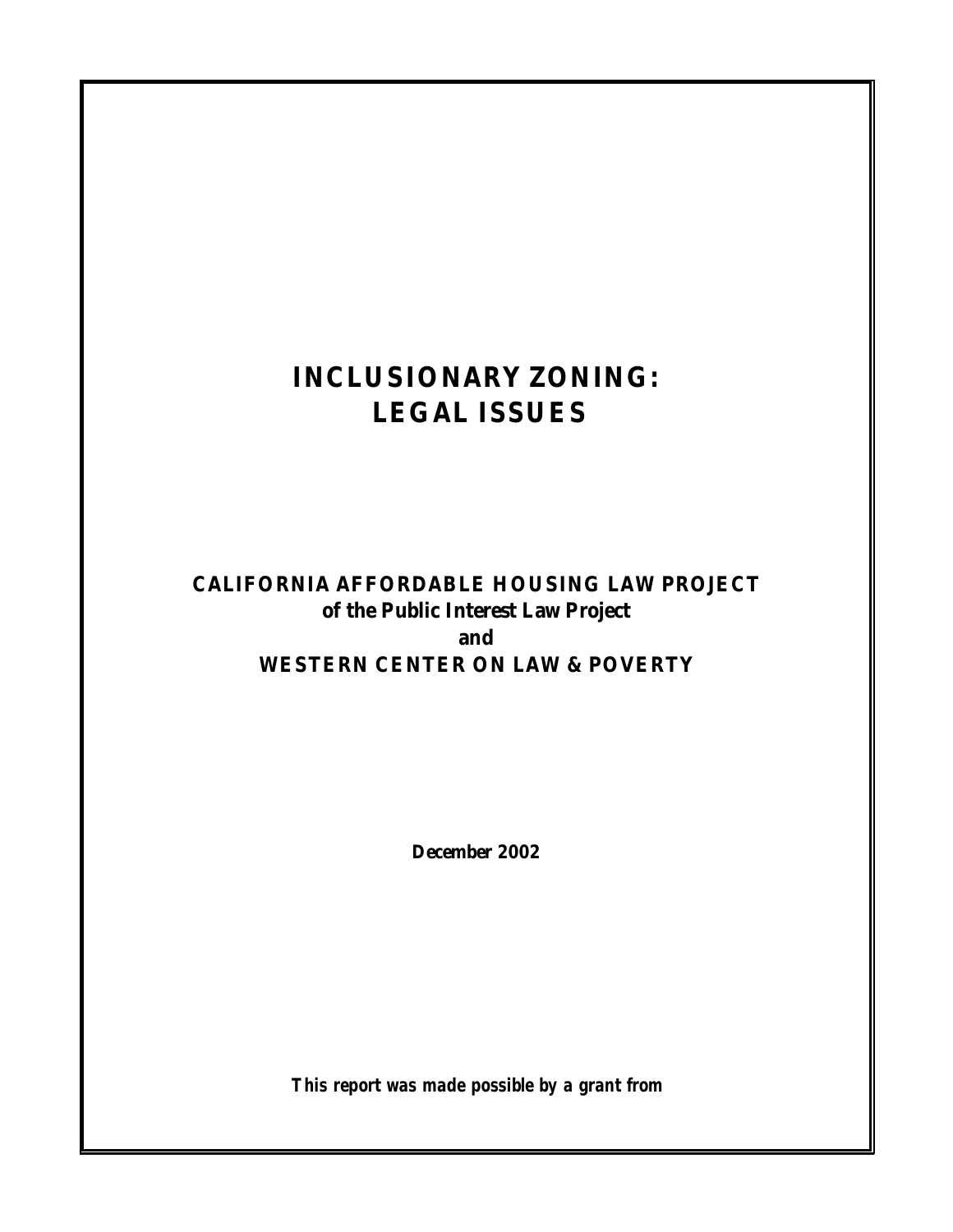*The San Francisco Foundation*

**This manual was prepared by the California Affordable Housing Law Project of the Public Interest Law Project and Western Center on Law and Poverty with a grant from the San Francisco Foundation and much appreciated assistance from Sima Alizadeh and Deanna McDermott.**

**For more information, contact:**

**Michael Rawson (Ext. 145) Deborah Collins (Ext. 156) CALIFORNIA AFFORDABLE HOUSING LAW PROJECT OF THE PUBLIC INTEREST LAW PROJECT 449 15th Street, Suite 301 Oakland, CA 94612 (510) 891-9794**

**S. Lynn Martinez WESTERN CENTER ON LAW & POVERTY Oakland Office 449 15th Street, Suite 301 Oakland, CA 94612 (510) 891-9794, Ext. 125** 

**Deanna Kitamura WESTERN CENTER ON LAW & POVERTY Los Angeles Office 3701 Wilshire Blvd., Suite 208 Los Angeles, CA 90010-2809 (213) 487-7211, Ext. 22**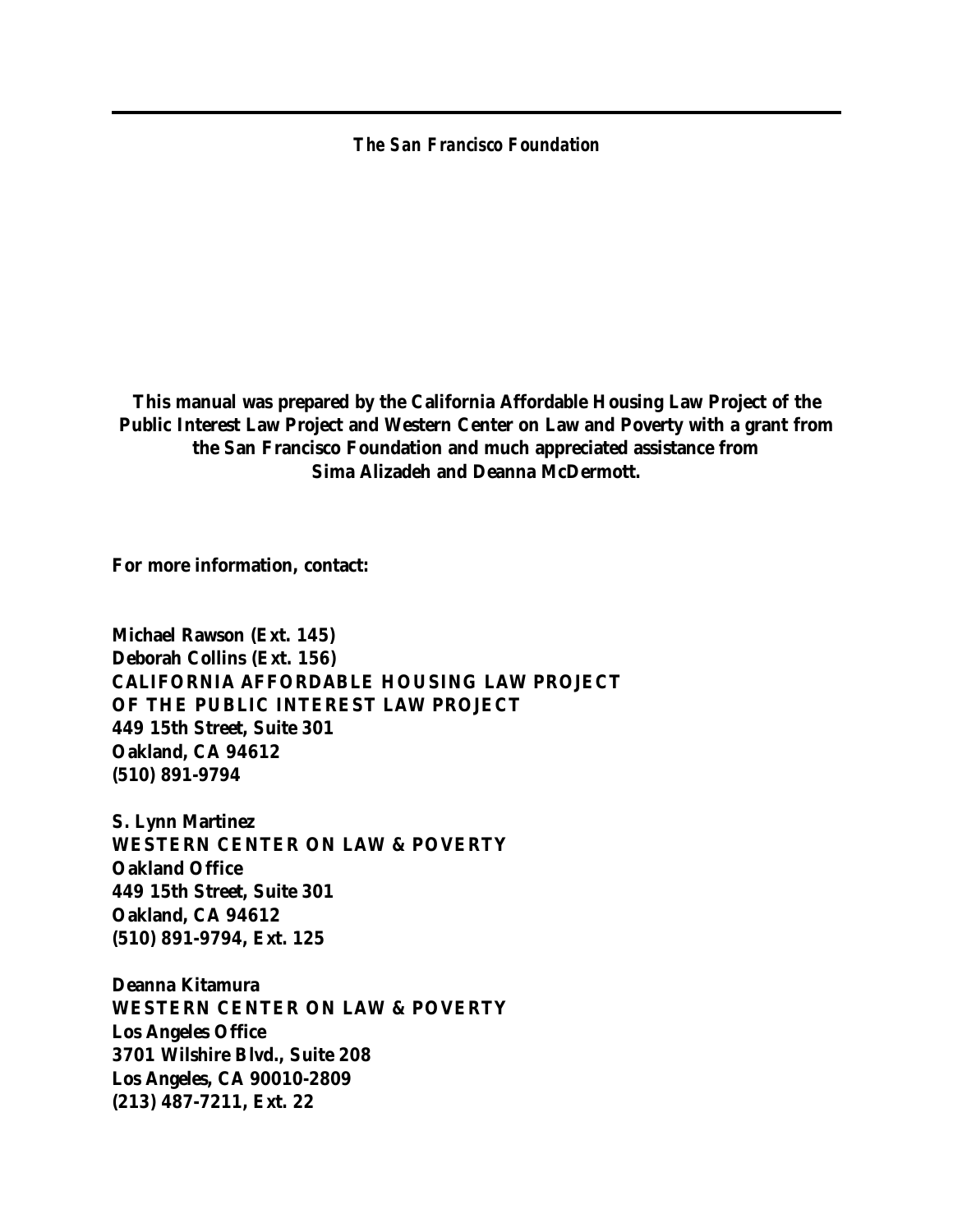#### **INCLUSIONARY ZONING– LEGAL ISSUES**

California Affordable Housing Law Project — Western Center On Law & Poverty

(December 2002)

#### **I. INTRODUCTION**

"Inclusionary Zoning" as it has come to be known is a local zoning ordinance or land use policy which either mandates or encourages developers of housing to include a specified percentage of housing that is affordable to lower and/or moderate income households.<sup>1</sup> With the price of housing continuing to climb in many parts of California, cities and counties increasingly are establishing inclusionary programs to help provide for the needs of fixed and lower income residents who live or work in their communities.<sup>2</sup> More than 100 communities in California now have some form of inclusionary zoning, and the number is growing rapidly.

This memorandum discusses the legal issues and questions that frequently arise when a community considers adopting an inclusionary zoning program. As with any general treatment of legal questions, *this memo should only be used as a starting point for reviewing issues that arise in any particular program or community. It is not a substitute for the advice of a lawyer*. Every program will be different in some way as, of course, is every community.<sup>3</sup> For a comprehensive discussion of the kinds of inclusionary programs in effect in California and a look at many of the policy decisions that must be addressed before a program is adopted or implemented, *see* our companion publication: Inclusionary Zoning-Policy Considerations and Best Practices.<sup>4</sup>

<sup>3</sup> Other helpful articles and publications on the legal aspects of inclusionary requirements are included in a bibliography with your training materials.

<sup>4</sup> The report is included with your training materials and also will be available from Western Center on Law & Poverty and, soon, on the Western Center website: www.wclp.org.

<sup>&</sup>lt;sup>1</sup> It is also sometimes referred to as "mixed income zoning" or "inclusionary housing."

<sup>&</sup>lt;sup>2</sup> California's Housing Element law requires local governments to "make adequate provision" for their share of the regional need for housing for all income levels, including the need for housing affordable to households of very low income (income at 50% or less of the area median) and low income (income at 80% or less of median). *See* Cal. Govt. Code §§65580- 65589.8.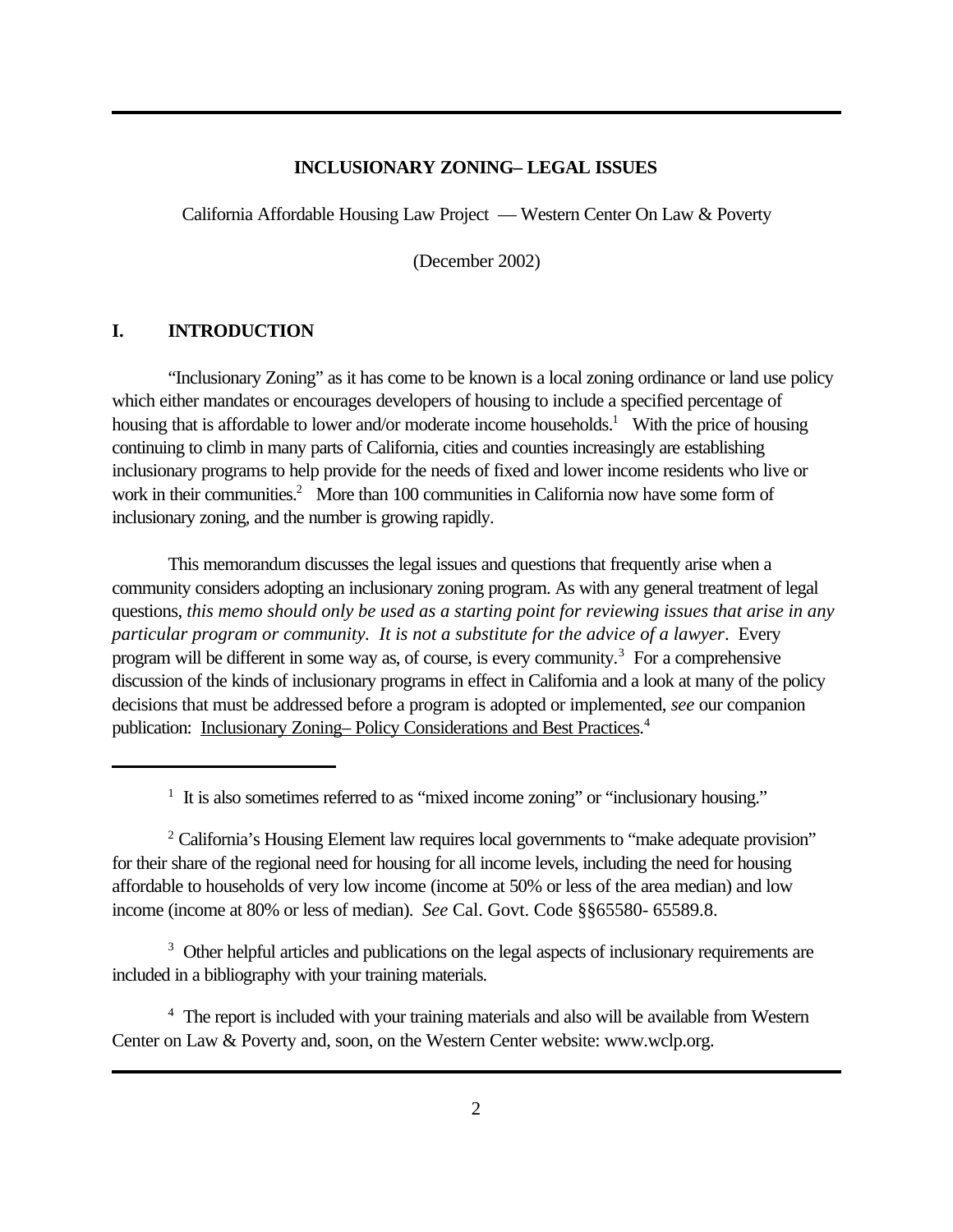When a locality adopts, either by ordinance, general plan policy or other regulatory mechanism, a program that *requires* new developments to include housing that is affordable to and reserved for households of a certain income, a variety of legal issues may be raised. Those that are raised most often are whether inclusionary zoning constitutes a taking and whether inclusionary requirements as applied to rental housing violates the proscriptions of the Costa-Hawkins Act (entitling owners of rent controlled apartments to set the initial rent.) Cal. Civil Code §1954.50 *et seq*. The former has recently been answered in the negative by the First District Court of Appeals in *Homebuilders of Northern California v. City of Napa, 90 Cal.App.* 4<sup>th</sup> 188 (1<sup>st</sup> Dist. 2001); *cert. denied*, 152 L.Ed. 2d 353 (2002) ("*Napa*").<sup>5</sup> And, the authors believe that the answer to the latter is also no, although the outcome of a court challenge based on Costa-Hawkins may depend on the particular provisions of the ordinance. The specific issues addressed in this memo include, along with several others:

- '"Takings" questions
- Whether an AB 1600 "nexus study" is required
- Substantive due process and equal protection issues
- 'Whether Costa-Hawkins applies
- 'In-lieu fee issues

A program that encourages rather than mandating inclusion of affordable units in developments (usually through a system of regulatory concessions or incentives such as density bonuses or fee waivers) will raise fewer legal questions if only because it is voluntary. However, these programs are becoming the exception precisely because they are voluntary– regardless of the value of the concessions and incentives offered, developers without experience developing affordable housing would just develop market-rate housing, notwithstanding the critical societal need for affordable housing.

# **II. BASIC AUTHORITY– THE POLICE POWER AND LAND USE (the Power to Exclude– and to Include)**

The authority for local governments in California to adopt zoning ordinances and other land use policies and regulations such as inclusionary zoning is the "police power." This power emanates from the Tenth Amendment to the United States Constitution, which reserved to the states their inherent

<sup>&</sup>lt;sup>5</sup> Napa's Inclusionary Ordinance is described in our Inclusionary Zoning-Policy Considerations and Best Practices.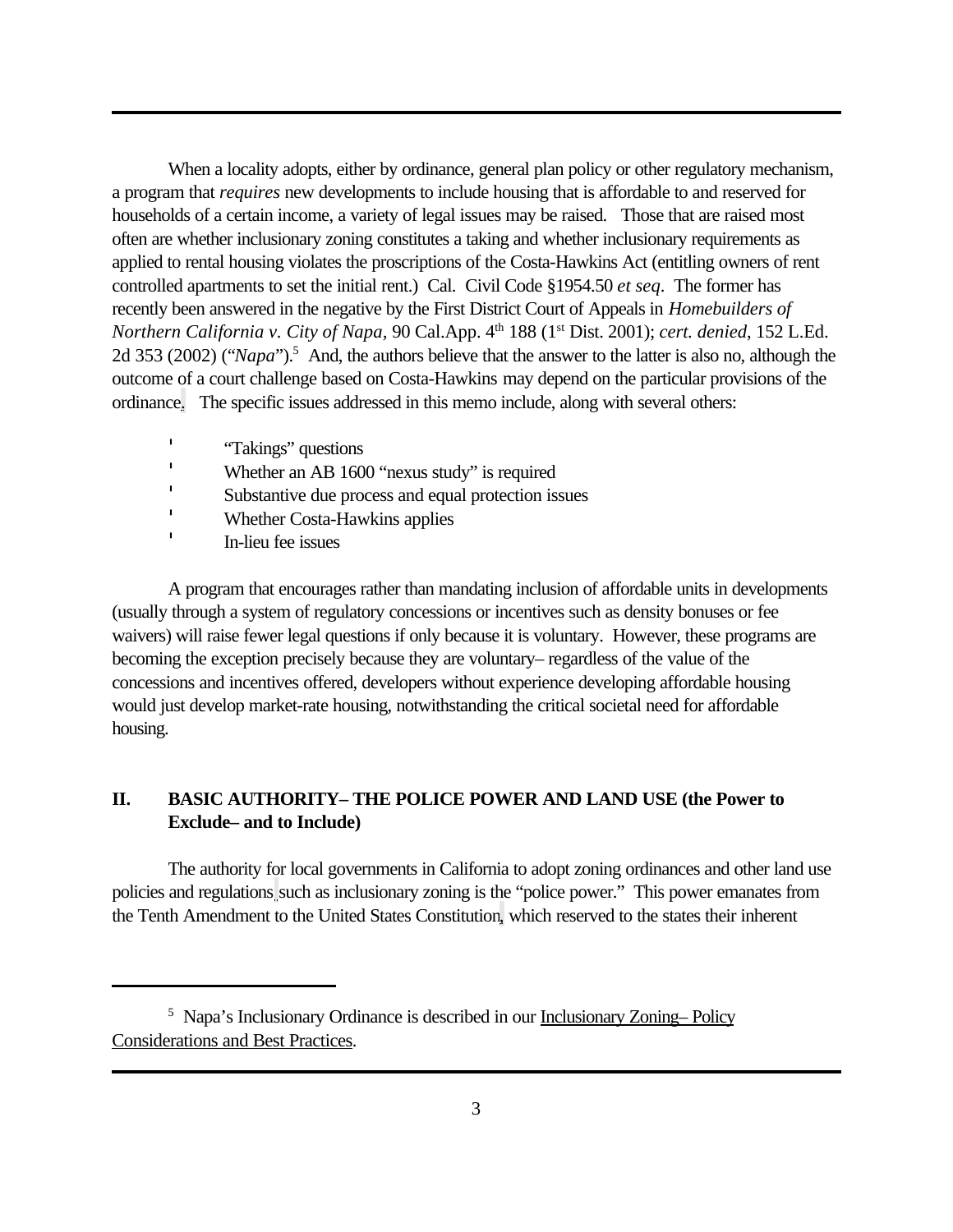powers. The police power entitles communities to take actions and adopt laws and policies that protect the public's health, safety and welfare. *See Euclid v. Amber Realty Company*, 272 U.S. 365 (1926).

The California Constitution expressly authorizes cities and counties to exercise the police power, providing that either "may make and enforce within its limits all local, police, sanitary, and other ordinances or regulations not in conflict with the general laws." California Constitution, Article XI, section 7. Even before *Euclid*, the California Supreme Court found that local governments could legitimately employ their police powers to protect the general welfare through enactment of zoning ordinances creating residential zones reserved for single-family housing. *Miller v. Board of Public Works*, 195 Cal. 477 (1925).

Over the years, the courts have held the police power to be quite broad, especially in the context of local land use law. It has been deemed "elastic," expanding to meet ever changing conditions of the modern world. *See Euclid* at 387, *Agins v. City of Tiburon*, 447 U.S. 255, 260-63 (1980), and *Penn Central Transp. Co. v. New York City*, 438 U.S. 104, 124 (1978). A land use regulation is not unconstitutional unless its provisions "are clearly arbitrary and unreasonable, having no substantial relation to the public health, safety, morals, or general welfare." *Euclid* at 395; and *see Miller* at 490. Since *Euclid* and *Miller,* federal and state courts have found that a wide variety of local concerns legitimately fall within the general welfare, including the socio-economic balance (*Village of Belle Terre v. Boraas*, 416 U.S. 1, 4-6 (1974)), controlling rents (*Birkenfeld v. City of Berkeley*, 17 Cal.3d 129 (1976), and growth management when serving the *regional* welfare (*Associated Homebuilders, Inc. v. City of Livermore*, 18 Cal.3d 582 (1976)).

The depth and elasticity of the police power provides local governments with broad discretion to determine use and development of the finite supply of land within their borders. Any controls or regulations that are not unreasonable and bear some relationship to the general welfare of the community are permissible unless proscribed by preemptive state or federal laws or by the federal or California constitutions. Inherent in the police power, then, is the power to exclude or condition development or, viewed from another perspective, the power to mandate inclusion of development with particular characteristics that further the general welfare of the community.

The exclusionary aspect of the power has manifested itself over the years in the form of policies and practices that have excluded affordable housing. "Exclusionary zoning" as it came to be called further exacerbated patterns of racial and economic segregation and contributed to a substantial regional imbalance between the location of jobs and housing. Inclusionary zoning is a direct response to exclusionary land use practices and represents local government's use of the police power to correct past and continuing disparities in furtherance of the general welfare. It is important to keep this context in mind when considering the legal bases for inclusionary zoning.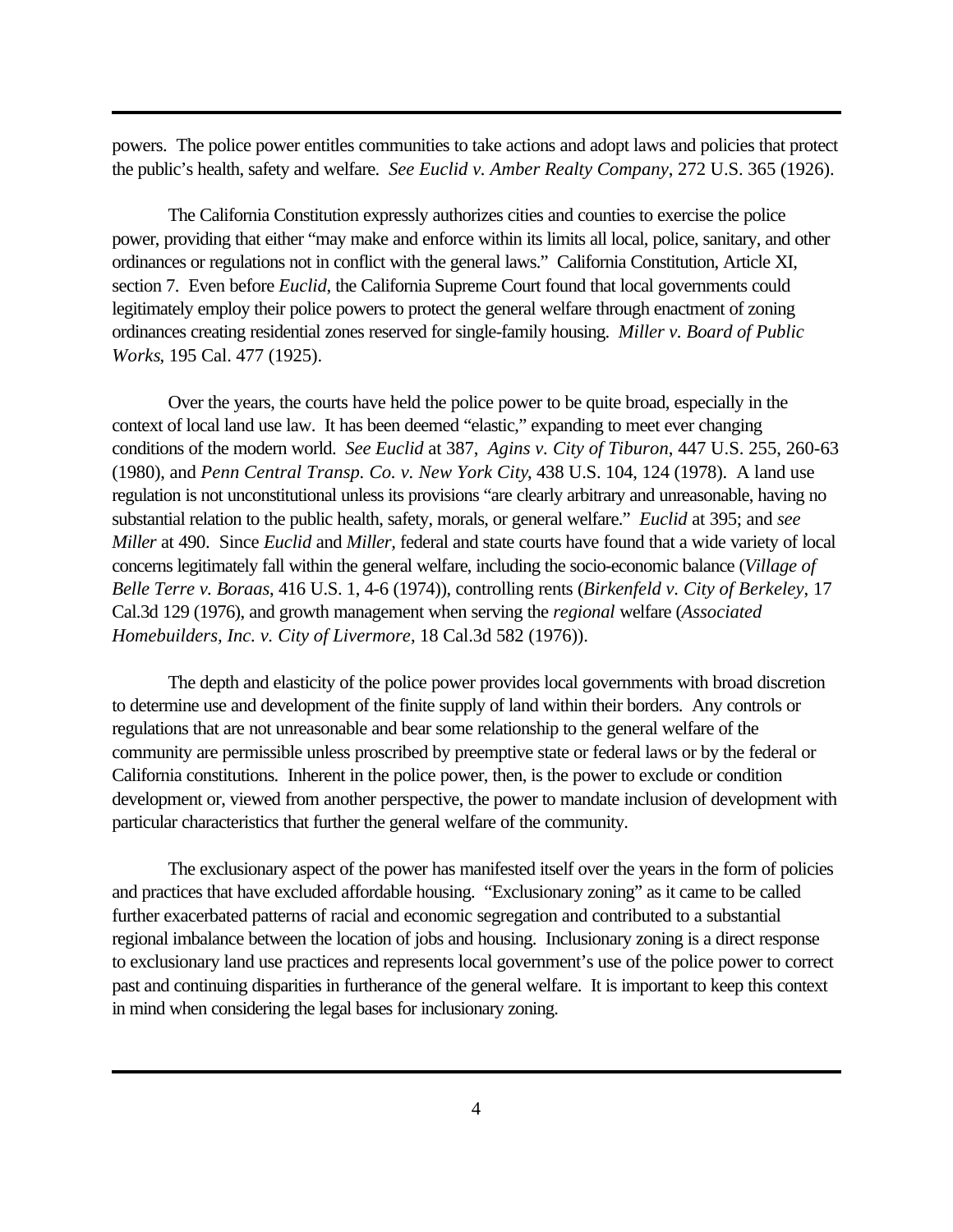Though very broad, the discretion afforded by the police power to exclude land uses that facilitate affordable housing has been circumscribed somewhat by constitutional and statutory limitations as discussed above. State courts have taken the lead in the constitutional realm, with the New Jersey Supreme Court holding that the New Jersey Constitution obligated local governments to use their land use powers to affirmatively plan for and make available the reasonable opportunity for low and moderate cost housing to meet the needs of people desiring to live within the community. *See Southern Burlington County N.A.A.C.P. v. Township of Mount Laurel*, 336 A.2d 713, *appeal dismissed and cert. denied*, 423 U.S. 808 (1975) (*Mount Laurel I)*. The court dispensed with the strict presumption of validity afforded local zoning ordinances since *Euclid* and recognized a *regional* concept of the general welfare. Striking down a zoning ordinance limiting density, the court found that to survive a constitutional attack, a community must demonstrate that its zoning scheme serves the welfare of the region, not just its own parochial desires.

Following this lead, the California Supreme Court adopted the regional welfare standard in *Associated Homebuilders of the Greater East Bay, Inc., v. City of Livermore*, 18 Cal. 3d 582 (1976):

> [If] a restriction significantly affects residents of surrounding communities, the constitutionality of the restriction must be measured by its impact not only upon the welfare of the enacting community, but upon the welfare of the surrounding region.

#### *Id.* at 601.

The local power to regulate land use has also been limited by statute. Beginning in the 1960's, Congress and state legislatures started to recognize the disastrous effects that unfettered local discretion can have on racial integration, the environment and the provision of affordable housing. Federal and state laws– especially state mandated local planning laws and fair housing laws– placed significant limitations on local power to exclude housing, balancing the need for affordable housing and equal opportunity with the need for local decision making. Generally, these laws not only restrict exclusionary or discriminatory land use policies, but also require communities to affirmatively plan for inclusion of affordable housing.

California has taken the lead nationally, mandating that all local governments adopt a housing element that "makes adequate provision for the housing needs of all economic segments of the community." Cal. Govt. Code §65580 *et seq.* California's fair housing laws also expressly prohibit discriminatory land use polices (Cal. Govt. Code §12955 *et seq.*) and discrimination against affordable housing (Cal. Govt. Code §65008). And the state's "anti-NIMBY" law requires local government to approve certain affordable housing developments unless certain rigorous findings are made (Cal. Govt. Code §65589.5).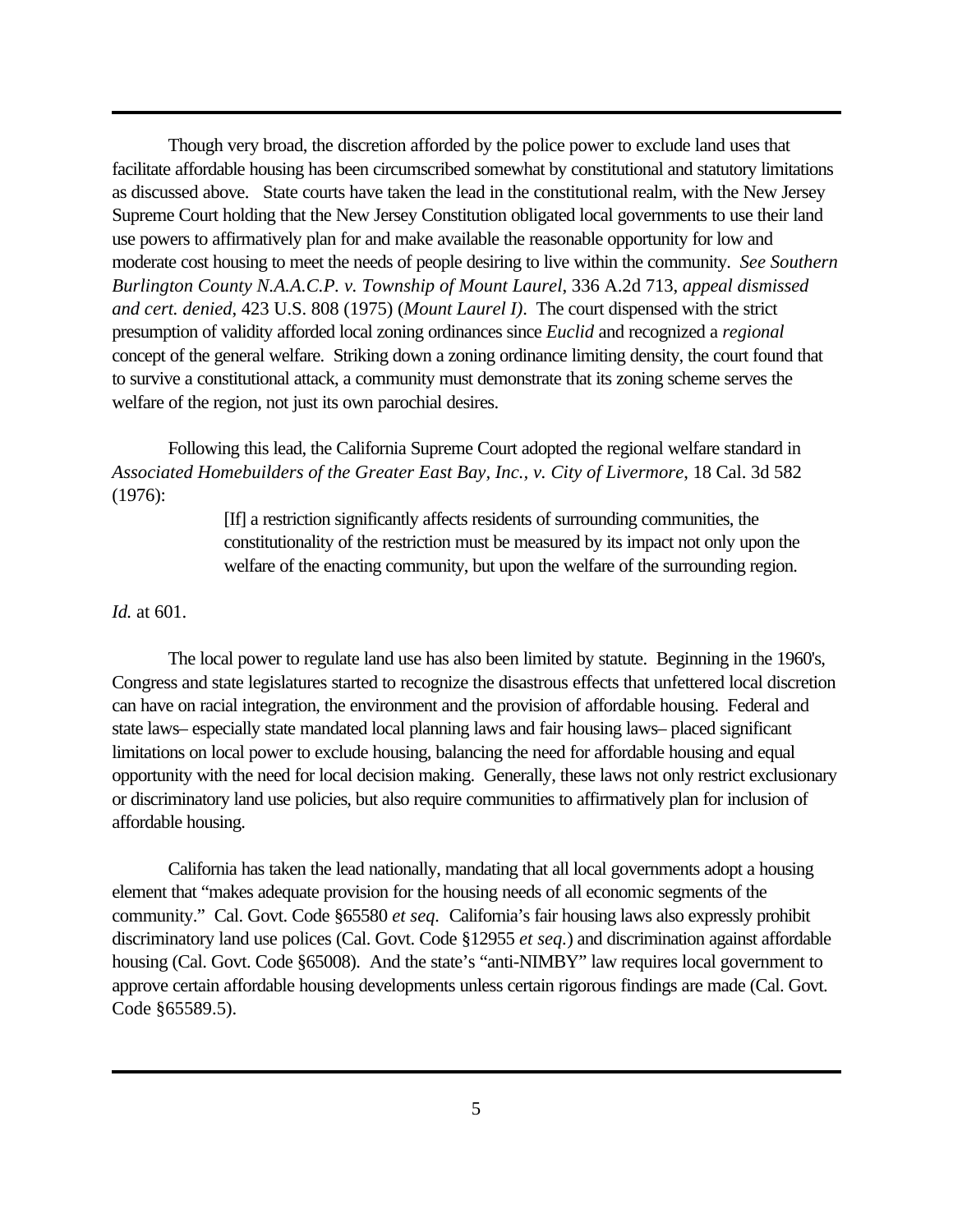# **III. JUDICIAL AND STATUTORY AUTHORITY FOR INCLUSIONARY REQUIREMENTS**

Almost a decade after *Mt. Laurel I*, the New Jersey Supreme Court revisited its decision in that case and expressly upheld inclusionary requirements as permissible means for local governments to fulfill their obligation to provide housing affordable to lower income households. *Southern Burlington County NAACP v. Township of Mt. Laurel*, 456 A.2d 390 (N.J. 1983) (*Mt. Laurel II*). But it was not until 2001 that the California courts addressed inclusionary zoning, upholding the City of Napa's inclusionary zoning ordinance in *Homebuilders of Northern California v. City of Napa,* 90 Cal.App. 4<sup>th</sup> 188, examined in detail in Section IV.

Statutorily, for many years California has mandated that certain projects or groups of projects include affordable housing.

> Community Redevelopment Law (Cal. Health & Safety Code §§33000 *et seq.*) requires local redevelopment areas to included affordable housing if housing is developed in the area. 30% of all redevelopment agency developed housing and 15% of all non-agency developed housing must be affordable to lower and moderate income households. §33413(b)(1).

 The Mello Act (Cal. Govt. Code §65590) requires that new housing developed in the Coastal Zone must "provide housing units for persons and families of low or moderate income" where feasible. §65590(d). If including the housing within the development is not feasible, the developer must provide the housing at another location within the community unless it would be unfeasible.

The Legislature has also long recognized that local governments impose local inclusionary obligations.

'

 Government Code §65913.1– the "Least Cost Zoning" law– requires communities to zone sufficient vacant land with appropriate standards to meet, for all income levels, the housing needs identified in the community's housing element.The section provides that "nothing in this section shall be construed to enlarge or diminish the authority of a city, county, or city and county to require a developer to construct such housing." This provision would be meaningless if such authority did not exist.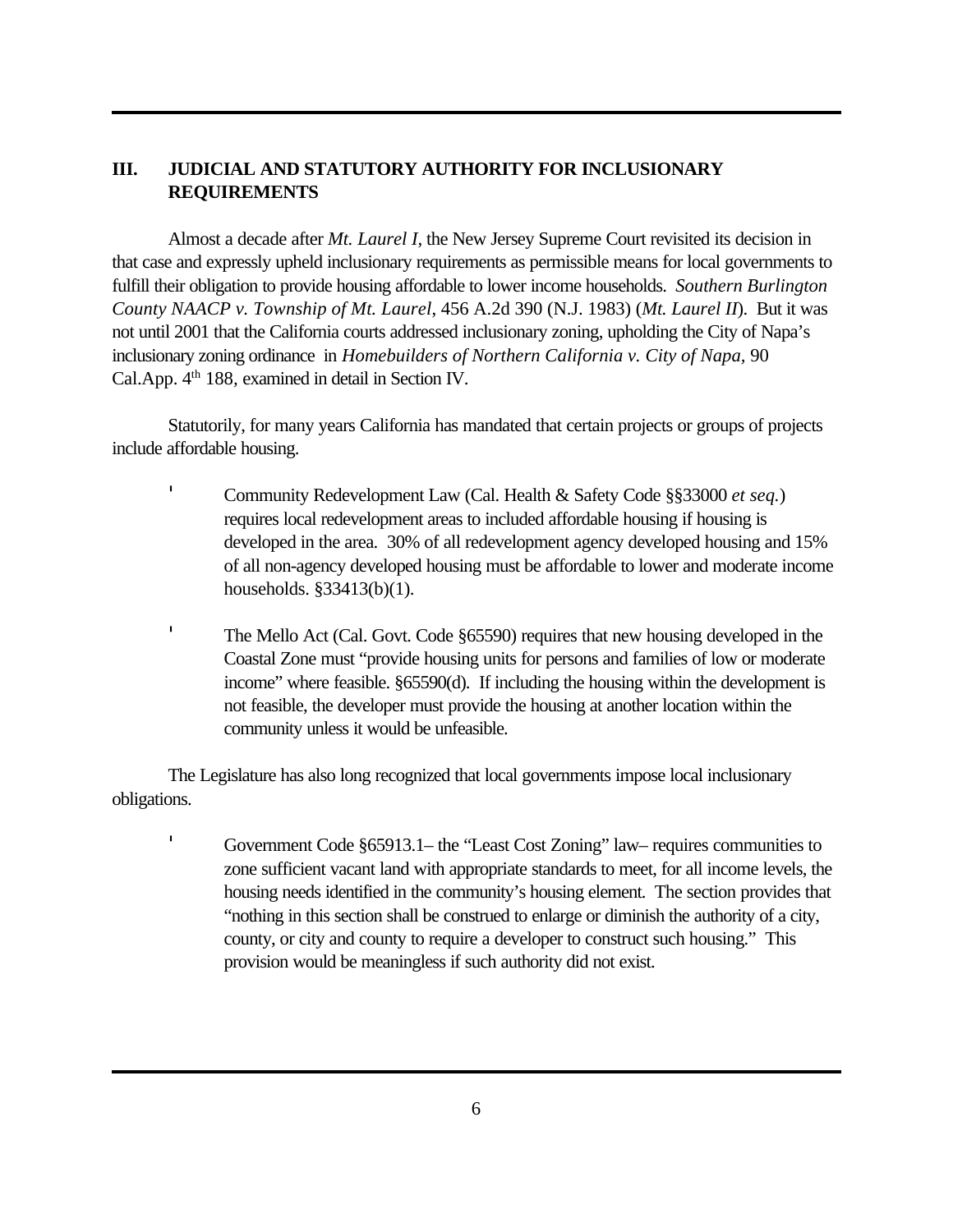The housing element statutes require that housing elements include an analysis of any affordable units produced through local inclusionary zoning programs if those units are threatened with conversion to market rate units. *See* Cal. Govt. Code §65583(a)(8).

# **IV. INCLUSIONARY ZONING IS CONSTITUTIONAL–** *Homebuilders of Northern California v. Napa*

Constitutional attacks on local land use actions generally allege violation of one or more of three provisions: 1) the prohibition against taking with just compensation in the Fifth Amendment of the United States Constitution and Article I, section 19 of the California Constitution; 2) the substantive and procedural protections of the due process clauses of the 14th Amendment of the U.S. Constitution and Article I, section 7 of the California Constitution; and 3) the equal protection clauses of the 14<sup>th</sup> Amendment and Article I, section 7. This section of this memorandum considers each of these as well as attacks based on Proposition 218's amendments to the California Constitution and the constitutional issues raised by in-lieu fee and land dedication options in inclusionary zoning ordinances. The California Court of Appeals' recent decision in *Homebuilders of Northern California v. City of Napa, 90 Cal.App. 4th 188* upheld the constitutionality of Napa's inclusionary zoning ordinance and provides significant guidance on all of these issues.

Facial and "As Applied" Challenges. Constitutional analysis of an inclusionary zoning requirement must take into account the two different types of legal attacks. A legal challenge to an ordinance based on the requirement itself, as opposed to an attack based on the application of the requirement to a particular development, is called a "facial" attack– the requirement is attacked on its face, independent of any particular development. The developers' suit in Napa was a facial challenge of the Napa inclusionary ordinance.

Challenges to the application of an inclusionary requirement to a particular development is known as an "as applied" attack. An inclusionary requirement can be constitutional on its face, but nevertheless applied in an unconstitutional manner. This memo addresses both kinds of challenges. Basically, to protect against the unconstitutional application of an otherwise constitutional requirement, inclusionary ordinances should include procedures that provide developers with the opportunity to request alternatives or exemptions from obligations, if the developers can show that the obligations go beyond constitutional limits.

What Kind of Regulation is Inclusionary Zoning? An important issue in a constitutional analysis of an inclusionary requirement is whether the mandate is reviewed as a traditional land use regulation, a generally applicable exaction, a housing price control (e.g. rent control), or as an ad hoc exaction on a particular development. As discussed below, the first three are entitled to the great deference traditionally afforded to the exercise of the police power by local government. But when a community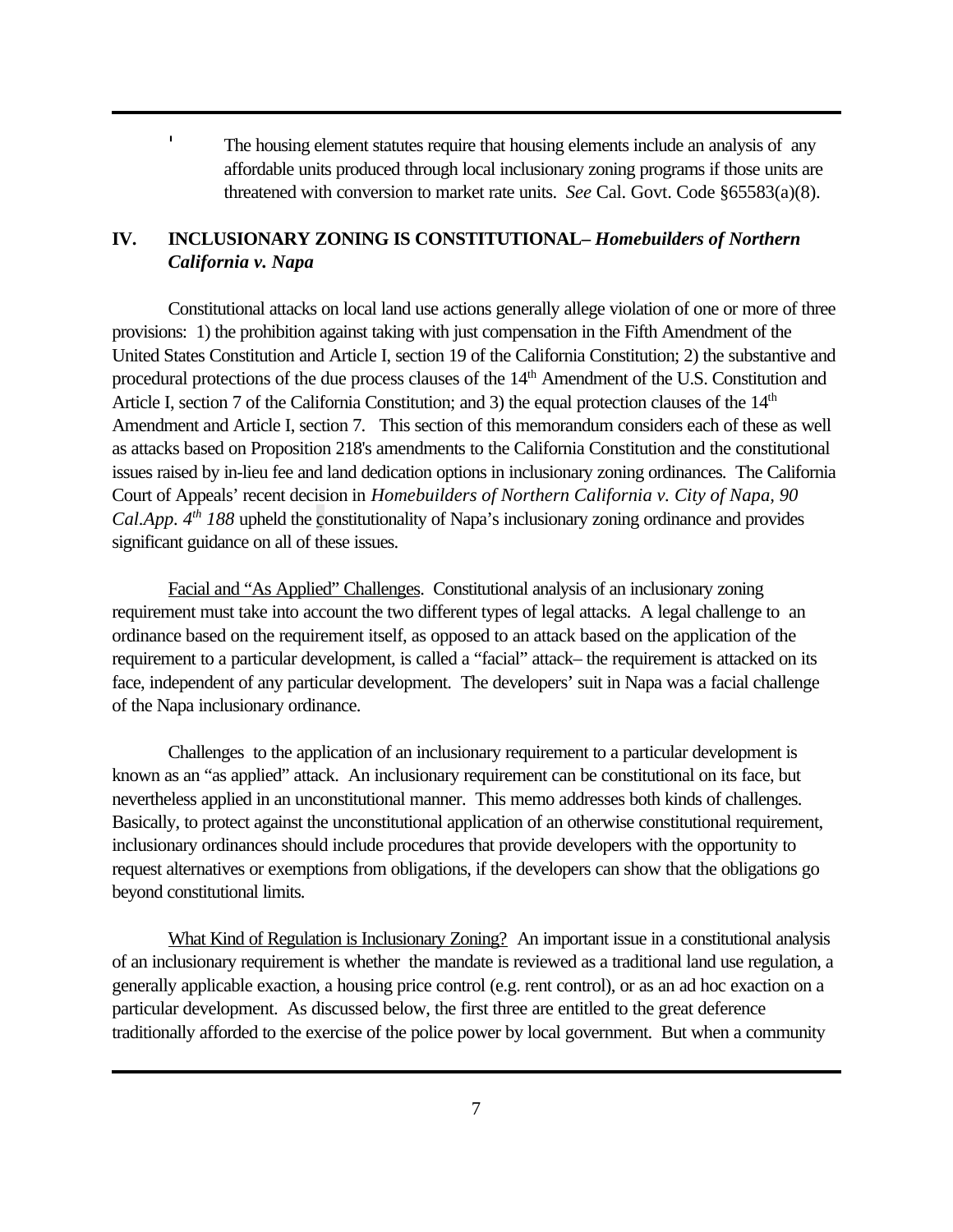seeks to impose an ad hoc exaction as a condition of approval of a specific development, the exaction is examined under a heightened scrutiny, with the local government bearing the burden of proving its constitutionality.<sup>6</sup> The *Napa* court was asked to consider the facial validity of the City's inclusionary zoning ordinance, and therefore, viewed it as a traditional, generally applicable land use regulation.

#### The Napa Ordinance.

Napa adopted an ordinance in 1999 that combined a housing trust fund, a housing impact fee on non-residential development and an inclusionary zoning/in-lieu requirement for residential development. Ordinance O1999/20. Prior to adoption, the City convened a citizens Affordable Housing Task Force and a Jobs-Housing Nexus Study Advisory Committee, and conducted a joint city and county jobs-housing nexus study. The City also amended its housing element to commit the City to establish an inclusionary housing program and industry-housing linkage fee program. The ordinance includes findings describing the need for housing for new employees, the lack of affordable housing for lower income residents, the mandates of the housing element, the dwindling supply of land, and the desire to retain a balanced community with housing available to low and moderate income households.

The City's nexus study focused only on the mitigation fees necessary to accommodate the housing need created by *non*-residential development. The city did not conduct a nexus study for the in-lieu fee option to the inclusionary obligation or the inclusionary housing requirement. The specific housing impact fee and in lieu fee were enacted by separate resolution. Resolution R1999/161.

The inclusionary portion of the ordinance requires that at least 10% of all new dwelling units must be affordable. For rental developments, one half of the affordable units must be affordable to very low income households, and one half affordable to low income households. For ownership developments, one half of the affordable units must be affordable to households with incomes not exceeding 100% of median and one half affordable to households of moderate income (up to !20% of median). If the affordable ownership units are affordable to households with incomes not exceeding 80% of median, the developer is entitled to a 5% density bonus, or, in the discretion of the City, an equivalent incentive. Ownership units must remain affordable by deed restriction for 30 years, and rental units must remain affordable in perpetuity. Affordable units must be comparable in number of bedrooms and construction quality, but may have reduced square footage and interior amenities. They must be dispersed throughout the development, but the City retains discretion to allow clustering.

Developers of a single family residential development may meet the inclusionary obligation through payment of an in lieu fee or through an "alternative equivalent action." Such an action can

<sup>6</sup> *See generally Exactions and Impact Fees in California* (2001 Ed., Solano Press).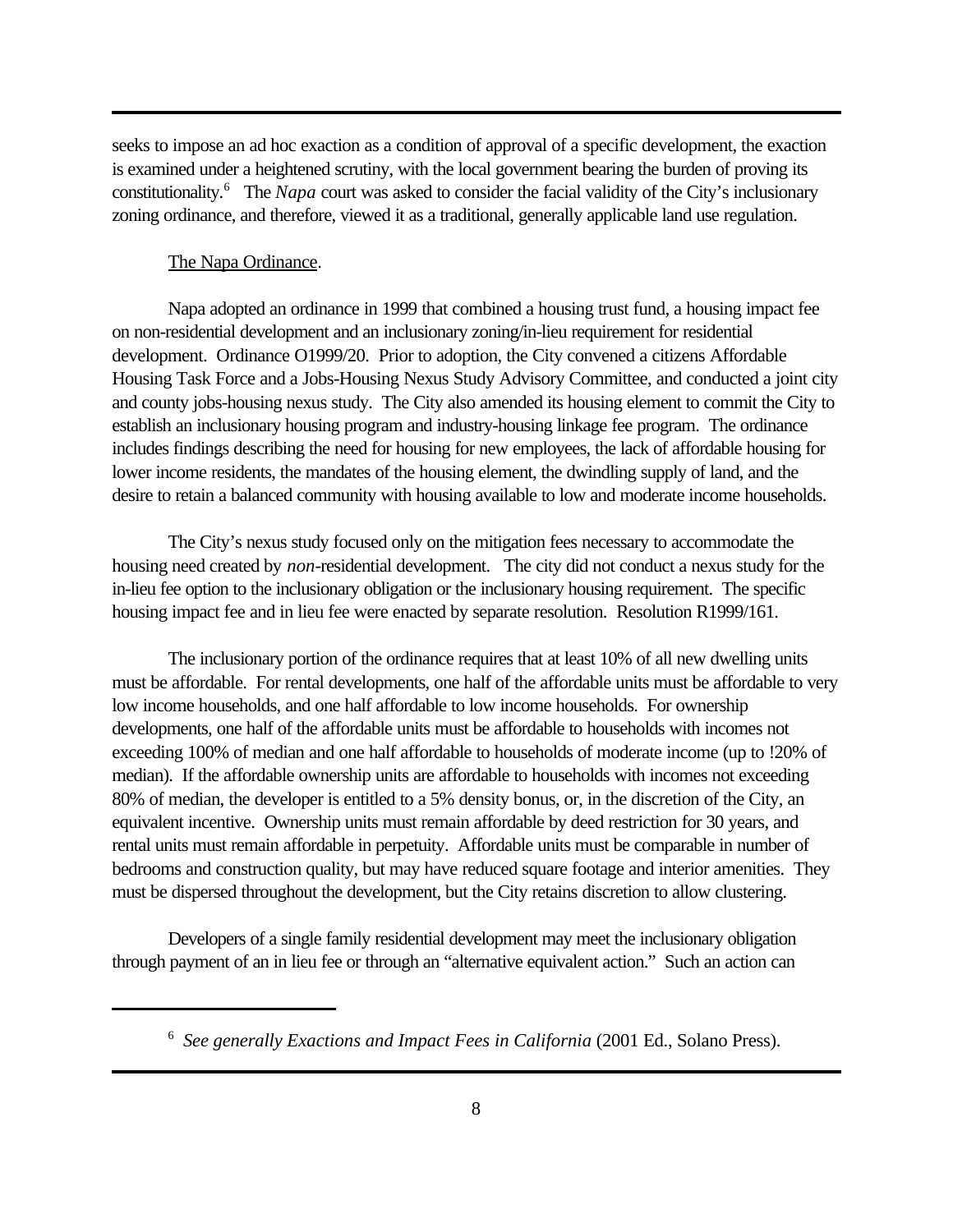include a dedication of land, construction of unit off site, or acquisition of existing units. A developer of a multi-family residential development *may propose* to meet the obligation through payment of an inlieu fee or alternative equivalent action, but approval is within the discretion of the City. To utilize an alternative equivalent action, both the single family and multi-family developer must demonstrate that the alternative will further the affordable housing opportunities in the city to an "equal or greater extent." To obtain approval of payment of in-lieu fees, a developer of multi-family units must demonstrate that overriding conditions prevent the developer from providing the affordable units and that it is not feasible to construct the units even with incentives and concessions provided in the ordinance.

The City may charge owners of rental units an annual monitoring fee and the owners of ownership units a transfer of ownership fee. In-lieu fees are calculated on a percentage basis of projected construction costs which was initially set at 1% for units costing between \$86,700 and \$115,250 and 2% for units costing\$115,250 or more. Resolution R1999/161. The amount of in-lieu fees are reviewed annually and adjusted by the percentage change in the Department of Housing and Urban Development (HUD) published median income for Napa County.

A developer is entitled to a reduction, adjustment or waiver of the inclusionary requirement if there is "an absence of any reasonable relationship or nexus between the impact of the development and either the amount of the fee charged or the inclusionary requirement." Ordinance O1999/20. This standard for adjustment stems from the judicial decisions examined below which established standards for determining whether land use regulations or exactions exceed constitutional limitations. The possibility of obtaining an adjustment was particularly important to the *Napa* court's upholding the constitutionality of Napa's ordinance.

#### **A. Takings Issues After** *Napa***– A Sound Ordinance Is Not A Taking**

The Fifth Amendment of the U.S. Constitution includes the proviso: "Nor shall private property be taken for pubic use without just compensation." Article I, section 9 of the California Constitution contains a corresponding mandate, requiring payment of just compensation when a government entity takes private property for public use.

The courts have established a two step analysis for determining whether a local law, regulation or action is a taking. The courts look at: 1) whether it substantially advances a legitimate state interest; *or* 2) whether it denies the property owner all economically viable use of the property. *Agins v. City* of Tiburon, 447 U.S. 255 (1980).<sup>7</sup> Because inclusionary ordinances and policies do not preclude

<sup>&</sup>lt;sup>7</sup> The "substantially advance" standard is akin to the "substantial relation to" [health, safety and general welfare] standard used by the *Euclid* court's substantive due process analysis, however, they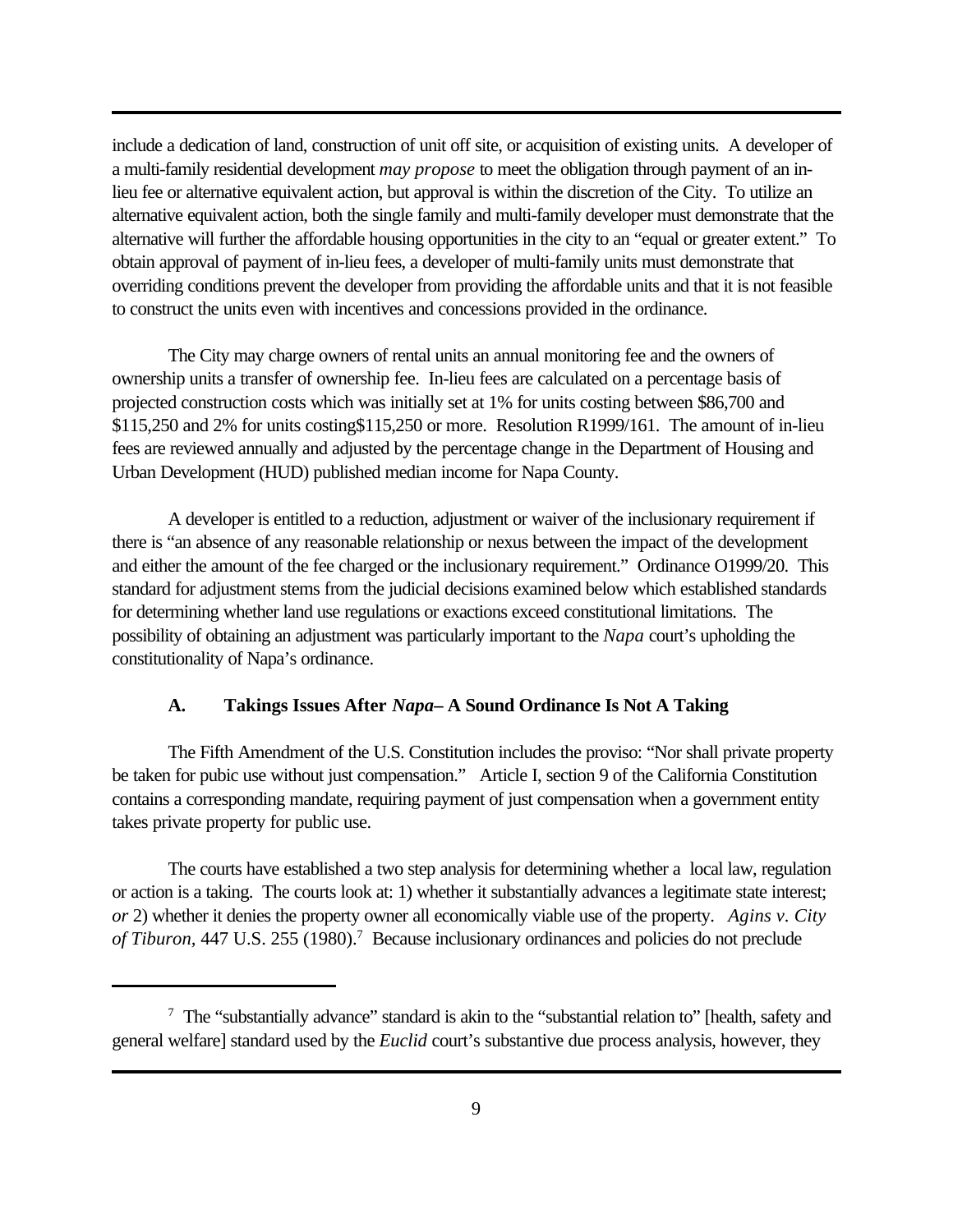development, it is not likely that an attack on the latter basis could succeed. (In *Homebuilders of Northern California v. City of Napa*, Homebuilders did not contend that Napa's inclusionary ordinance precluded all economic use. *See Napa* at 193.) Except for a discussion of possible "as applied" challenges to inclusionary zoning, we will not, in this memo, speculate about creative arguments contending that an inclusionary requirement prevents all economically viable use.

Generally, in applying this analysis to local land use regulations, the courts will give great deference to the local government's decision, recognizing that the community adopts these regulations under the broad authority of the police power. *See Euclid* at 387; *Penn Central Transp. Co. v. New York City*, 438 U.S. 104, 124; *Village of Belle Terre* at 4-6; *Candid Enterprises, Inc. v. Grossmont Union High School Dist.*, 39 Cal.3d 878, 885; and *Miller v. Board of Public Works* at 485.

# **1. Inclusionary Requirements Substantially Advance Legitimate State Interests.**

# **a) Providing Affordable Housing Constitutes a Legitimate State Interest.**

The *Homebuilders of Northern California v. City of Napa* court had no doubt that the City had a legitimate interest in requiring the provision of affordable housing. The court cited the California Supreme Court's statement in *Santa Monica Beach, Ltd. v. Superior Court*, 19 Cal.4th 952 that the "assistance of moderate-income households with their housing needs is recognized in this state as a legitimate governmental purpose." 90 Cal. 4<sup>th</sup> 188 at 195, *quoting Santa Monica Beach* at 970. The court also referred to "the repeated pronouncements from the state Legislature" that development of sufficient housing for all Californians is a matter of statewide concern and that local governments have

'a responsibility to use powers vested in them to facilitate improvement and development of housing to make adequate provision for the housing needs of *all economic segments of the community*.'

are somewhat different (although often blurred together). The substantially advance test is stricter, yet still conceding significant deference to local government. Due process focuses on whether the government regulation is related to the government interest, while the takings analysis looks at whether the regulation substantially advances the interest. *See Erhlich v. City of Culver City,* 12 Cal.4th 854, and fn 7 (1996), *Longtin's California Land Use,* §1.30[1] (2002 Update, pp. 7-9) and the discussion of substantive due process in Section IV. B of this memorandum.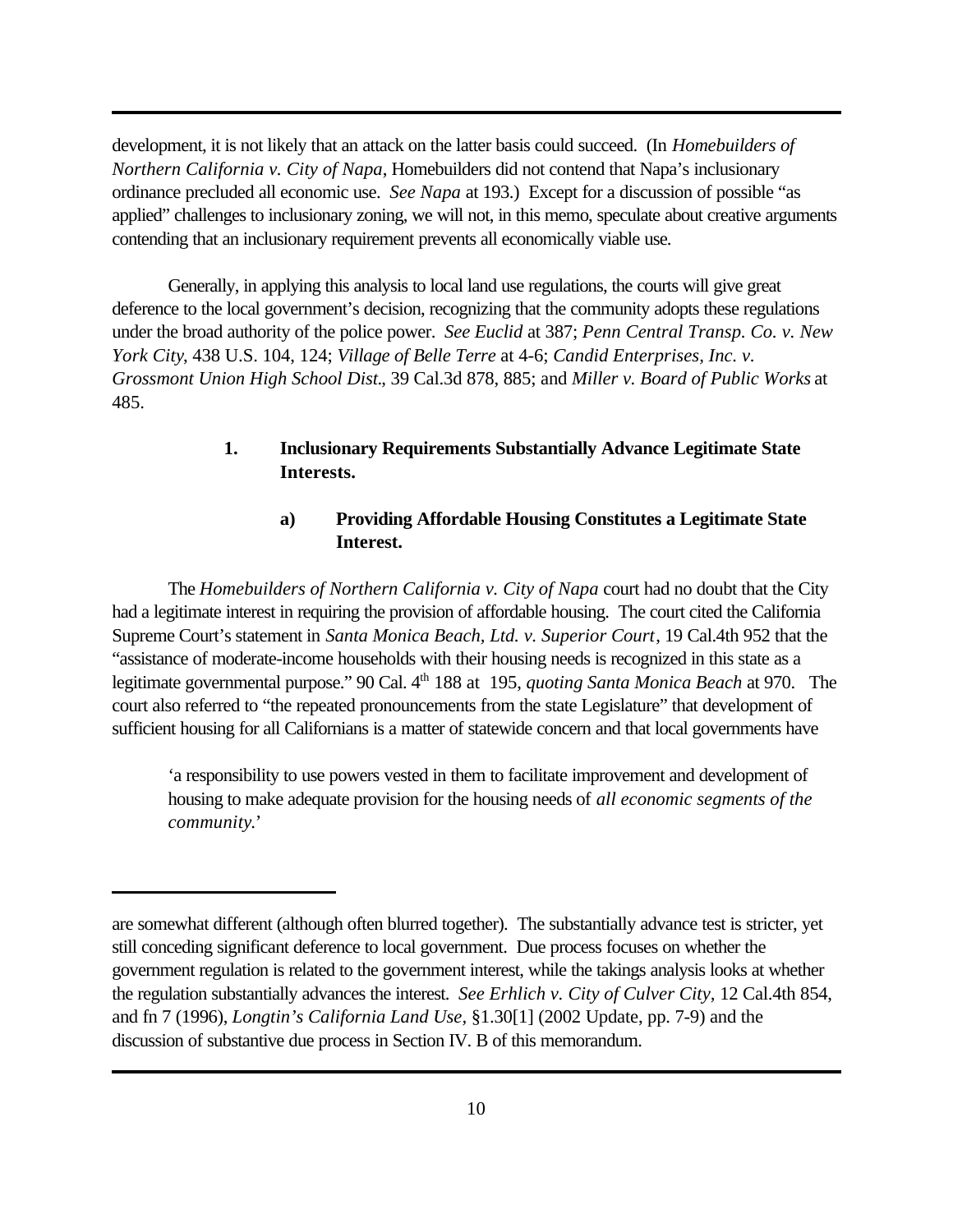*Id.*, *quoting* Cal. Govt. Code §65580(d), part of California's Housing Element law.

Beyond the direct interest of providing affordable housing needed by the community in question, there are at least two other important interests advanced by inclusionary requirements. As discussed, under California's housing element law each community has the obligation to accommodate its share of the *regional* as well as the local need for affordable housing. (Cal. Govt. Code §§65580-65589.7). And, mandating the inclusion of affordable housing can help counteract the effect of past exclusionary zoning practices and further the integration goals of state and federal fair housing laws.<sup>8</sup>

# **b) Requiring Production of Some Affordable Housing Substantially Advances the Interest.**

The *Napa* court found it "beyond question" that the City's inclusionary ordinance will substantially advance these important interests. "By requiring developers in [the] City to create a modest amount of affordable housing (or to comply with one of the alternatives) the ordinance will necessarily increase the supply of affordable housing." *Napa* at 195-196. *See also Commercial Builders of Northern California v. City of Sacramento*, 941 F.2d 872 (9<sup>th</sup> Cir. 1991) holding that a fee imposed on nonresidential development to address the need for affordable housing substantially advanced an important interest.

## **c)** *Nollan/Dolan* **Heightened Scrutiny Does Not Apply.**

When determining whether a land use requirement, condition or fee substantially advances a legitimate state interest, a court is essentially deciding whether there is a "nexus" between the interest advanced and the requirement. The court considers whether there is a sufficient relationship between the two. Generally a court will defer to the local government's assessment of the relationship and will not second guess the locality. *Santa Monica Beach, Ltd. v. Superior Court*, 19 Cal.4th 952.

Recently, however, the U. S. and California Supreme Courts have applied a "heightened scrutiny" when reviewing land dedication requirements or exaction fees imposed on an ad hoc basis as a condition for approval of particular developments (as opposed to exactions and conditions that are legislatively imposed and generally applicable to all developments). First, in *Nollan v. California Coastal Commission*, 483 U.S. 825 (1987), the U. S. Supreme Court held that there must be an "essential nexus" between an ad hoc dedication imposed as a condition of development and the impacts

<sup>&</sup>lt;sup>8</sup> See discussion of inclusionary housing as one remedy for racial segregation in Roisman, *Opening the Suburbs to Racial Integration: Lessons for the 21st Century*, 23 W. New Eng. L. Rev. 65.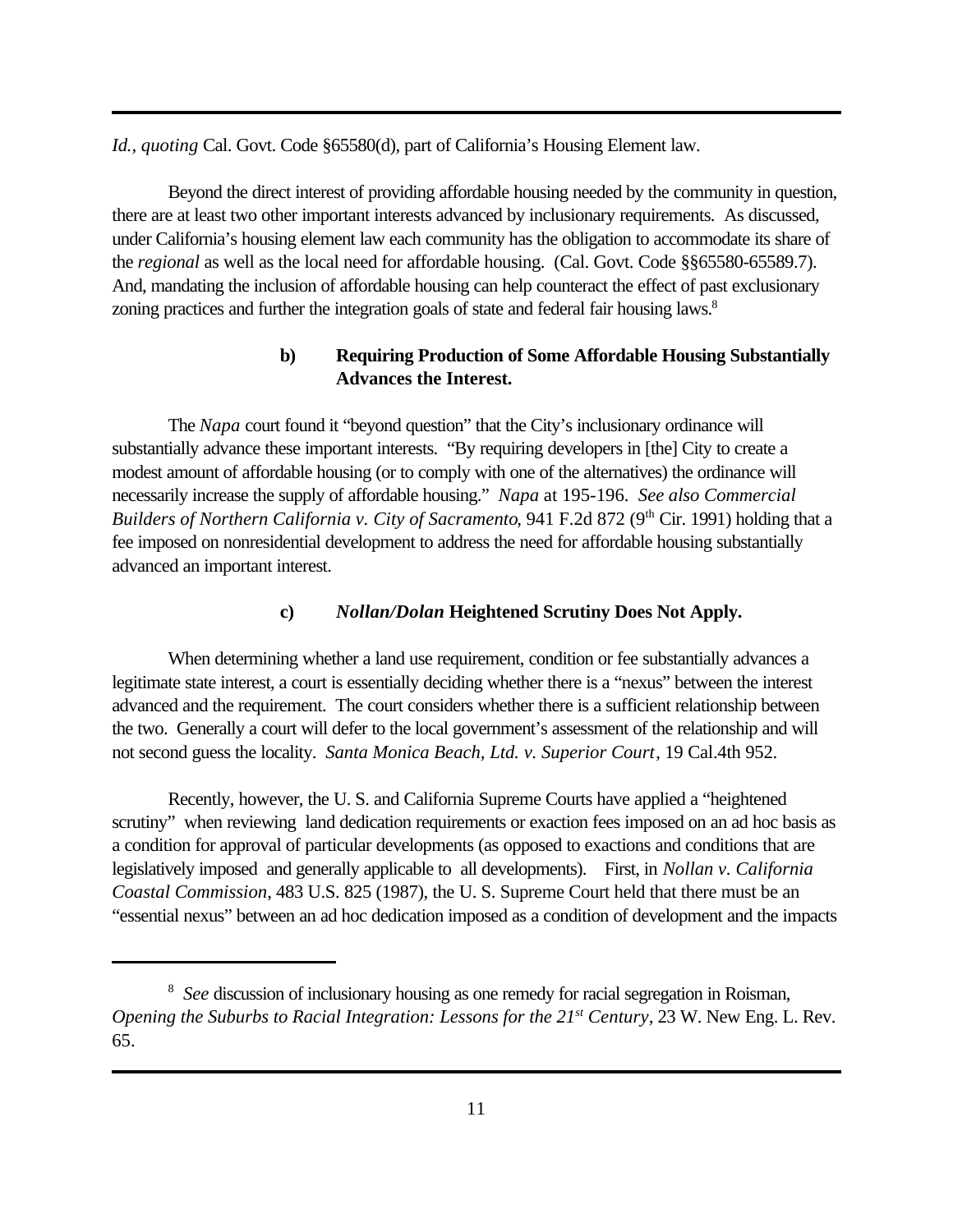of the development. *Id.* at 837. Then in *Dolan v. City of Tigard*, 512 U.S. 374 (1994) the Court found that the degree of the nexus between the impact and the dedication must be one of "rough proportionality" as assessed by an "individualized determination" with some "quantification." *Id.* at 391. The California Supreme Court considered the *Nollan/Dolan* heightened scrutiny test in *Erhlich v. City of Culver City*, 12 Cal.4th 854 (1996) and held that the test applies to fees as well as to dedications, but only to those imposed "on an individual and discretionary basis."

Relying on the analysis of the *Nollan/Dolan* heightened scrutiny test in *Erhlich* and *Santa Monica Beach,* the *Napa court* found that the test did not apply to review of Napa's inclusionary zoning ordinance. *Napa* at 196. Like *Erhlich, Santa Monica Beach* held that "generally applicable development fees warrant the more deferential review that the *Dolan* court recognized is generally accorded to legislative determinations." *Santa Monica Beach* at 966-67. Napa's inclusionary zoning ordinance is analogous, the *Napa* court explained:

Here, we are not called upon to determine the validity of a particular land use bargain between a governmental agency and a person who wants to develop his or her land. Instead we are faced with a facial challenge to economic legislation that is generally applicable to *all* development in [the] City.

*Id.* at 197.

# **2. An Inclusionary Zoning Ordinance Should Also Survive "As Applied" Takings Challenges.**

A local ordinance or regulation that substantially advances a legitimate state interest in concept can still violate the takings clause if it is applied to a particular development in a way that fails to advance the interest. If not complimented by clear implementation standards and procedures, an inclusionary requirement could conceivably be applied in an arbitrary or discriminatory manner to a particular development and consequently be found to lack the essential nexus to the interest. Carefully drafted ordinances will ensure against this possibility and will minimize the chances for unconstitutional application.

#### **a) Facial Challenges.**

*Napa* involved a facial challenge to the City's inclusionary zoning ordinance– the application of the ordinance to a specific project was not at issue. As the court emphasized, facial challenges to local regulations face an "uphill battle." 90 Cal.4th at 194. "'A claim that a regulation is *facially* invalid is only tenable if the terms of the regulation will not permit those who administer it to avoid an unconstitutional *application* to the complaining parties. (Citations omitted)'" *Id*. Thus, the court held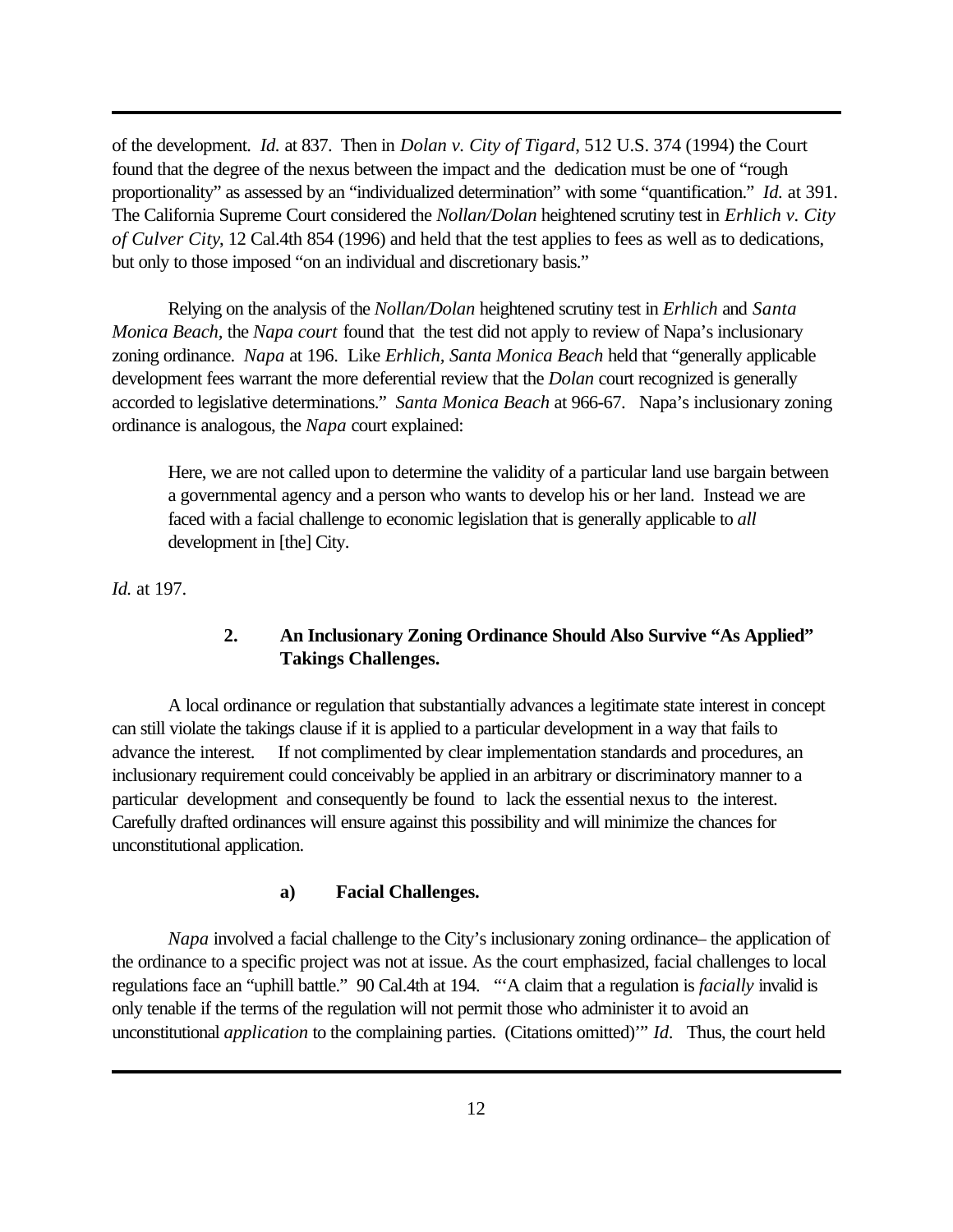that the City's inclusionary ordinance provides significant benefits to the developer which balance the regulatory burden. Those benefits include expedited permit processing, fee deferrals, loans or grants and density bonuses.

More critically, the ordinance permits a developer to appeal for a reduction, adjustment, or *complete waiver* of the ordinance's requirements. Since the City has the ability to waive the requirements imposed by the ordinance, the ordinance cannot and does not, on its face, result in a taking.

*Napa* at 194 (emphasis in original).

*Napa,* then, teaches that to ensure an inclusionary ordinance can avoid unconstitutional implementation, the ordinance should provide standards and procedures for reducing, waiving or mitigating the requirements. Clearly, what was most important to the court was the possibility of complete waiver of the requirements. However, the court also emphasized that an ordinance that provides significant benefits to developers may offset the impact of the inclusionary obligations. Accordingly, the appeals process provided in an ordinance should first require a developer to show that the benefits afforded by the ordinance do not fully compensate for the alleged impermissible hardship, before making reductions, alternative compliance or waiver available.

#### **b) Challenges to the Application of An Inclusionary Ordinance.**

 A carefully drafted inclusionary ordinance can avoid improper application by including the safeguards described previously. To reiterate, an ordinance should provide developers with 1) regulatory concessions and incentives such as density bonuses to counter the ordinances financial restrictions, and 2) provide clear standards and a fair process by which a developer can request full or partial relief from the inclusionary requirement. Relief can take the form of a reduction in the requirement, alternatives to the requirement or a waiver of the requirement.

An "as applied" takings challenge would most likely be mounted on the theory that application of the inclusionary requirement to a particular development should be viewed as an exaction that does not bear a reasonable relationship to or an essential nexus with the government interest in providing affordable housing. Although, *Nollan/Dolan* heightened scrutiny would not apply, the specific impact of the particular requirement must have a reasonable relationship to the purpose of the inclusionary zoning ordinance. *San Remo v. City and County of San Francisco*, 27 Cal.4th 643 (2002). Because mandatory fees or land dedications are generally considered to be exactions, it would nonetheless be expected that a developer might argue that the application of an "in lieu" fee or land dedication *option* was not sufficiently related to the provision of the foregone housing units.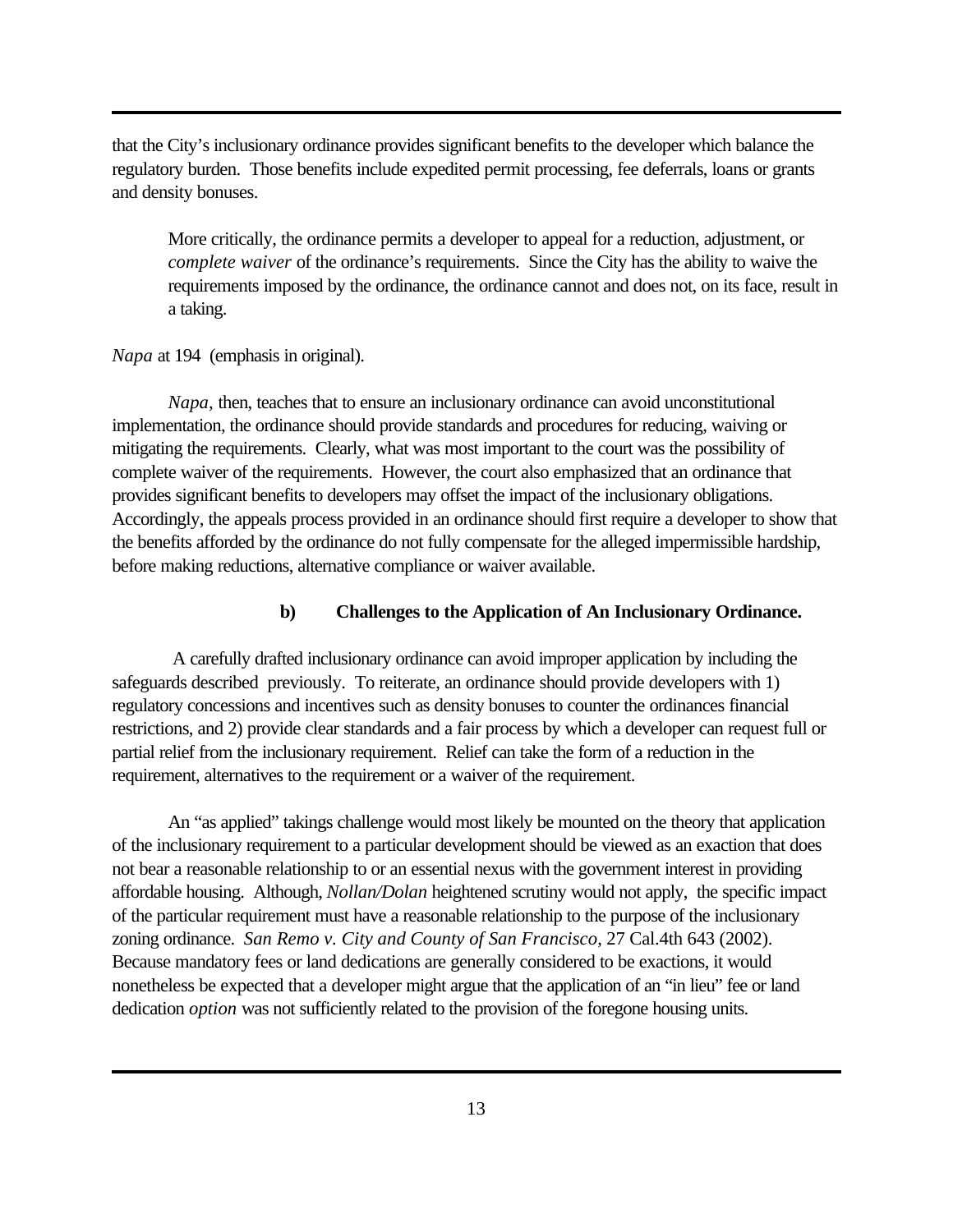The California Supreme Court recently confronted a somewhat similar situation in *San Remo Hotel*. There the court considered both facial and as-applied takings attacks on San Francisco's residential hotel conversion ordinance, which requires hotel owners converting residential hotel rooms to either replace the rooms or pay an in-lieu fee equal to the cost of replacing the rooms. The City had levied a fee of \$567,000 for the conversion of 67 rooms. The court upheld the ordinance and the specific fee, finding that: 1) the *Nollan/Dolan* rough proportionality test did not apply (because the ordinance was generally applicable to all residential hotel conversion), and 2) the specific fee bore a reasonable relationship to the purpose of the conversion ordinance. *Id.* at 669, 673.<sup>9</sup>

A similar result should occur in a challenge of the application of inclusionary zoning alternatives such as in-lieu fees or land dedications, provided the ordinance has an adequate method for ensuring that the amount of the required alternative is reasonably related to that necessary to facilitate production of the affordable units elsewhere. *See* discussion of in-lieu fees later in this memo.

Another, but very unlikely challenge to the application of an inclusionary zoning requirement could come in the form of a claim asserting that the financial impact of the regulation on a particular development was so drastic that the effect should be deemed a taking under *Penn Central Transp. Co. v. New York City*, 438 U.S. 104 (1978). *Penn Central* established a three factor analysis for evaluating takings claims in which a court considers 1) the economic impact on the plaintiff, 2) the degree of interference with "investment-backed" expectations, and 3) the character of the action. *Id*. at 124. The Court upheld New York's landmark preservation law, explaining that land use controls that had diminished property values by up to 87.5% have been found permissible. It is doubtful that an inclusionary requirement would have so substantial an impact.<sup>10</sup>

#### **3. Other Takings Issues Addressed in** *Napa***.**

Homebuilders posed two other takings issues in *Napa*. First it contended that the ordinance was invalid under pre-*Dolan* cases which found that an ad hoc condition imposed on an individual developer was improper. *Napa* at 197-198. The court held that those cases were inapplicable because none "involved a facial challenge to a generally applicable zoning ordinance that imposed obligations on all development in a given area." *Id*.

<sup>9</sup> *See* discussion of *San Remo* in Kautz, *In Defense of Inclusionary Zoning: Successfully Creating Affordable Housing* [forthcoming Comment, USF Law Review, September 2002] (hereafter, *In Defense of Inclusionary Zoning*).

<sup>10</sup> *See* discussion in *In Defense of Inclusionary Zoning, Id.*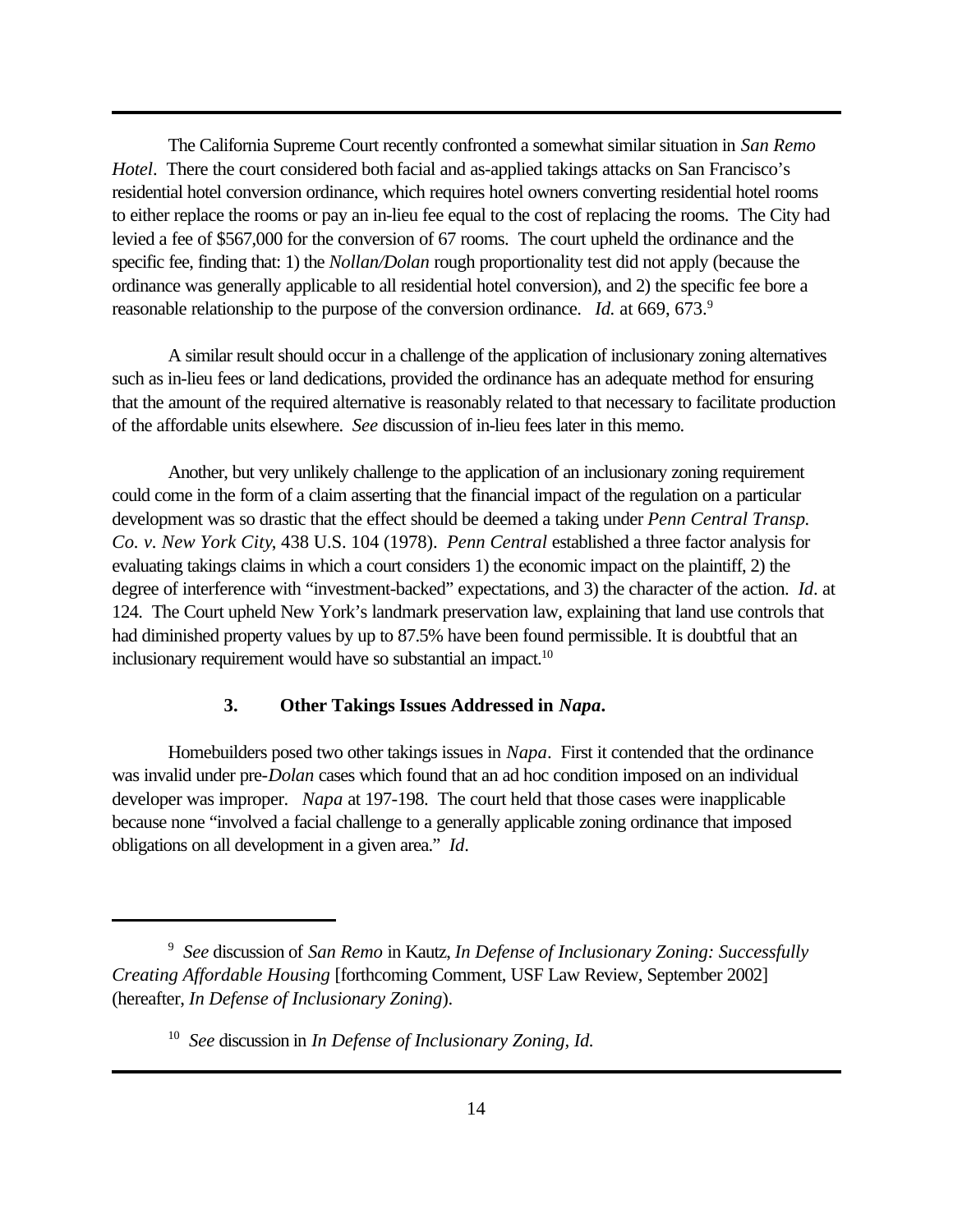Homebuilders also contended the ordinance was a taking because the problem addressed by the ordinance– the lack of affordable housing– was allegedly a product of Napa's restrictive land use policies. *Id.* The court pointed out that no case has held that a local government may not enact a zoning ordinance to solve problems created by other zoning ordinances. The court cited *Penn Central's* approval of New York's landmark preservation law which was intended to mitigate the effects of prior land use decisions permitting the destruction of historic resources:

If New York can enact a landmark preservation law to remedy a shortage of historic buildings created by its prior policies, [the] City can enact an inclusionary zoning ordinance even if its prior policies contributed to the scarcity of available land and a shortage of affordable housing.

*Id.*

# **4. An Impact Fee "AB 1600 Nexus Study" is Not Required, But a Relationship Analysis is Essential**.

Under both a takings analysis and California's Mitigation Fee Act (Cal. Govt. Code §§66000- 66022 (AB 1600)), the imposition of fees to mitigate the impacts of a development must be based on facts establishing the requisite relationship or nexus between the need for and amount of the fee and the stated impacts. Hence, local governments generally must produce a "nexus study" assessing the impacts of development and the costs of effective mitigation before enacting an ordinance that imposes such an impact fee.

The Mitigation Fee Act sets out procedures for establishing the nexus of certain types of fees defined as a monetary exactions charged "for the purpose of defraying all or a portion of the cost of public facilities related to the development project."<sup>11</sup> §66000(b). These nexus study provisions only apply to fees imposed to cover the cost of "public facilities" related to a project, and public facilities are defined as public improvements, public services and community amenities.<sup>12</sup> The basic requirement of an inclusionary ordinance– the imposition of affordability requirements on housing development– is neither a fee based on the impact of the development, nor a fee for the provision of public facilities. It is a production obligation based on the community's need for affordable housing and need to ensure that the use of an ever scarcer supply of land includes housing affordable to lower income households.

<sup>&</sup>lt;sup>11</sup> It was amended after *Erhlich* to expressly apply to fees imposed both on an ad hoc, individual project basis and as legislation of general applicability.

 $12$  Although its procedures for challenging an exaction appear to apply to a broader category of exactions. *See* Cal. Govt. Code §66021.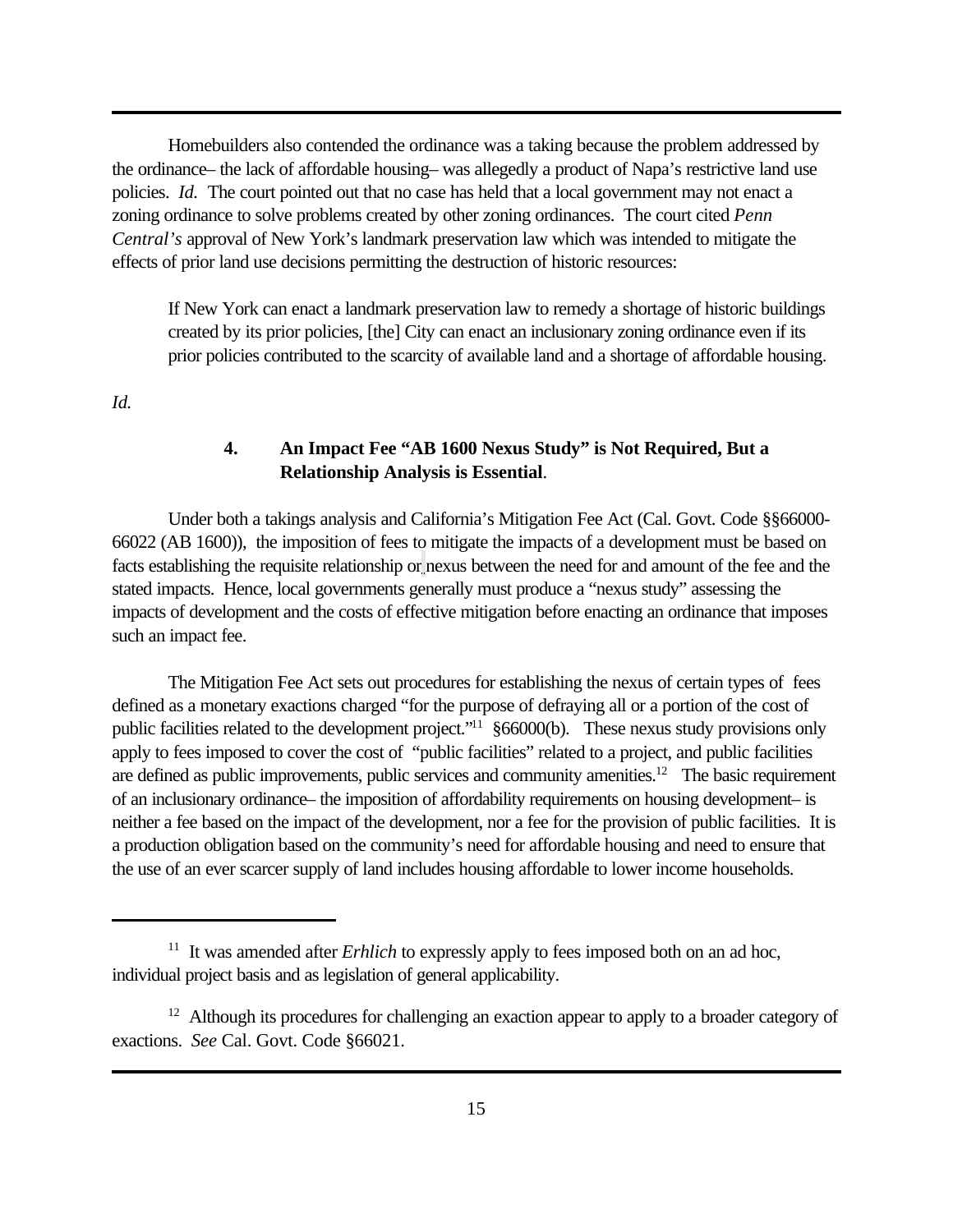Consequently, an inclusionary requirement should not require the particular type of impact fee nexus study described in the Mitigation Fee Act.. (*See* Section IV. D for a discussion of the research needed to develop an effective and legally supportable in-lieu fee.)

Ultimately, although the Act's template for conducting an impact fee study can serve as a useful starting point, the analysis needed to establish a nexus between an inclusionary requirement and the interest in providing affordable housing is fundamentally different than that needed to justify a housing impact fee based on the impact on housing of non-residential development. Accordingly, an ordinance should be based on sufficient facts and analysis to establish the importance of the need for affordable housing in the community and the relationship of inclusionary obligation to accommodation of that need. Napa followed this course, conducting only a Mitigation Fee Act study to support its Housing Impact Fee (or "linkage fee") on commercial development.

# **5. Particular Provisions to Consider In Light of** *Napa* **and Other Takings Cases.**

#### **a) Adopt an Ordinance!**

Some jurisdictions have imposed inclusionary requirements on the basis of general statements of policy in their housing element or other housing strategy documents. This leads directly to the kind of individualized ad hoc application that the *Nollan/Dolan* cases warned against. It invites a takings challenge. Far better to adopt an ordinance (or resolution) that applies across the board and that provides the basis for the requirement and clear standards and procedures for implementation of the requirement**.** Some communities also adopt regulations or guidelines that spell out step by step procedures and standards related to things such as permit applications, calculation of in lieu fees and reporting requirements.

It is probably possible that the requisite specificity could be included in a lengthy housing element program, however, that approach is unwieldy and really not contemplated by the housing element statutes. The housing element sets forth a program of actions that prescribes the parameters for program implementation. These actions are then implemented according to the timetable established in the housing element. *See* Cal. Govt. Code §65583(c). Including a full-blown inclusionary zoning scheme in a general plan element will also make it more difficult to amend the program because of the requirements related to amending the general plan, especially the housing element.

#### **b) Factual Record and Findings**

The ordinance must be based on facts and findings sufficient to surmount a takings challenge. Therefore, the ordinance should contain findings that demonstrate both the need for affordable housing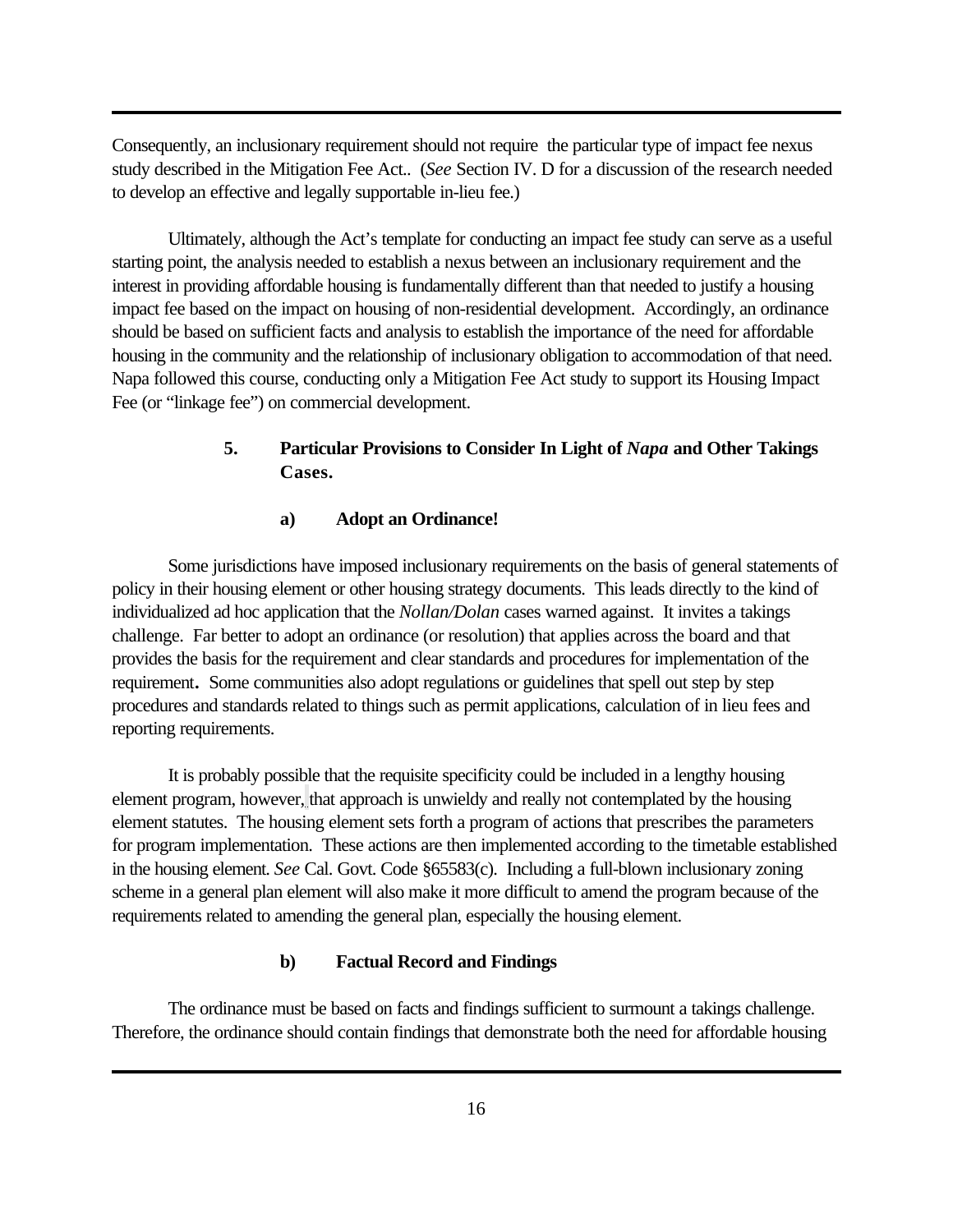in the community and the ways in which the ordinance will substantially further provision for those needs.

Documentation of Housing Needs (and Other Concerns). There are many sources of data that demonstrate the need for affordable housing in a community, so it should not be necessary to produce an independent study (although some jurisdictions have done so). The first place to look are the locality's housing element and, for HUD entitlement jurisdictions, the local Consolidated Plan. The housing element should include the community's share of the regional need for housing affordable to lower income households as allocated by the regional coalition of governments (COG). These figures establish that the need for affordable housing extends beyond the need in the community itself. Both the housing element and the Consolidated Plan's Analysis of Impediments to Fair Housing Choice (AI) can provide data supporting inclusionary zoning as a means of combating housing segregation. There are many other sources of information, of course, including the local public housing authority, social services offices and homeless services providers.

Establish a Relationship – Demonstrate that the Ordinance Addresses the Need for Housing. On one level, this is not difficult. An ordinance that requires production of affordable housing (or related alternatives) directly and concretely advances the goal of providing affordable housing. However, developers will argue that inclusionary zoning generally discourages residential development and thus actually reduces the supply of all housing. And the department of Housing and Community Development (HCD) will require communities with inclusionary programs to analyze the requirement in their housing elements as a possible constraint on housing development. Consequently, background for the ordinance should encompass an analysis of the potential effect of the ordinance on housing production and affordability.

It will be helpful to contact localities that have already done such analyses, and to refer to state and national studies demonstrating the effectiveness of inclusionary zoning. Sacramento produced a report showing that a proposed inclusionary ordinance's effect on developer profit margins would be relatively minimal while the need for affordable housing was great. A perhaps easier method of establishing the requisite relationship is to rely on an analysis of the finite supply of land in the jurisdiction. This fairly straightforward analysis will show that the supply of land is necessarily dwindling and that without an inclusionary requirement, as the community builds out, the opportunity to provide sufficient affordable housing will be lost.

#### **c) Hardship Reductions & Waivers**

Most important to the *Napa* court's finding that Napa's inclusionary ordinance did not constitute a taking on its face was the availability of a waiver or reduction of the requirements. The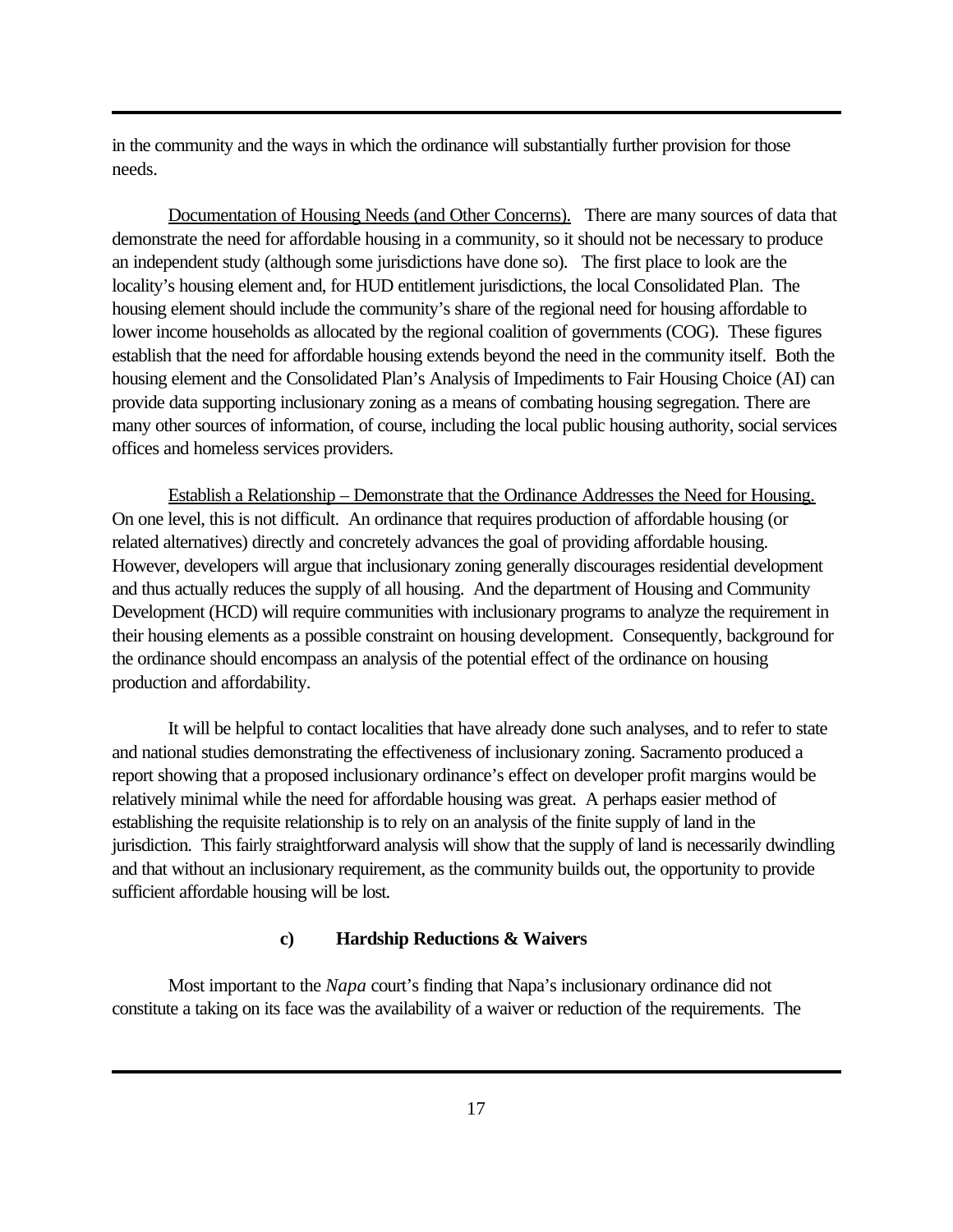ability of the local government to avoid unconstitutional application through reduction or waiver of the inclusionary requirements protected the ordinance from facial invalidity.

An ordinance should contain both procedures for claiming a reduction or waiver, and standards for determining the extent of a reduction if necessary at all. While the process should be clear and easy to use, the burden should be on the developer to demonstrate that a reduction or waiver is essential. The standard provided should permit a reduction or waiver only to the extent that the developer can show that the inclusionary requirement would violate the state or federal Constitutions. The Napa ordinance requires developers to demonstrate the absence of any reasonable relationship or nexus between the impact of the development and the inclusionary requirement. To justify a reduction or waiver based on financial hardship, an ordinance could require that the developer show the deprivation of all economically viable use or the degree of economic hardship set forth in the *Penn Central* case.

In the context of in-lieu fees or land dedication alternatives, an ordinance should provide an opportunity for a developer to attempt to show that the alternatives as applied to the particular development are not "reasonably related" to the purpose of the ordinance. (The standard specified in *San Remo Hotel*.) However, the ordinance could also provide that the alternatives to the inclusionary requirement will only be reduced or waived to the extent they would cause an impermissible taking or other constitutional violation.

# **d) In-Lieu Fees and Other Alternatives to On-Site Compliance**– **Required?**

Many jurisdictions that have or are in the process of adopting an inclusionary ordinance are considering dispensing with traditional alternatives to on-site compliance such as payment of in-lieu fees, land donation or off-site development. The availability of alternatives often lead to election of the alternative over provision of the on-site units, and except in the case of units off-site, the alternatives seldom facilitate production of an equivalent amount of affordable units and rarely result in the production of units contemporaneous with the original development. Must an ordinance provide for alternatives to on-site compliance to avoid a takings? *Napa* indicates that the answer is not necessarily.

As discussed above, the key concern of the *Napa* court was the ability of the City to adjust the requirement if necessary to avoid unconstitutional applications. Although the Napa ordinance permits developers to satisfy the inclusionary requirement with "alternative equivalent action," the court did not address this aspect. Therefore, as long as an ordinance contains a procedure for obtaining a hardship exemption, it is probably not essential that it include alternatives like in-lieu fees. And keep in mind that providing for in-lieu fees or land dedications could increase the chances that a court would review those aspects of the ordinance as exactions.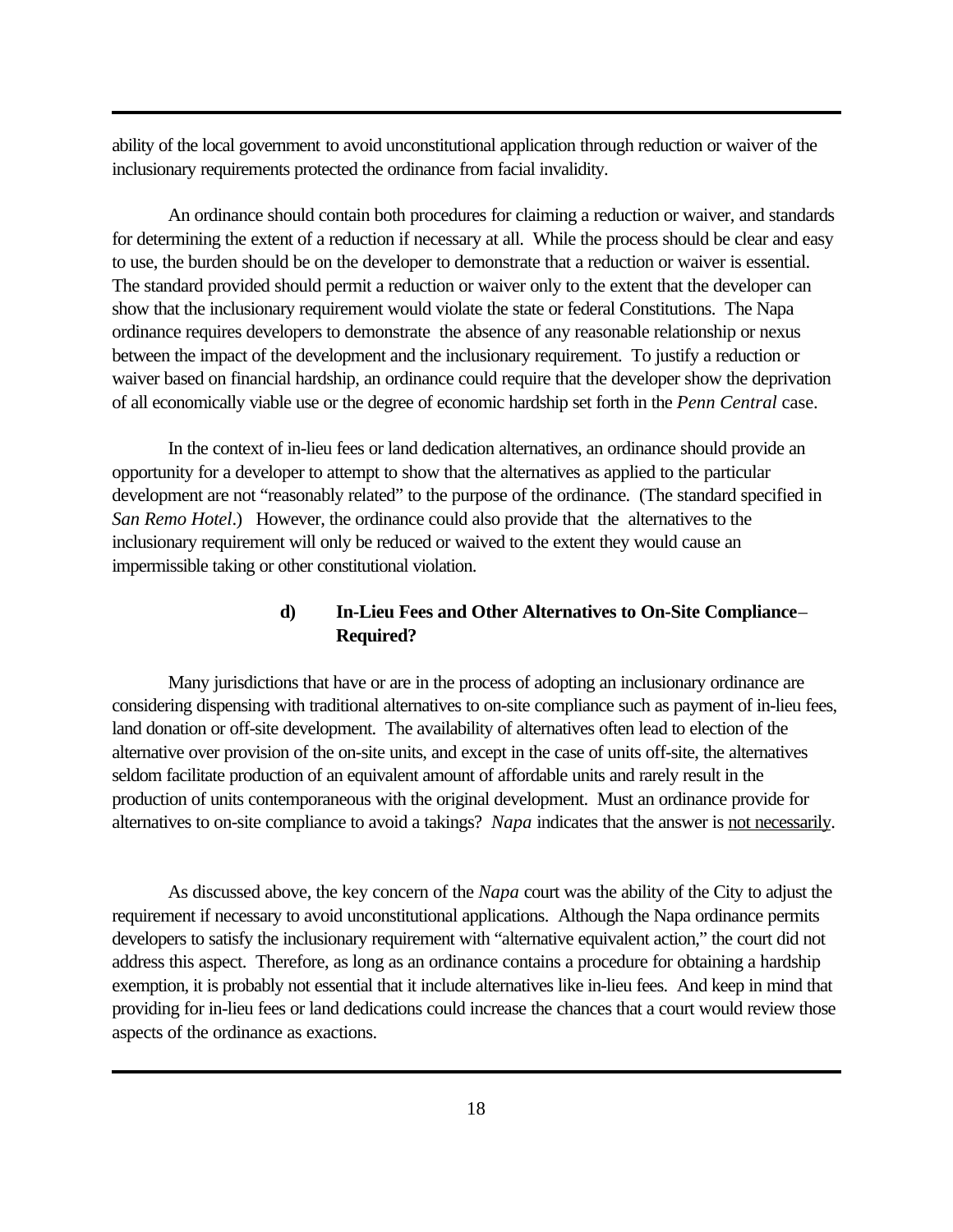Jurisdictions desiring to include alternatives to on-site compliance, but seeking more control, could provide a limited option of in-lieu fee payments, land dedications or other alternatives. One way of doing this would be to craft an ordinance that allows developers to elect alternatives only if the developer qualifies for a reduction or waiver of the requirement.

#### **e) Providing Incentives and Concessions.**

The *Napa* court relied in part on the fact that the City's ordinance provided incentives and regulatory concessions to uphold the ordinance. Although the ordinance's provision for reduction and waiver of the inclusionary requirement was more significant to the court's decision, the mitigating effect of incentives and concessions was also important. Therefore, including significant incentives and regulatory concessions over and above those required by state law is advisable. As mentioned, the court noted expedited processing, fee deferrals, loans or grants and density bonuses. Besides bolstering an ordinance's legal basis, except for grants, these things are relatively inexpensive for a jurisdiction to offer. And their effect can be quite significant. One study has shown that a substantial density bonus can completely off-set any loss of profit to a developer by facilitating the development of a substantially greater number of market priced units.<sup>13</sup>

# **B. Substantive Due Process Issues After** *Napa***– Availability of Appeal, Waiver and Alternatives Important.**

The 14<sup>th</sup> Amendment to the federal Constitution provides that no state shall "deprive any person of life, liberty, or property without due process of law. Article I, sections 7 of the California Constitution contains similar due process guarantees. This guarantee has been interpreted to prevent governments from "enacting legislation that is 'arbitrary' or 'discriminatory' or lacks 'a reasonable relation to a proper legislative purpose.'" *Kavanau v. Santa Monica Rent Control Bd.*, 16 Cal.4th 761, 771 (1997) (*citing Nebbia v. New York* (1934) 291 U.S. 502, 537). This is known as the "reasonable relationship test."

Opponents argue that inclusionary zoning laws fail the reasonable relationship test because they are price or rent controls that lack procedures to ensure that developers will receive a "fair return" on their investments. This argument relies on cases where courts have determined that rent control ordinances may violate the due process clause if they prevent investors from receiving a fair return on

<sup>13</sup> Dietderich, *An Egalitarian Market: The Economics of Inclusionary Zoning Reclaimed*, 24 Fordham Urb. L.J. 23 (1996).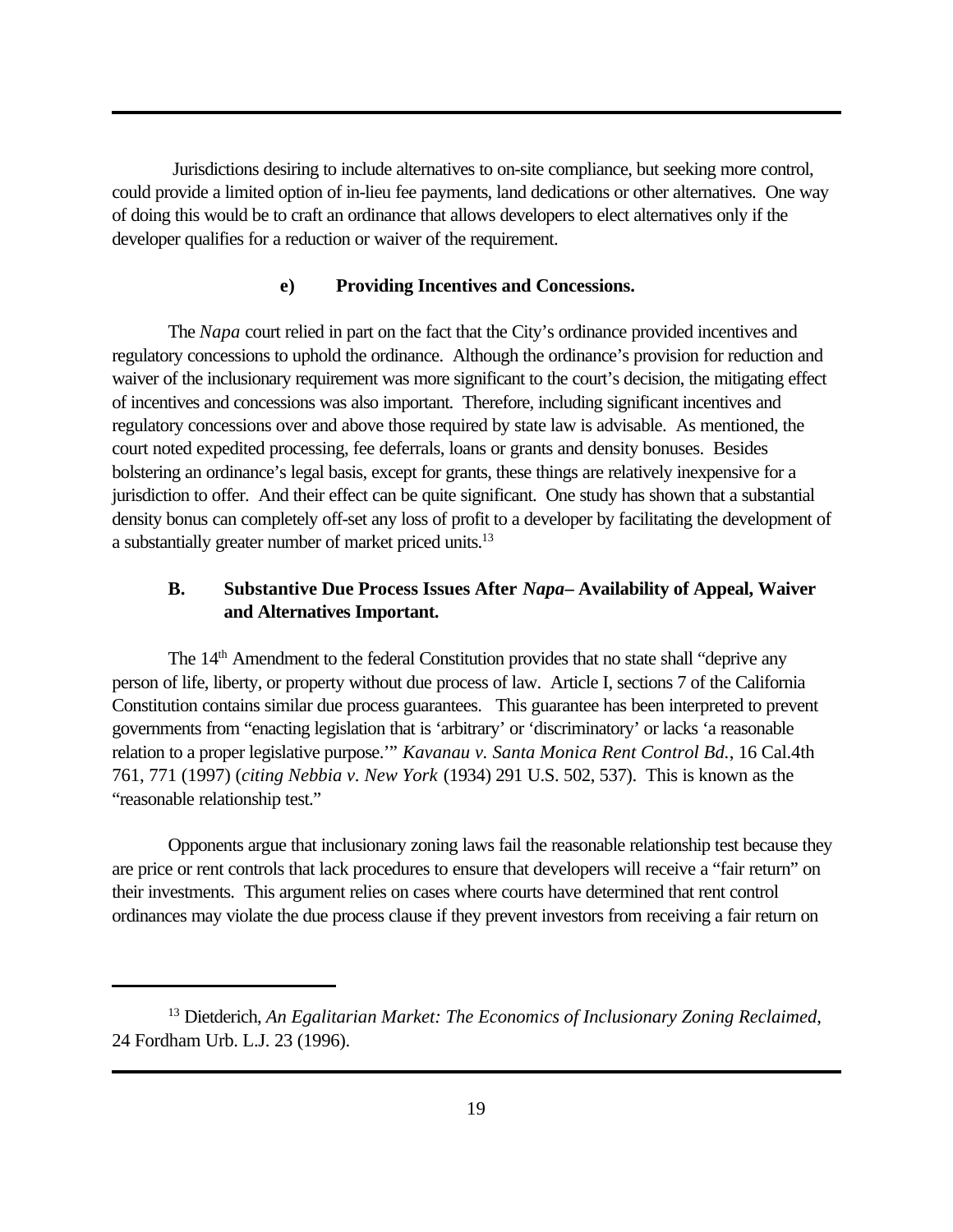their investments. *See* discussion in *Home Builders Assn. v. City of Napa*, 90 Cal.App.4th 188 at 198.

# **1. Inclusionary Zoning Does Not Infringe on Substantive Due Process Guarantees.**

The first hurdle advocates of the "fair return" standard would have to overcome is convincing the courts that due process is applicable to a developer fighting an inclusionary zoning ordinance. Courts have mainly restricted substantive due process to "'personal decisions relating to marriage, procreation, contraception, family relationships, child rearing, and education,' as well as with an individual's bodily integrity." *Armendariz v. Penman* 75 F.3d 1331, 1318-1319 (9<sup>th</sup> Cir. 1996). In *Armendariz*, the 9<sup>th</sup> circuit recognized that "the use of substantive due process to extend constitutional protection to economic and property rights have been largely discredited." *Id.* at p. 1318-1319.

Furthermore, the United States Supreme Court has held that "[w]here a particular amendment 'provides an explicit textual source of constitutional protection' against a particular sort of government behavior, 'that Amendment, not the more generalized notion of substantive due process, must be the guide for analyzing these claims.'" *Albright v. Oliver* 114 S.Ct. 807, 813 (1994) (quoting *Graham* 490 U.S. at 395, 109 S.Ct at 1871). Following *Graham*, the *Armendariz* court held that when the Takings Clause provides constitutional protection, a substantive due process claim is precluded. *Armendariz* 75 F.3d at p.1324. As discussed in the previous section, the Takings Clause has been found to relate more directly to land use regulation than substantive due process. *See e.g. Agins v. Tiburon* (1980) 447 U.S. 225. Because the Takings Clause applies to inclusionary zoning ordinances, a substantive due process claim should be precluded.

# **2. Fair Return Analysis May Not Apply to Inclusionary Zoning.**

Nevertheless, inclusionary requirements have been attacked as price controls that violate the due process clause. The plaintiffs in *Napa* challenged the City's ordinance on these grounds, but the court indicated that it is unlikely that a developer is entitled to a "fair return" under the due process clause. *Napa* at 198. The *Napa* court noted that the "fair return" standard developed in evaluating restrictions placed on regulated industries such as railroads and public utilities. Although it has since been used in assessing rent control ordinances, the *Napa* court doubted that it would apply to inclusionary zoning ordinances. *Id.*

The court in *Napa* stopped short of holding that the "fair return" standard did not apply in inclusionary zoning cases because it could find the Napa ordinance facially valid on other grounds. Because the opponents of inclusionary zoning ordinances base their arguments on rent control cases, in order to convince the courts that it is applicable in the zoning context, they would have to show that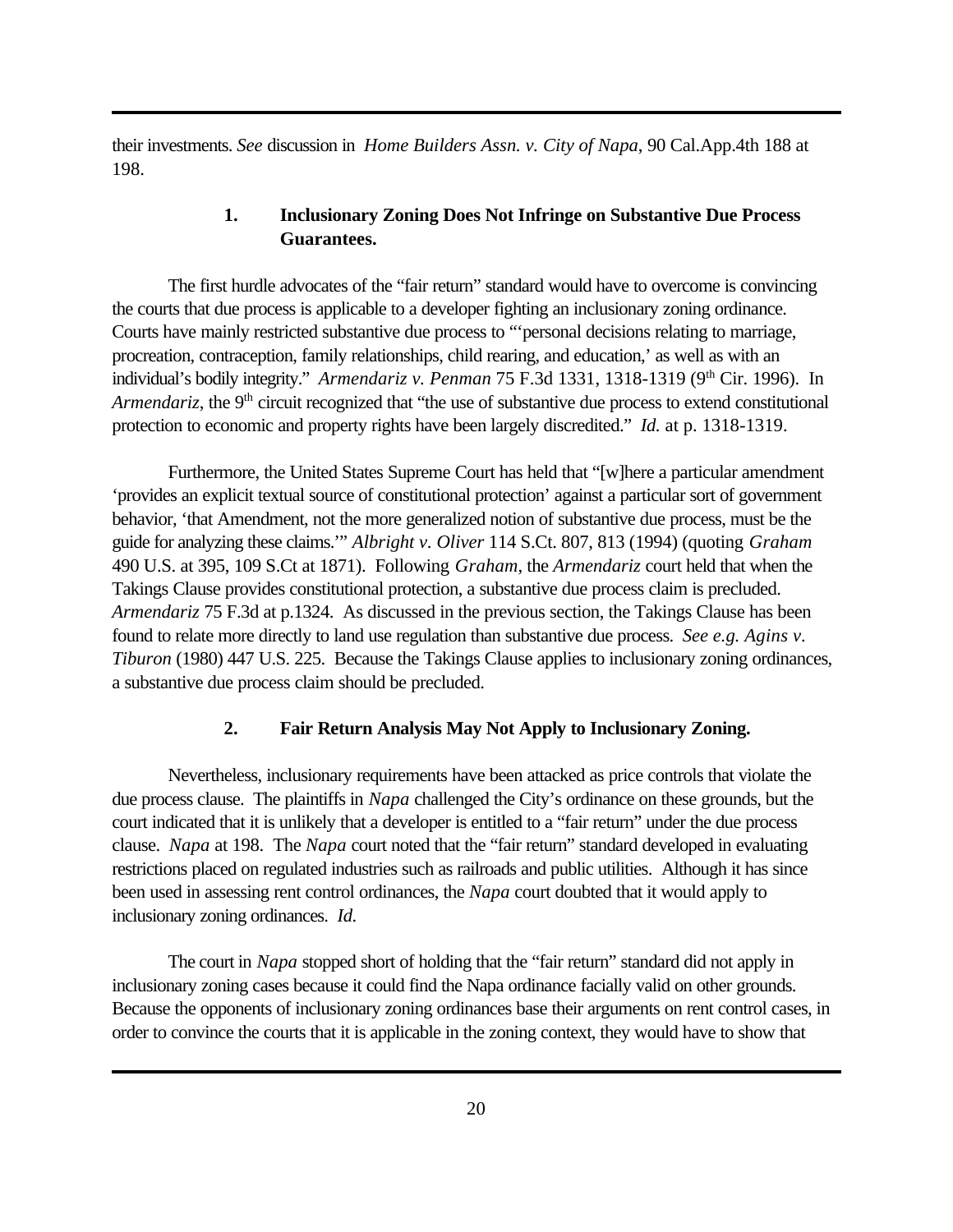inclusionary zoning is similar to rent control. However, land use regulations such as inclusionary zoning ordinances are viewed differently from price control regulations.<sup>14</sup> As the California Supreme Court indicated, "it could be argued that rent control is essentially a species of price control rather than a land use regulation . . . ." *Santa Monica Beach, Ltd. v. Superior Court*, 19 Cal.4th at 967. As the U. S. Supreme Court noted in a recent decision that "[l]and-use regulations are ubiquitous and most of them impact property values in some tangential way - often in completely unanticipated ways." *Tahoe-Sierra Preserv. v. Tahoe Reg. Planning* 122 S.Ct. 1465, 1479 (2002). Although the Court recognized the impact on property values, the Court found that regulatory restrictions were not per se unconstitutional.

The notion that land use regulations require a developer to earn a "fair return" runs counter to other land use programs which require sale or rental restrictions. *See e.g.* Cal. Health & Safety Code §§ 33334.3, 33413 (redevelopment statute) and Cal. Govt. Code § 65590 (Mello Act requiring developers to provide low and moderate income housing).

# **3. Provisions Allowing for Administrative Relief are Vital in an Inclusionary Zoning Ordinance.**

#### **a) Protects Against Both Facial and "As Applied" Attacks.**

A constitutionally defendable inclusionary zoning ordinance should contain provisions which allow a developer to seek administrative relief and provide an administrative agency or the city or county the flexibility to provide that relief. "A claim that a regulation is facially invalid is only tenable if the terms of the regulation will not permit those who administer it to avoid an unconstitutional application to the complaining parties. . . ." *Napa* at 199 citing *San Mateo County Coastal Landowners' Assn. v. County of San Mateo*, 38 Cal.App.4th at 547. When an ordinance contains provisions which allow for administrative relief, the court reviewing the ordinance must presume that the administrative body or the city or county will exercise their authority in conformity with the Constitution. *Napa* 90 Cal.App.4th at p. 199 (citing *Fisher v. City of Berkeley*, 37 Cal.3d 644, 684 (1984)). Even in a rent control situation where fair rent analysis applies, a court should only find a regulation facially invalid "when its terms will not permit those who administer it to avoid confiscatory results in its application to the complaining parties." *Fisher* at 679 (citing *Birkenfeld* 17 Cal.3d 129, 165).

Adequate administrative standards and procedures for relief also protect against application of inclusionary requirements in arbitrary or discriminatory ways to individual developers. Fair application

<sup>14</sup> *See* discussion in *In Defense of Inclusionary Zoning*, *supra*, note 9 at 39-44.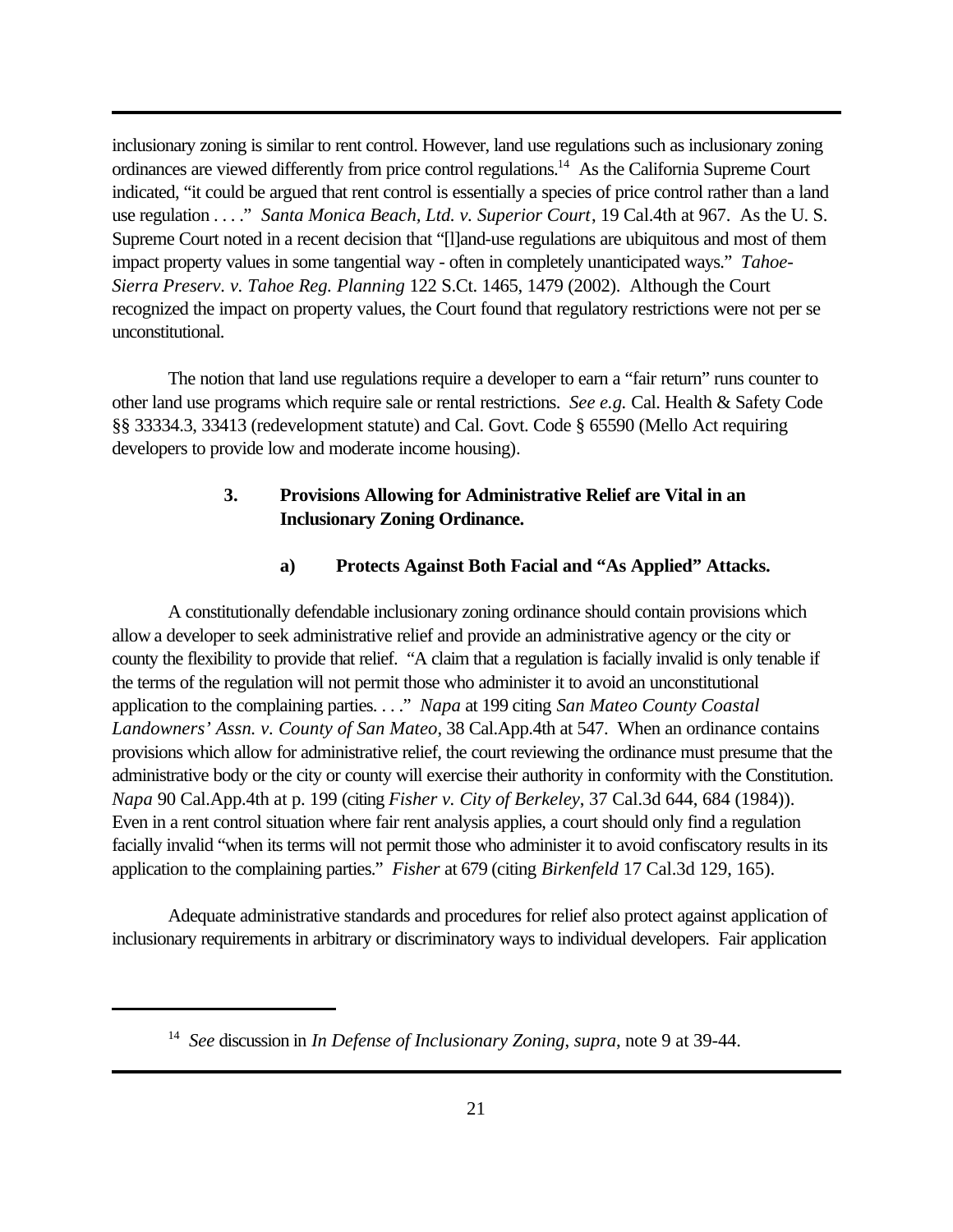of clear standards will lessen the likelihood that the requirement *as applied* to a particular developer will be found to be arbitrary or a denial of a fair return.

#### **b) Lessons from** *Napa***.**

In the *Napa* case, the court found that the Napa inclusionary zoning ordinance was not facially invalid under the due process clause because the ordinance contained administrative relief and alternative choices if a person did not want to restrict the sale or rental of any of his/her units as affordable. The court specifically mentioned the developers' option to donate land or pay an in-lieu fee instead of building affordable units.

In terms of administrative flexibility, the Napa court noted that the ordinance allowed city officials to reduce, modify or waive the requirements contained in the ordinance "based upon the absence of any reasonable relationship or nexus between the impact of the development and . . . the inclusionary requirement." The administrative ability to completely waive a developer's obligation made a facial challenge under the due process clause futile. *Napa* at 199. The court also noted that although the ordinance may not have specifically given the administrative agency or city or county authority to make adjustments to guarantee a fair return, this ability was "present by implication." *Id., citing City of Berkeley v. City of Berkeley Rent Stabilization Bd.* 27 Cal.App.4th 951, 962 (1994).

#### **c) Additional Provisions.**

Although the court in *Napa* mentioned a number of provisions which gave the reviewing agency the flexibility to modify or waive the inclusionary zoning requirements, the Napa ordinance contains additional provisions which were not mentioned by the court. Instead of building affordable housing, developers of single-family projects, as a matter of right, have the option to provide an "alternative equivalent action" which" will further affordable housing opportunities in the City to an equal or greater extent than compliance." This option is also available to developers of multi-family projects when they show "overriding conditions" and financial "infeasibility." These generally stated standards must be precisely defined in the ordinance to avoid establishing an ambiguous loophole. ("Infeasibility" could be limited to situations that cross constitutional boundaries.)

The Napa ordinance also provides incentives to developing affordable housing including an additional density bonus, deferral of City fees, waiver or modification of standards to reduce project costs, and financial assistance in the form of loans and grants. Even though these provisions were not mentioned by the court, they contribute to the overall flexibility of the ordinance. Similar types of incentives and waivers should be considered in creating any inclusionary zoning ordinance.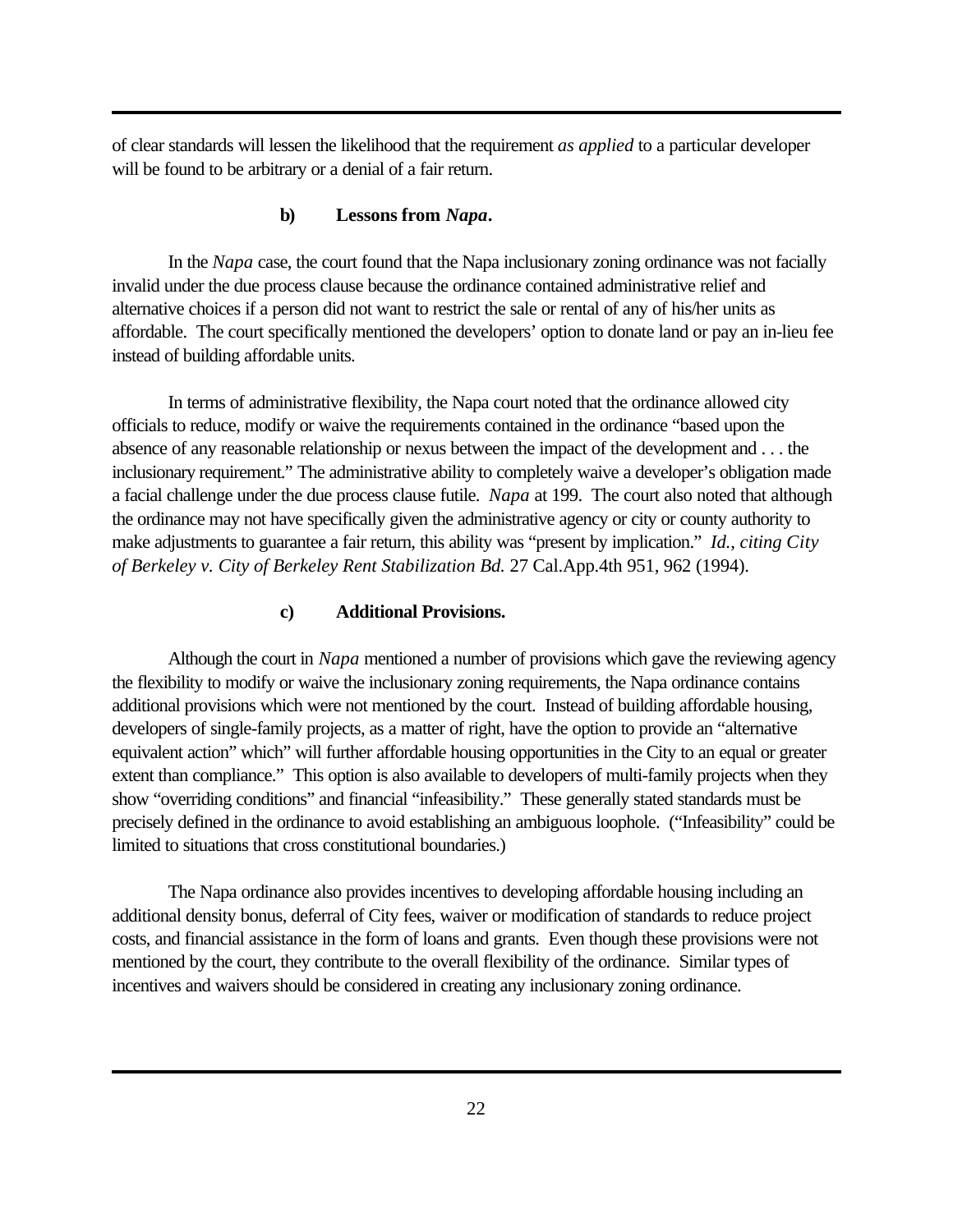#### **C. Equal Protection Issues– A Sound Ordinance Will Avoid Problems**

The equal protection clauses of the state and federal constitutions prohibit state and local governments from depriving persons of equal protection of the laws. U.S. Const., 14th Amendment and Cal. Const., Article 1, §7. On the surface, all land use and planning laws and practices would seem to violate this principle because their purpose is to treat property owners differently, permitting uses on some property and prohibiting them on other property. However, courts will generally uphold a local land use regulation as a lawful exercise of the police power if it bears a rational relationship to a legitimate governmental interest.<sup>15</sup> See Construction Industry Association of Sonoma County v. *City of Petaluma*, 522 F.2d 897, 906 (9th Cir. 1975), *cert. denied*, 424 U.S. 934.

Like the test under the due process clause, this standard of review is called the "rational relationship test" and is virtually identical to that employed in substantive due process cases. It is also akin to the furtherance of a legitimate government purpose test for takings claims.<sup>16</sup> Consequently, an inclusionary requirement that satisfies the takings and due process mandates, will also pass muster under the equal protection strictures. Accordingly, as discussed previously, inclusionary requirements should be based on established facts and sound analysis of the need for affordable housing and adopted and implemented so as to apply uniformly and across the board to all similarly situated developers. All exemptions or categories of alternative performance should likewise have a clear basis and clear standards for eligibility.

Inclusionary requirements are more likely to be challenged as unconstitutional under the takings clause or the substantive due process clause. Both of those relate more directly to the specific offenses usually raised by challengers– lack of sufficient nexus (takings) and arbitrary price control (due process).<sup>17</sup> The plaintiffs in *Napa* attacked the constitutionality of the City's ordinance on takings, substantive due process and Proposition 218 (*see* below) grounds, not equal protection. Almost all successful equal protection challenges of land use actions have been when the local government *applies*

<sup>&</sup>lt;sup>15</sup> Only if a land use regulation intentionally discriminates against a "suspect class" of persons (*e.g.* racial or ethnic minorities) or denies someone a "fundamental right" (*e.g.* the right to live as a family) will it be held to the much tougher "strict scrutiny" test. Under that test, the local government would have to show that the regulation serves a "compelling governmental interest."

<sup>16</sup> *See Longtin's California Land Use,* §§1.30[1], 1.32[1] (2002 Update, pp. 7-9, 20-21).

<sup>&</sup>lt;sup>17</sup> See the discussion of this point in the previous section on due process.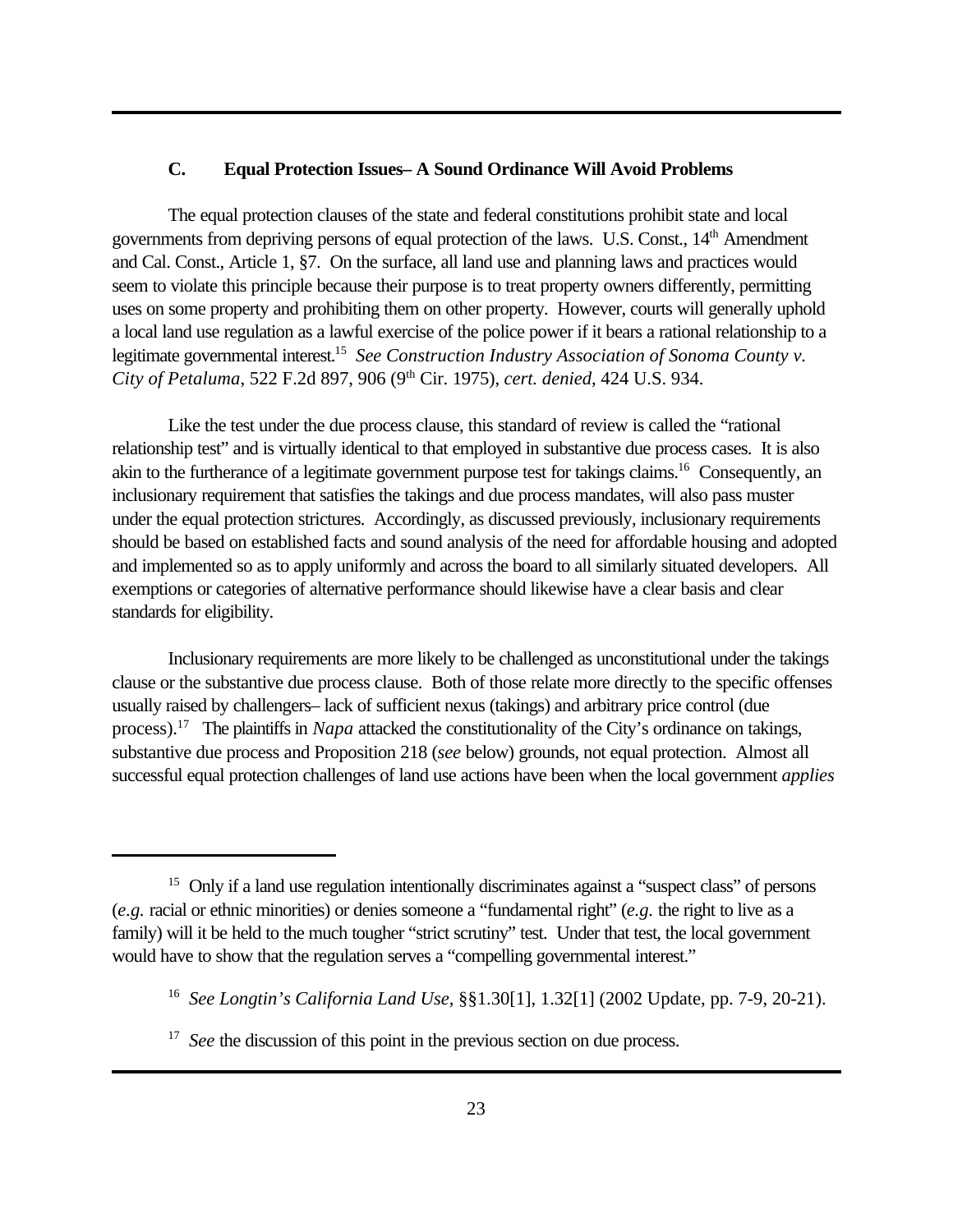local regulations to landowners in an unequal, discriminatory manner.<sup>18</sup> Therefore, if an inclusionary requirement is attacked on equal protections grounds it will probably be in a case where challengers allege unequal application of the requirement to a specific development.

# **V. UNLIKELY, BUT UNCERTAIN THAT "COSTA-HAWKINS" APPLIES TO INCLUSIONARY** *RENTAL* **UNITS**

In California, opponents to inclusionary zoning may seek to expand the preemptive and prohibitive effect of the Costa-Hawkins Rental Housing Act to apply to inclusionary rental units with affordability mandates. The Costa-Hawkins Act, codified at Cal. Civil Code §1954.50 *et seq*., preempts and invalidates "strict" local rent control ordinances that do not, among other things, permit owners of residential real property to set initial rents at a certain level or to establish subsequent rents when the unit is later vacated.<sup>19</sup> Thus, inclusionary units with both initial and long term affordability covenants may be subject to a legal challenge under Costa-Hawkins.

The California courts have yet to determine whether the statewide rent control statute applies to local inclusionary zoning ordinances. As a result, it is necessary to analyze, on a case by case basis, how the statutory language may be applied to the specific provisions of a local ordinance. However, even in the unlikely event that the Costa-Hawkins Act is deemed to apply in certain circumstances, there can be *no* preemptive effect on ordinances that either provide for affordable units at the discretion of the developer or allow the payment of in-lieu fees or other alternatives instead of the development of actual units.<sup>20</sup> Unfortunately, by including these weakened inclusionary provisions, the local jurisdiction may not realize its need for affordable housing. Accordingly, municipalities may choose to adopt stronger mandatory ordinances with creative provisions, or with an intent to adopt future modifications if necessary, to avoid or moot a potential Costa-Hawkins challenge.

<sup>20</sup> Moreover, since it applies only to rental units, Costa-Hawkins cannot be applied to inclusionary homeownership units — even if such units are subject to lifetime affordability covenants.

<sup>18</sup> *See Longtin's California Land Use, 2002 Update* at §1.32[3], pp. 27-29.

<sup>&</sup>lt;sup>19</sup> Residential care facilities for the elderly are exempted from "controls on rent" imposed by local governments. Cal. Health & Safety Code §1569.147. However, this section was intended to exempt these facilities from local rent control ordinances, and it is an open question whether it would apply to units with rent restrictions under inclusionary programs. Under inclusionary programs, the facility would likely be able to pay an in lieu fee or subject to regulatory agreement or development agreement and entitled to certain regulatory concessions and incentives in exchange for regulated rents. *See* discussion of these issues in this section in the context of Costa-Hawkins.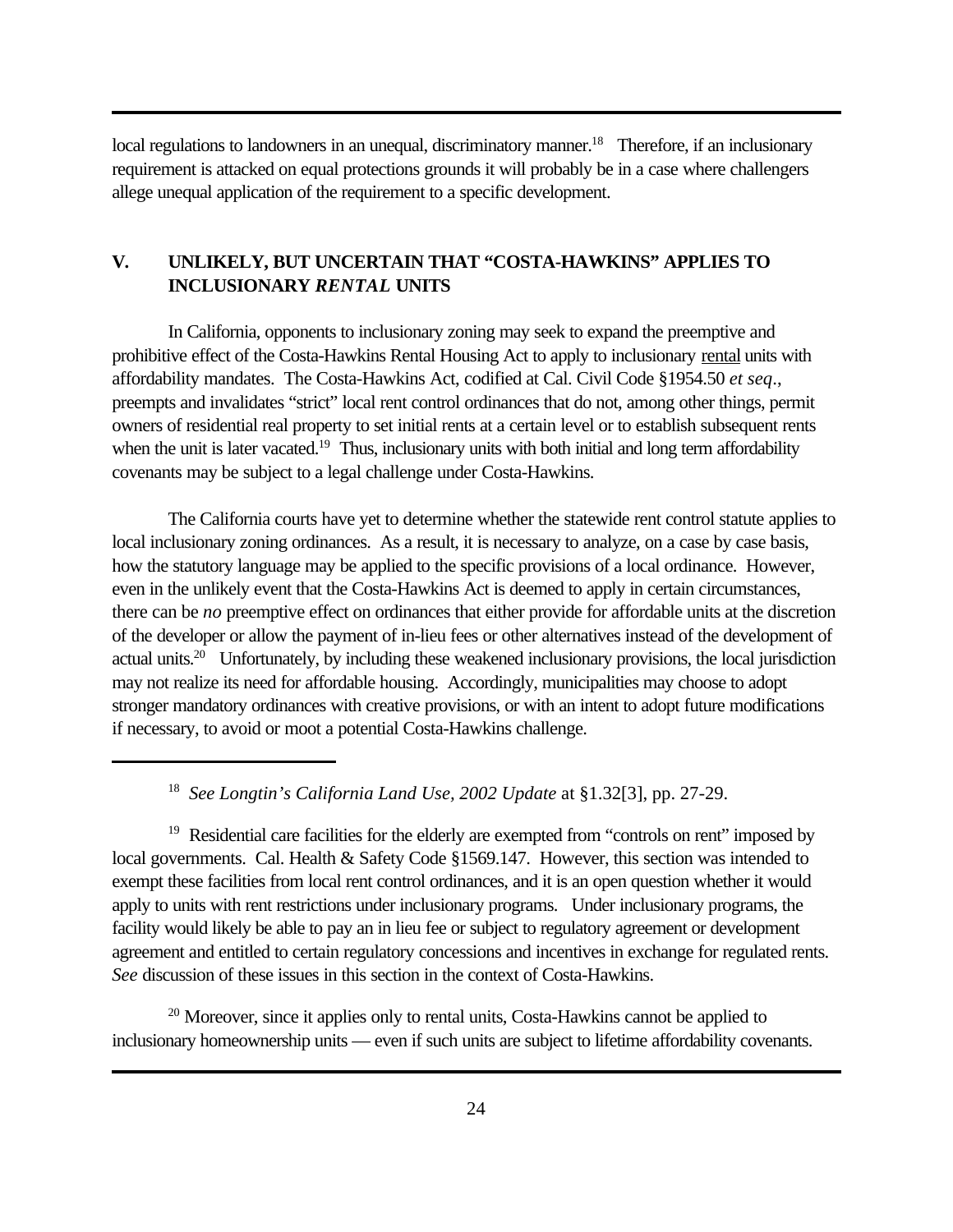#### **A. Vacancy Decontrol Under Costa-Hawkins.**

Some California jurisdictions have elected to adopt local rent control ordinances to maintain affordability within their rental stock. The Costa-Hawkins Act was enacted in 1995 to "establish a comprehensive statewide scheme to regulate local residential rent control." *Cobb v. City and County of San Francisco Residential Rent Stabilization and Arbitration Board*, 98 Cal.App.4th 345 (2002.) Prior to the Act, the terms and requirements of local rent control ordinances were at the complete discretion of local governments. For the most part, these ordinances governed in either a "strict"manner, requiring that the rent for a vacant housing unit remain regulated ensuring that a new tenant would continue paying the same rental amount as the previous tenant, or "moderately" by permitting landlord's to raise the rent on a unit to market rate when it was voluntarily vacated and a new tenant moved in. Moderate rent control practices are also often referred to as "vacancy decontrol." *Id.*

The statewide scheme establishes "vacancy decontrol" for dwelling units with initial or subsequent rental rates that are controlled by local ordinance or charter in effect as of January 1, 1995, or by certificates of occupancy issued after February 1, 1995. Cal. Civil Code §1954.52(a) (West, 2002). With "vacancy decontrol" imposed by Costa-Hawkins, the property owner is permitted to set the rental rate almost every time the unit is vacant. Accordingly, vacancy decontrol is invoked when a rental unit is newly developed and offered into the rental market or when a tenant voluntarily vacates an existing rent-controlled unit. *Id*. §1954.52(a). The amount of the new rent is discretionary and can be increased to the level of the prevailing market rent. Under the terms of the statute, however, a landlord does not have the discretion to raise the rent if the unit is vacated due to a notice terminating the tenancy or as a result of a change in the terms of the tenancy. *Id.* §1954.53(a)(1).

#### **B. The Statutory Exception Probably Applies to Inclusionary Zoning.**

As a general rule, the Costa-Hawkins Act mandates that a municipality loses any control established by ordinance to determine the rent for a vacant unit in its jurisdiction. There are, however, exceptions to the rule. One of these exceptions involves agreements between property owners and municipalities for the development of affordable housing. It is reasonable to conclude that this exception also applies to inclusionary zoning policies with mandatory affordability requirements.

The Act expressly provides that a property owner may *not* establish the initial rental rate of a unit if:

> The owner has otherwise agreed by contract with a public entity in consideration for a direct financial contribution *or* any other forms of assistance specified in Chapter 4.3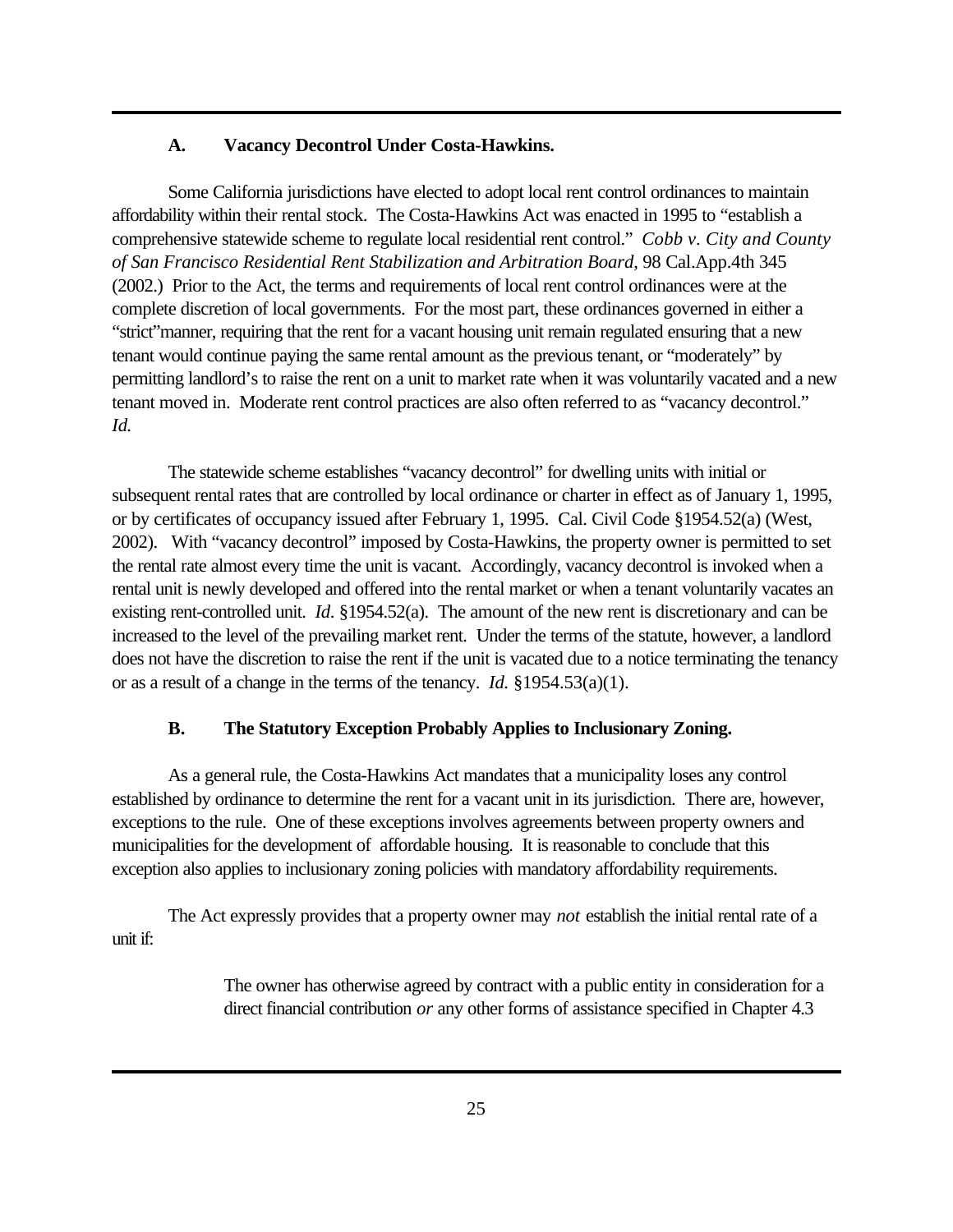(commencing with Section 65915) of Division 1 of Title 7 of the Cal. Govt. Code). §1954.53(a)(2) [*emphasis added]*.

Chapter 4.3 (Cal. Govt. Code §65915 *et seq*.– the "Density Bonus Law") provides for density bonuses and other incentives under state planning and zoning law. The Density Bonus Law establishes affordability standards that are imposed on new housing development in exchange for government incentives or concessions (referred to as "incentives"). Generally, developers can build affordable housing at a lower cost by using these incentives. Such incentives can include, among other things, allowing an increased number of units beyond that ordinarily permitted in that certain zoning designation (i.e., "density bonuses"), relaxing development or architectural design standards, approving mixed development, providing infrastructure, "writing down" land costs or subsidizing the cost of construction. Cal. Govt. Code §65916.

The Costa-Hawkins Act exception clearly attempts to exclude new incentive-driven affordable housing development from the mandates of vacancy decontrol. It is reasonable to conclude that inclusionary requirements linked with government incentives or concessions should also be excluded from the rent control statute. It is unclear, however, whether a mandatory inclusionary zoning ordinance *without* an incentive or concession provision would also be excepted from the statewide scheme.

Several commentators have recently weighed the different applications of the Costa-Hawkins Act and its exception. One commentator agrees that the exception could be applied to any inclusionary housing that was given a public financial contribution or other assistance "whether or not the incentive was actually given pursuant to the Density Bonus law."<sup>21</sup> Public contribution or assistance could take the form of relaxed development standards, such as property setback requirements, or design standards — in exchange for the production of units with long term affordability covenants.

Another option is to rely on the apparent plain language of the statutory exception– developments for which the public entity has provided a financial contribution "*or* any other forms of assistance specified" in the Density Bonus statute. In her analysis of how the word "or" is used, one author concludes that if the "or" in the exception is interpreted to distinguish between direct contribution and any density bonus assistance, it is clear that Costa-Hawkins does not apply to any inclusionary zoning agreement between public entities and property owners that receive financial assistance.<sup>22</sup> On the other hand, the author surmises that if "or" means both financial assistance and other assistance must

<sup>21</sup> *In Defense of Inclusionary Zoning, supra*, note 9 at 45.

<sup>22</sup> Nadia El Mallakh, *Does the Costa-Hawkins Act Prohibit Local Inclusionary Zoning Programs?*, 89 California Law Review 1847, 1866 (2001).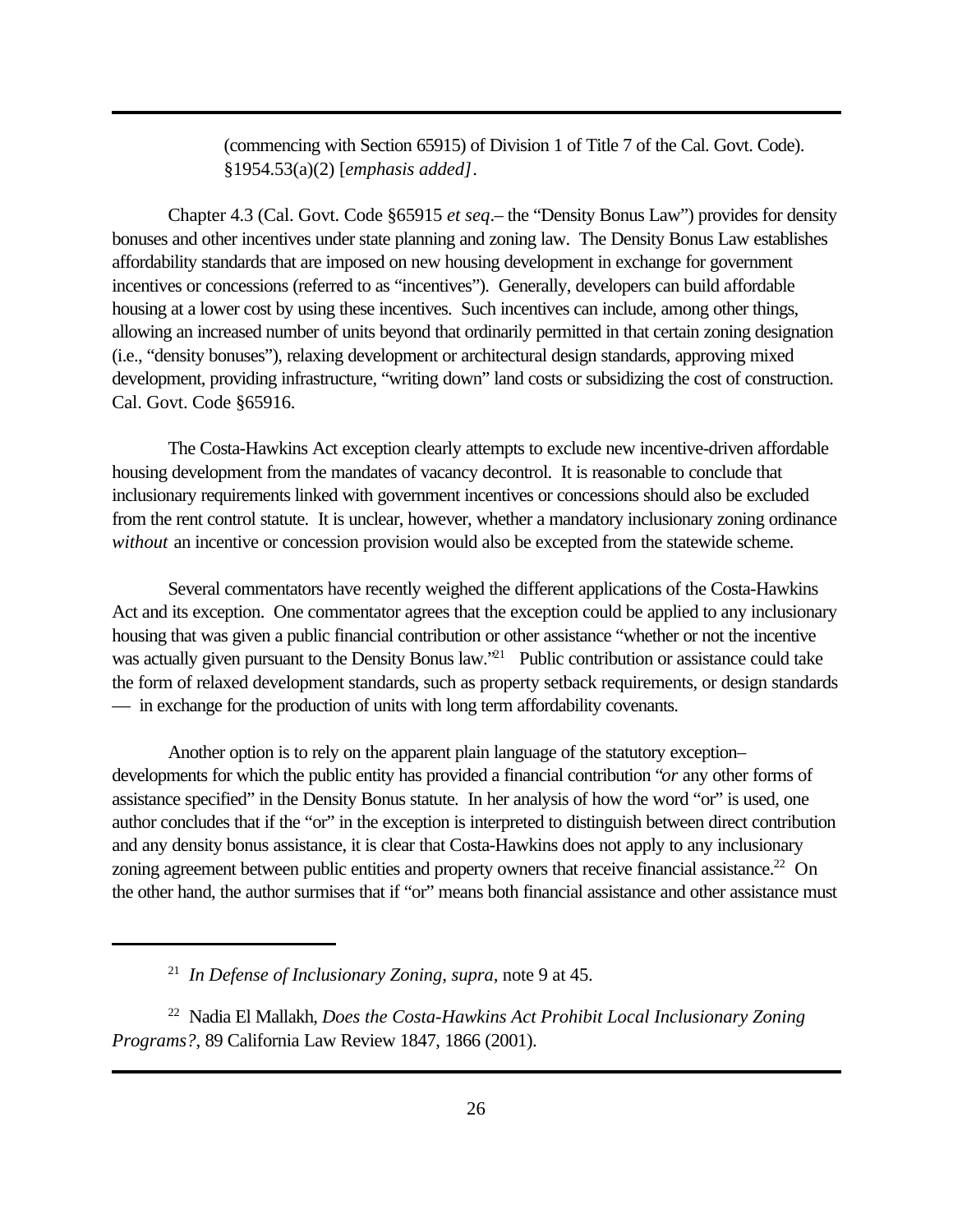be provided pursuant to the Density Bonus Law, Costa-Hawkins may apply to any development not approved under the Density Bonus Law.

But the statutory exemption is clearer than that. If the local government provides direct financial assistance *or* "other forms of assistance" specified in the Density Bonus law, the development should be exempt from Costa-Hawkins. The plain language of the exception refers only to the *forms* of assistance mentioned in the Density Bonus statute, not assistance provided pursuant to the statute.

# **C. The Legislative History Supports Excepting Inclusionary Zoning from the Rent Control Act.**

If the applicability of a statute is ambiguous or unclear on its face, the legislative history may provide some insight into the true intent of the Legislature when adopting the law. A review of statements made in the State Assembly at the time Costa-Hawkins was being considered clearly suggests that the legislative intent was not focused on land use and planning policies, but rather was designed to mitigate strict rent control measures enforced on landlords by local governments.<sup>23</sup> As declared by one of the Assembly Bill (AB 1164) cosponsors, the bill was focused on "extreme rent control" and therefore, only five communities in California would be affected by the vacancy decontrol provisions of Costa-Hawkins if enacted.<sup>24</sup> However, at the time the Act was adopted, at least 64 jurisdictions in California had adopted inclusionary zoning programs.<sup>25</sup>

Moreover, the legislative record reveals that jurisdictions already employing vacancy decontrol or moderate rent control practices, such as Los Angeles, San Francisco, San Jose and Oakland, would not be affected by the rent control act.<sup>26</sup> It is noteworthy that these jurisdictions had already adopted inclusionary zoning ordinances at the time Costa-Hawkins was enacted. Most notably, however, is the complete legislative focus on vacancy *control* — and the absence of *any* reference to inclusionary zoning or similar ordinances imposed to ensure new affordable housing development. Further, if successfully applied to inclusionary zoning practices, the Costa-Hawkins Act would directly interfere

23 *See id.* at 1869.

24 *Id.*

25 *Creating Affordable Communities: Inclusionary Housing Programs in California*, California Coalition for Rural Housing Project (November 1994).

26 *Does the Costa-Hawkins Act Prohibit Inclusionary Zoning Programs?, supra*, note 19 at 1869.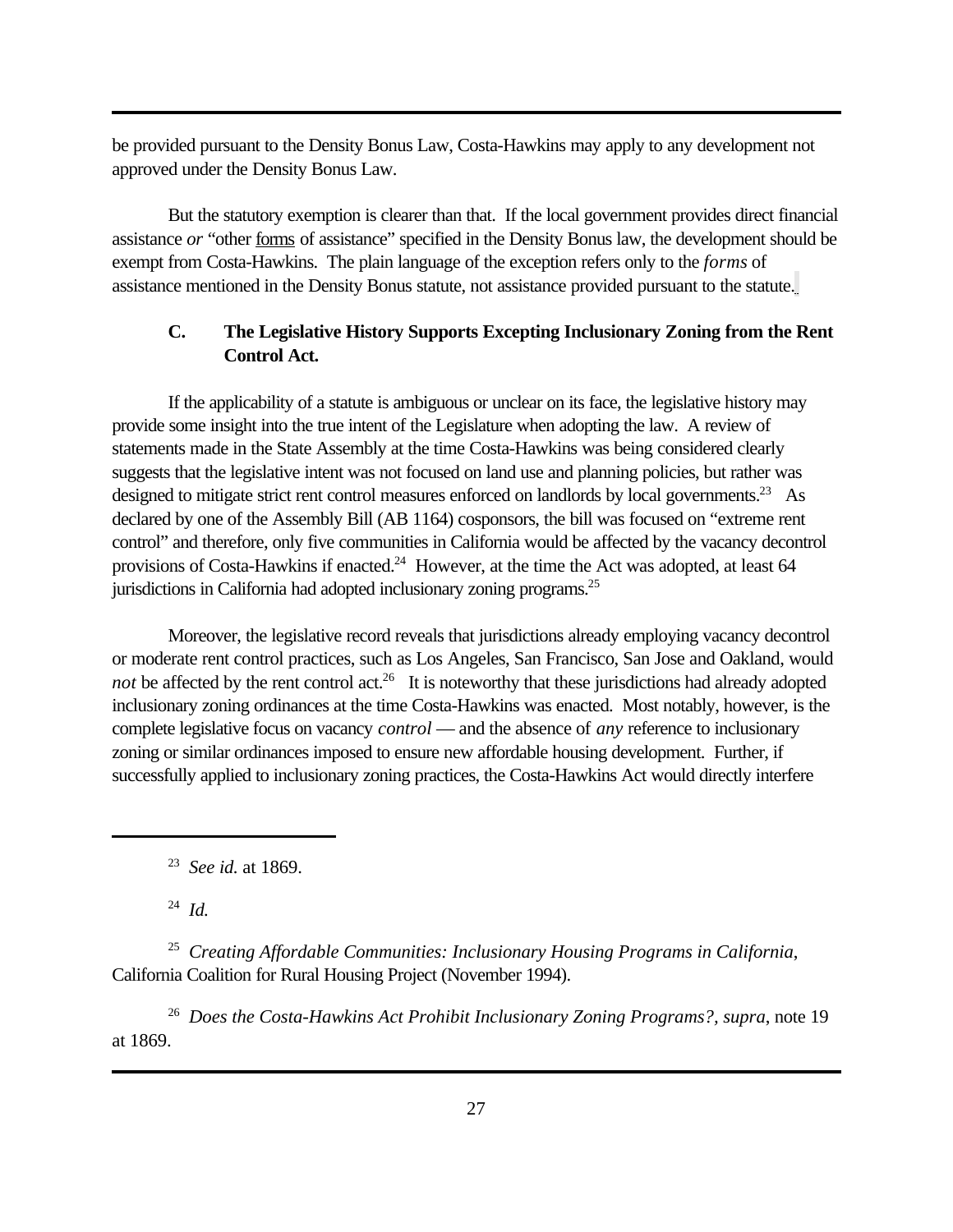with a jurisdiction using inclusionary zoning to address its obligation to accommodate their affordable housing needs under state housing element law. *See* Cal. Govt. Code §65583 *et seq*.

#### **D. California Courts Have Yet to Address The Applicability of Costa-Hawkins.**

Whether the Costa-Hawkins Act limits a municipality's power to impose inclusionary units with affordability requirements remains unaddressed by the California courts. Undisputably, the rationale underlying inclusionary housing policies — to create and maintain much-needed affordable housing in our communities — should carry great weight for any court of law asked to address this issue. Further, controlling rents to remain affordable for households of certain income standards is a necessary component of an effective inclusionary housing program.

To date, only one California court has been asked to decide this issue but that case was dismissed before the court could make a determination. The lawsuit involved the Santa Monica Inclusionary Zoning Program which was adopted by ordinance in March, 1992. (Santa Monica, Cal. Mun. Code Chapter 9.28.) Several years after its adoption, the inclusionary program was challenged as impermissible due to the preemptive mandates of the Costa-Hawkins Act. El Mallakh, *supra* at 1851. In response to the lawsuit, the City amended its ordinance and the court case was dismissed as moot. *Id.* Accordingly, the Superior Court did not have the opportunity to consider the issue.<sup>27</sup> (Some communities in Colorado have also amended their inclusionary ordinances when faced with challenges based on the state's rent control preemption statute.<sup>28</sup>)

<sup>28</sup> For example, the municipality of Boulder, Colorado took advantage of an exception to the statewide rent control statute that exempted all properties in which a city had "an interest through a housing authority or similar agency." Kautz, *supra*, note 9, at 46. The Boulder ordinance was

 $27$  Santa Monica's reaction to the litigation was probably unnecessary. Instead of attempting to distinguish its ordinance from the Costa-Hawkins Act, the City of Santa Monica simply amended its ordinance to fit the provisions of the state rent control statute. As a result, the City's ordinance now provides that developers are permitted to meet their mandatory affordable housing obligations by providing an in-lieu fee or, *in the alternative*, developing affordable units onsite that qualify for a density bonus under state law. Santa Monica, Cal. Mun. Code §9.56.050. (Under the Ordinance, the City Council controls the rent, by determining, on an annual basis, the maximum rental amount to ensure that the units are affordable for low and moderate income residents. *Id*. at 9.28.100. Affordability is ensured by deed restrictions that remain effective for the life of the project. *Id*. at 9.28.130.) In practice, most developers choose the in lieu fee because it is so low– unable to base the fee on the cost of developing forgone inclusionary units (because they are not mandatory), the fee was based on a study that analyzed the impact of new market rate housing on the need for affordable housing.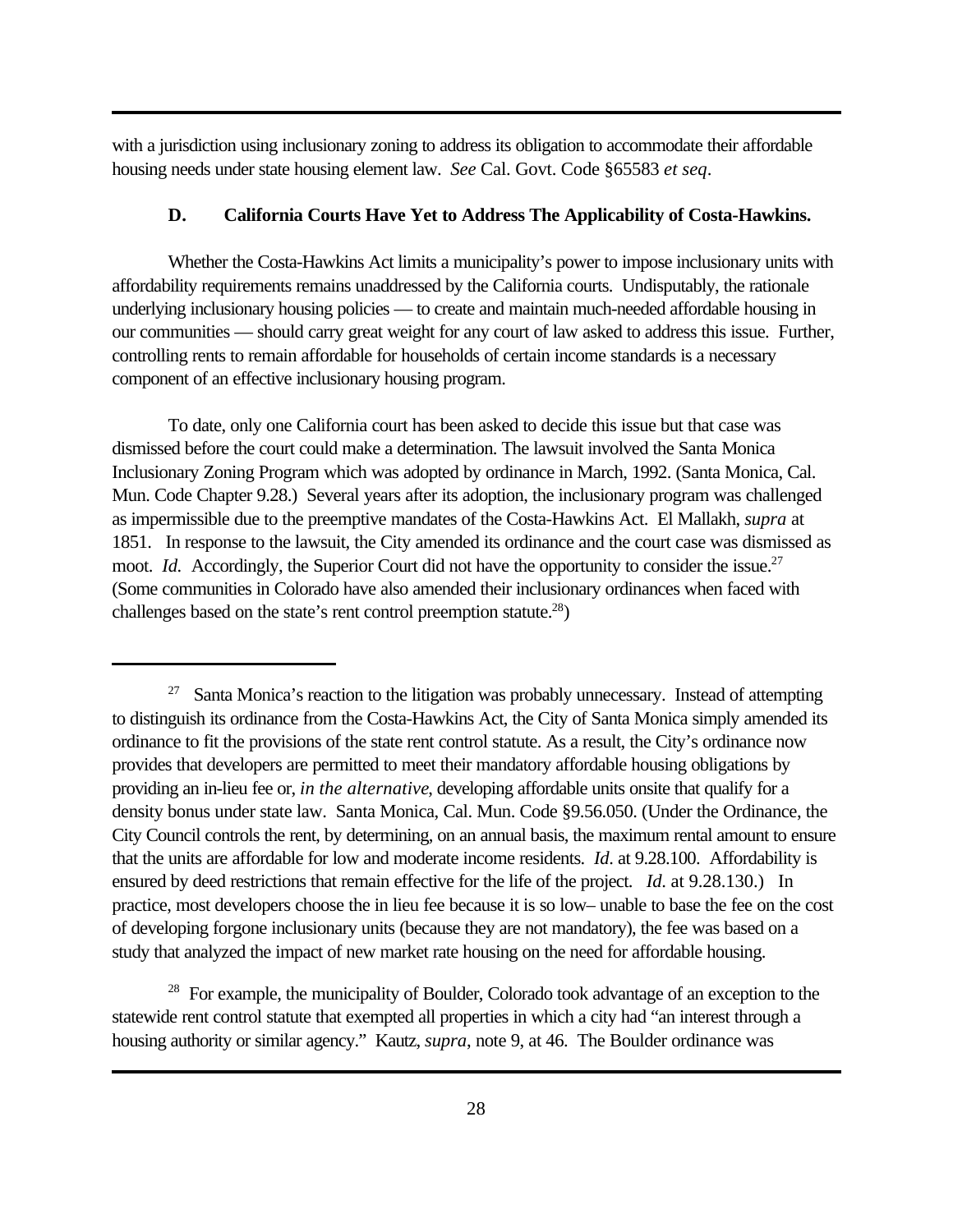#### **E. Conclusion– Application of Costa-Hawkins can be Avoided.**

Despite the attempts of opponents to apply rent control provisions to inclusionary housing policies, there is no clear prohibitive effect of Costa-Hawkins on local inclusionary zoning ordinances. Unfortunately, until its applicability is determined in a published court opinion, there isn't any *definitive* guidance that municipalities may impose initial and subsequent affordability mandates on inclusionary units without violating Costa-Hawkins. However, it is apparent that, if challenged as a violation of the Costa-Hawkins, mandatory inclusionary zoning ordinances can be easily modified to require density bonuses, or provide local incentives, to negate these claims. Such modifications should survive a Costa-Hawkins challenge and would continue to promote the laudable goal of providing affordable housing in California communities.

# **VI. DOES AN IN-LIEU FEE OPTION TRIGGER AB 1600 REQUIREMENTS OR VIOLATE PROPOSITION 218?**

As discussed in Section IV.A.2.b, an optional in-lieu fee provision that is part of an across the board legislative measure is not subject to heightened scrutiny under a constitutional takings analysis. But an in-lieu fee must still have a reasonable relationship to the purposes of an inclusionary zoning ordinance, and the extent and amount of fees that can be imposed will depend, in part, on establishing this relationship. It has long been resolved that cities can impose fees as a condition of development. Development is a privilege, not an absolute right, and a City has broad police powers to impose fees. *Associated Home Builders, 4 Cal.3d at 633.* The more important issue for municipalities is to what extent, if any, in-lieu fee provisions of an inclusionary zoning ordinance are subject to the statutory or constitutional restrictions pursuant to California's Mitigation Fee Act (also referred to as AB 1600) and Proposition 218.

Strong arguments support that *optional* fee provisions are not 'fees' or 'exactions' within the meaning of the Mitigation Fee Act. Rather, they provide *alternatives* to complying with a nonmonetary land use regulation which requires development of affordable housing units, not public

amended to provide that the housing authority or similar agency must have an interest in all affordable inclusionary rental units. *Id*. The amendment to the Boulder ordinance was a result of a previous determination by the Colorado Supreme Court that an inclusionary ordinance for employees in the Town of Telluride violated the Colorado statute prohibiting rent control. *Town of Telluride v. Lot Thirty-Four Venture, LLC*, 3 P.3d 30, 35 (Colo., 2000).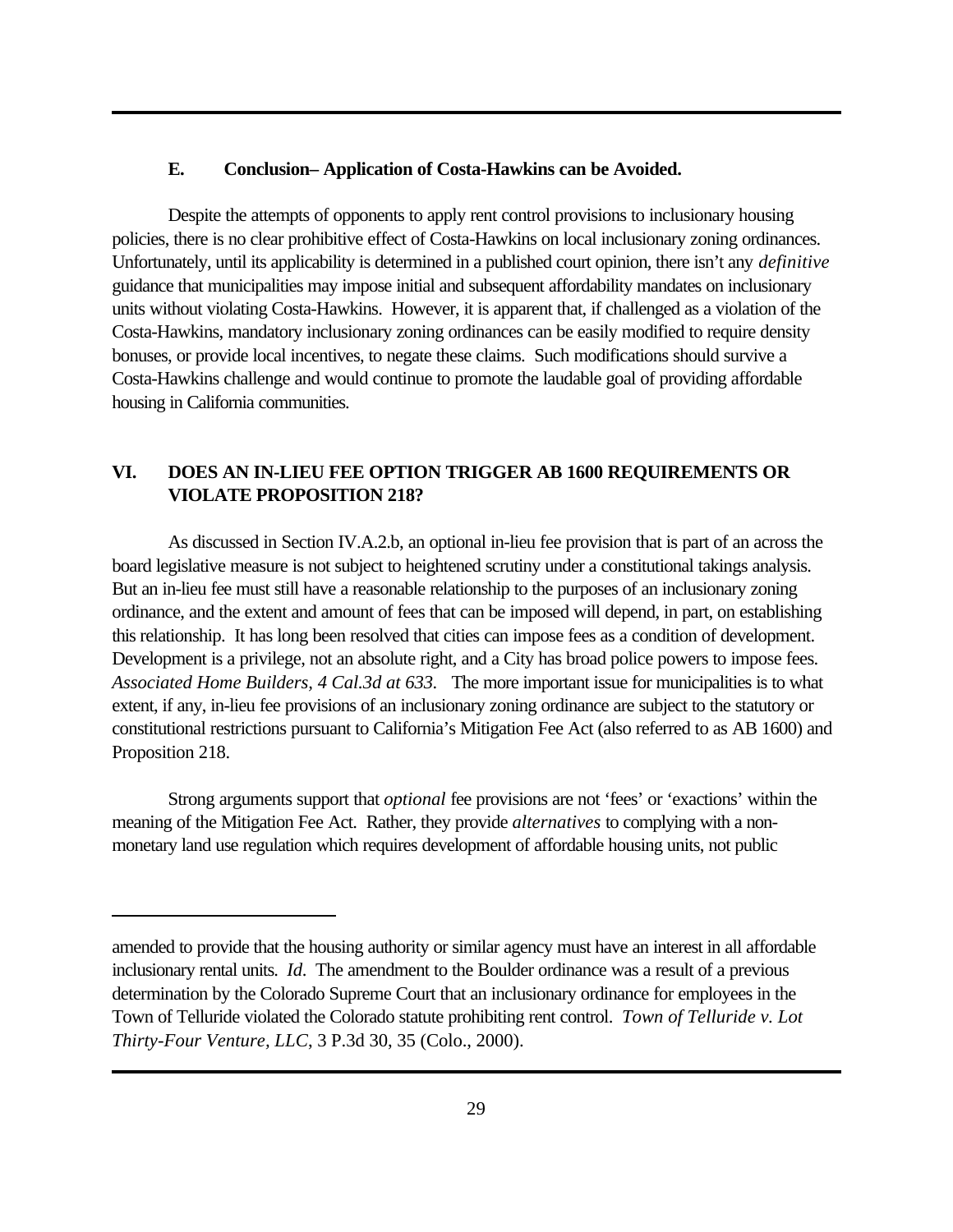facilities. Likewise, optional in-lieu fee provisions are not fees imposed on a property owner "as an incident of property ownership", and therefore, are not subject to Proposition 218.

Absent heightened scrutiny or a statutory requirement, the extent and amount of an in-lieu fee should be determined on the same basis as the inclusionary requirement itself. Specifically, there must be a reasonable relationship between the amount of the in-lieu fee and the affordable units the fee is intended to produce. And, of course, the fees must be used for the intended purpose. In this regard, the Mitigation Fee Act may provide a helpful guide to formulating an nexus analysis, but following its specific requirements is not mandated.

#### **A. The Mitigation Fee Act Should Not Apply To "Optional" In-Lieu Fees.**

The Mitigation Fee Act (Govt. C. §§66000-66025) provides that a fee or exaction imposed as a mandatory condition for approval of a development project cannot exceed the estimated reasonable cost of providing the public facility for which the fee is imposed. Govt. C. §66005. The Act further requires any city which imposes mandatory development fees to identify the purpose of the fee and the use to which the fee will be put; determine the reasonable relationship between the fee's use and the type of development project on which the fee is imposed; determine the reasonable relationship between the need for the public facility and the type of development project on which the fee is imposed. (Govt. C. §66001(a).) The city also must determine whether there is a reasonable relationship between the specific amount of the fee imposed and the proportionate cost of the public facility attributable to that project. (Govt. C. §66001(b).) These determinations are commonly referred to as an AB 1600 'nexus study'.

In *Homebuilders Association of Northern California v. City of Napa,* the plaintiffs also challenged the in-lieu fee provision of the ordinance as a violation of the Mitigation Fee Act. *Homebuilders Association*, 90 Cal.App.4th 188, 193. The Court of Appeal did not address the merits of Homebuilders' claim that the in-lieu fee option contained in the ordinance violated the Mitigation Fee Act. (That claim was deemed waived in an unpublished portion of the court's opinion. *Homebuilders Association of Northern California v. City of Napa*, Court of Appeal, First Appellate District, Case No. AO90437, Slip Op. at 10.) Nonetheless, as the City of Napa and amicus argued in *Homebuilders,* the Mitigation Fee Act should not apply to in-lieu fee options.

The Mitigation Fee Act does not apply to optional fees which are within the developer's control. It applies to fees which are "imposed" as a mandatory condition of development. Govt. C. §§66001(a), 66005(a); *see also Ehrlich v. City of Culver City*, 12 Cal.4th 854, 864 (1996). An inclusionary ordinance that imposes a mandatory requirement *to produce affordable housing units* does just that. It requires a developer, as a privilege for developing within that community, to produce affordable units to assist the municipality in meeting state-mandated housing needs of all economic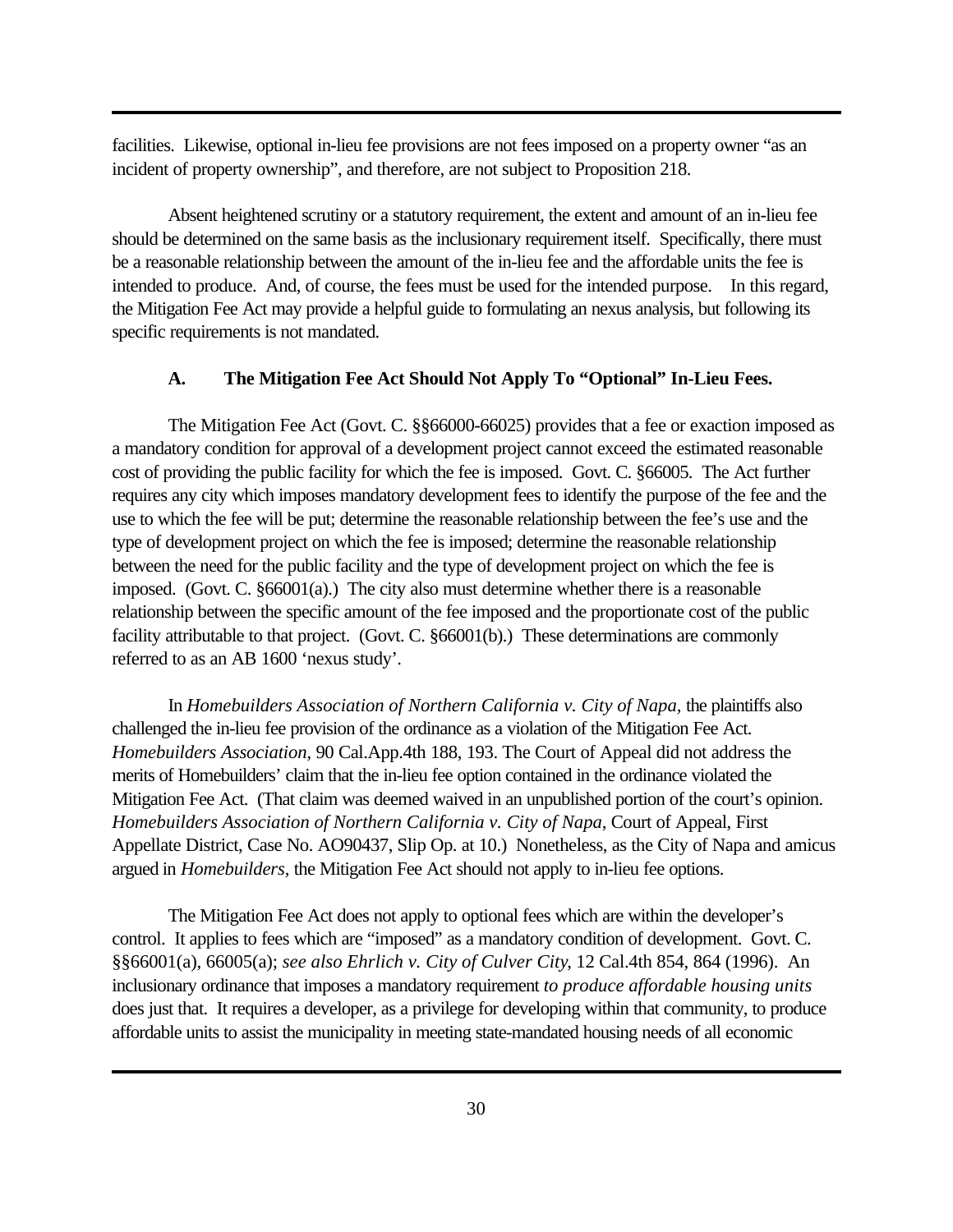segments of the community (the housing element obligation– Cal. Govt. Code §65580 *et seq.*) When the ordinance contains an in-lieu fee option, the developer can *elect* to pay the fee as an alternative to producing the units. Thus, it is not the in-lieu fee which is imposed as a mandatory condition of development, but the obligation to produce units. Accordingly, Napa conducted an AB 1600 study for the Housing Impact Fee it placed on commercial development, but did not conduct such a study for the in-lieu fee option of its inclusionary program.

The Mitigation Fee Act also does not apply to in-lieu fee provisions of inclusionary zoning ordinances where, as with the Napa ordinance, the fees are *not* committed to 'public facilities'. Govt. C. §66000(b); *see also* Govt. C. §§6601(a)(4), 66001(b), 66002(c). These provisions of the Mitigation Fee Act are plainly intended to prevent municipalities from raising 'fees' for *public* spending. In-lieu fees are not paid for such purposes. Rather, they are part of an inclusionary program which mandates the development of affordable housing units largely in *private* developments – not for 'public' facilities.

Thus, to the extent the in-lieu fee provisions are *optional* and are collected and used for the purpose intended in the ordinance -- the development of the affordable housing units the ordinance was designed to produce -- the Mitigation Fee Act should not apply.

# **B. The 'Nexus' Required for an In-Lieu Fee Provision Is A Reasonable Relationship Between The Fee and the Public Interest to Be Served.**

As a general rule, the focus of California courts in reviewing whether a fee 'goes too far' is whether a *reasonable relationship* exists between the burden imposed (*e.g.*, the amount of the in-lieu fee) and the broad public interest to be served (*e.g*., the development of affordable housing). Great deference is afforded to legislative enactments, including development fee programs, generally applicable to a broad class of property owners. *Ehrlich v. City of Culver City* (1996) 12 Cal.4th 854, 876. In *Associated Home Builders*, the California Supreme Court rejected the notion that the dedication required for development of a subdivision was invalid unless the subdivision *itself* creates the need for dedication. 4 Cal.3d at 633. This principle continues to be followed by California courts. "A purely financial exaction . . . will not constitute a taking if it is made for the purpose of paying a social cost that is reasonably related to the activity against which the fee is assessed." *Commercial Builders of Northern California v. City of Sacramento*, 941 F.2d 872, 876 (1991) [upholding linkage fee on nonresidential developers to assist in developing affordable housing]; *see also Ehrlich v. City of Culver City*, 12 Cal.4th 854 (1996).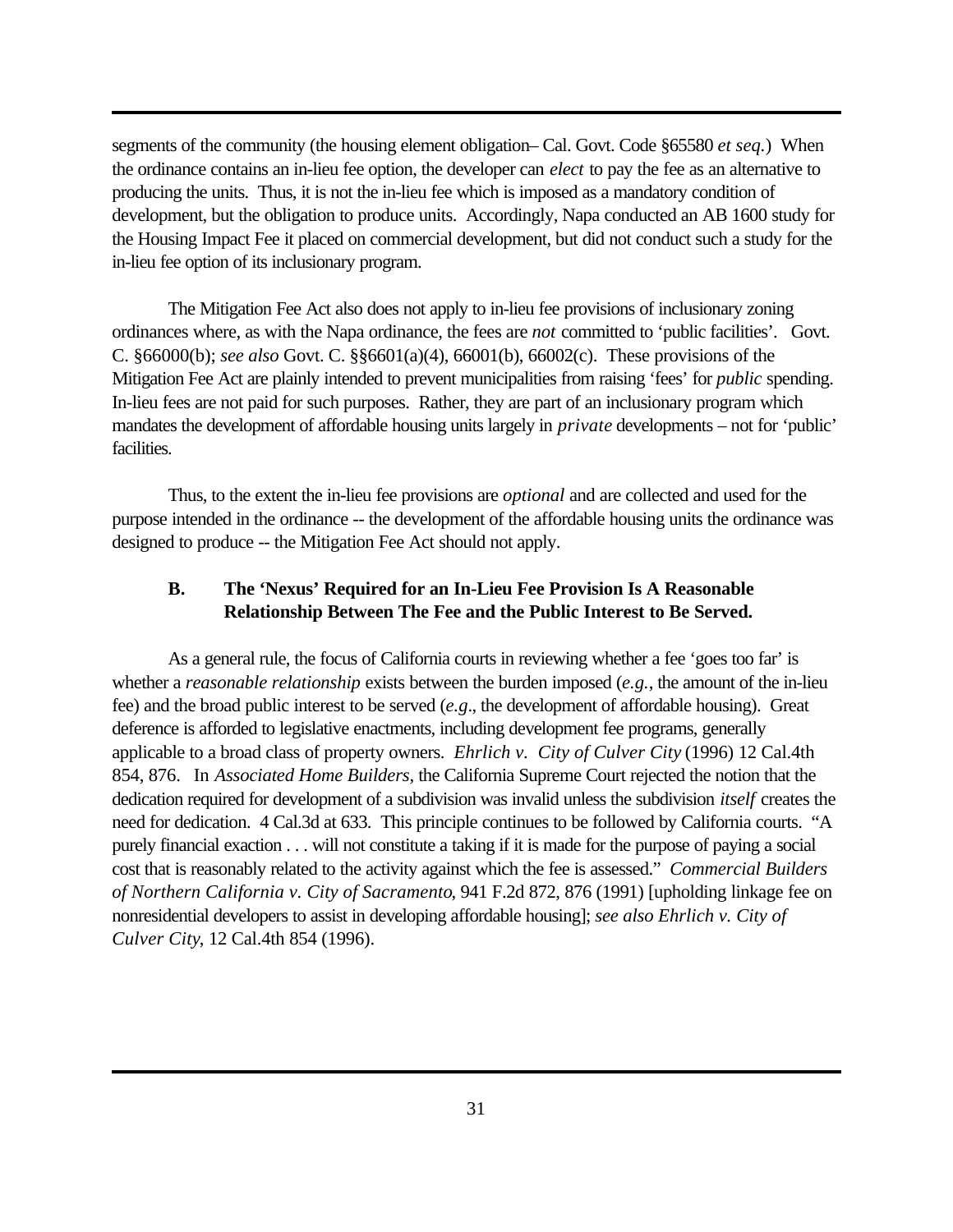In *San Remo Hotel v. City and County of San Francisco*, 27 Cal.4th 463 (2002), the California Supreme Court recently upheld a \$567,000 "in-lieu" hotel conversion fee against a facial and as applied takings challenge. There, the hotel conversion ordinance requires residential hotel owners to obtain a conditional use permit prior to converting to non-residential use. The purpose of the ordinance is to "benefit the general public by minimizing adverse impact on the housing supply and on displaced low income, elderly, and disabled persons resulting from the loss of residential hotel units through their conversion or demolition." *Id*. at 650. As a condition of receiving the permit, hotel owners are required to replace the lost residential units. Alternatively, as with an inclusionary in-lieu fee, the owners can choose a number of options, including payment of an in-lieu fee equal to the cost of replacement. *Id*. at 651. The amount of the fee is determined according to a set formula based on replacement cost which was determined through two independent appraisals.

Applying the "reasonable relationship" test, the court rejected the hotel owner's facial challenge, holding that the housing replacement fees bore a reasonable relationship to the loss of housing. *Id*. at 672-673. The court further found that the ordinance, as applied, was valid. In determining the amount of the fee, the city determined the number of units that would be lost based on plaintiff's report of residential units and two independent appraisals determining the cost of replacing the units. "A mitigation fee measured by the resulting loss of housing units was thus reasonably related to the impacts of plaintiffs' proposed change in use." *Id*. at 679.

An inclusionary in-lieu fee, measured by the estimated loss of 'foregone' affordable housing units and the actual cost of producing the requisite number of units, also should withstand an "as applied" challenge. The basis for determining the amount of the inclusionary in-lieu fee should, as in *San Remo*, be set forth in the ordinance, supported by factual findings in the ordinance, and be substantiated with evidence that demonstrates a reasonable relationship between the purpose of the ordinance and the amount of the in-lieu fee:

[Development mitigation] fees must bear a reasonable relationship, in both intended use and amount, to the deleterious public impact of the development. . . . While the relationship between means and ends need not be so close or so thoroughly established for legislatively imposed fees as for ad hoc fees . . . the *arbitrary and extortionate use* of purported mitigation fees . . . will not pass constitutional muster. *San Remo*, 27 Cal.4th at 671.

To ensure that the in-lieu fee formula is not considered arbitrary or extortionate, a study that fully assesses the land values, construction costs, maintenance and management, and long-term affordability costs of producing affordable housing units for all income categories targeted in the ordinance is recommended.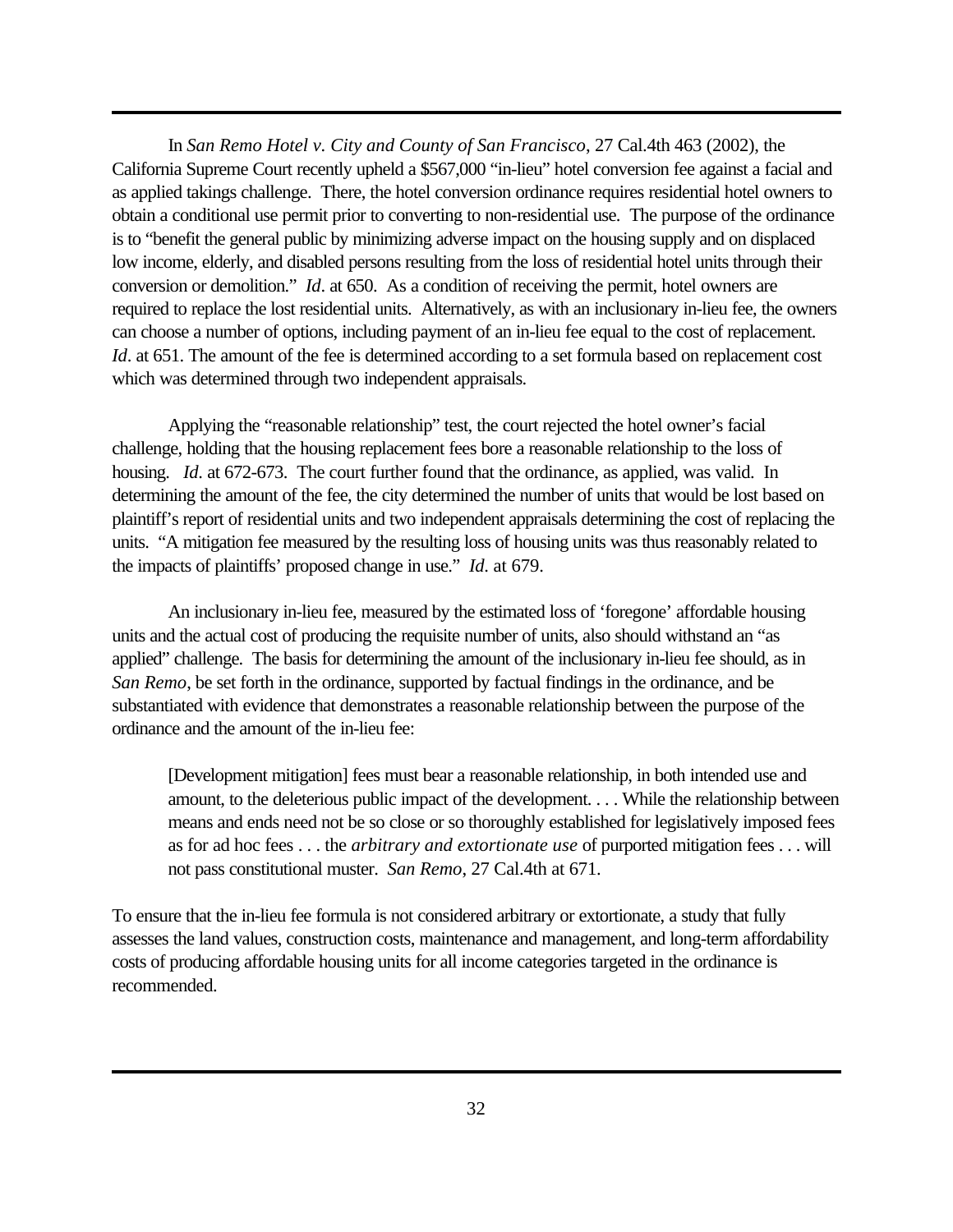# **C. Proposition 218 Does Not Apply to In-Lieu Fee Provisions.**

Proposition 218 added D to Article XIII of the California Constitution, significantly changing the procedure for establishing special assessment districts and special assessments. The proposition prohibits a local government from imposing a fee on property owners for services that are available to the public in general. A fee may not be assessed "as an incident of property ownership" except as provided by the article.

In *Napa*, the plaintiffs also challenged the in-lieu fee option of Napa's ordinance, claiming it imposed a fee on property owners as an incident of property ownership. The appellate court rejected plaintiff's argument, holding that the in-lieu fee did not violate Proposition 218, observing that the fees only come into play when an owner acts to develop property and not "'solely by virtue of property ownership'". *Homebuilders Association of Northern California v. City of Napa*, Court of Appeal, First Appellate District, Case No. AO90437, Slip Op. at 12-13 [citing Apartment Assn. of Los Angeles County, Inc., 24 Cal.4th 830 (2001)]. *See also Richmond v. Shasta Community Services District*, 95 Cal.App.4th 1227, 1235 (2002) (upholding a water connection fee attacked on Proposition 218 grounds, finding that the fee was voluntary, being triggered by the owner electing to develop, not by the simple ownership of property).

Thus, an optional in-lieu fee provision that is reasonably related to the cost of producing the inclusionary units and is imposed at the time a property owner elects to develop the property should survive any challenges under the Mitigation Fee Act or Proposition 218.

# **VII. SUMMARY OF ELEMENTS OF A LEGALLY SOUND ORDINANCE<sup>29</sup>**

#### **A. Analysis and Findings.**

To accommodate the requirements of the takings, due process and equal protection clauses of the state and federal Constitutions, the ordinance must substantially advance a legitimate government interest and its requirements should bear a reasonable relationship to these interests.

Analyze Housing Need. To document a legitimate government interest, the community should conduct an analysis of its housing needs (local and regional) and describe the results of this analysis in

<sup>&</sup>lt;sup>29</sup> These recommendations are based on our assessment of the legal requirements. For an analysis of recommended provisions based on policy and practical grounds, see the companion memorandum– *Inclusionary Zoning– Policy Considerations and Best Practices.*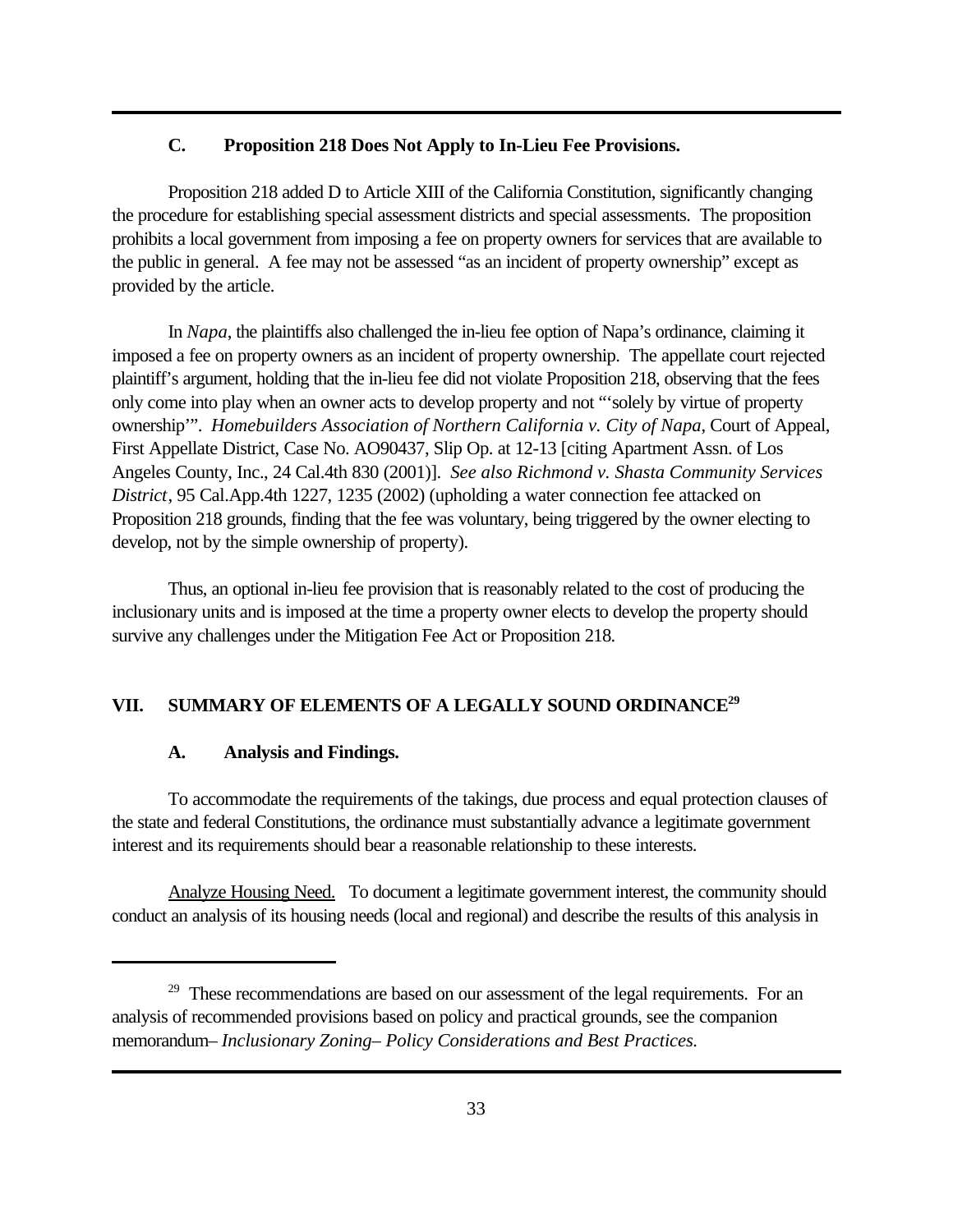the findings of the ordinance. The analysis should review the dwindling supply of land, the need for measures to reduce racial and ethnic segregation and the social and environmental bases for achieving a balance of jobs and housing. It should also reference the needs described in the housing element and demonstrate that the inclusionary ordinance will assist in accommodation of those needs and will not constrain residential development.

Establish a Relationship. To demonstrate that the ordinance will advance and is related to the provision of affordable housing, the findings should show that the inclusionary requirement will address the need. While an impact fee type "nexus" study is not required, the community should analyze the effect the production of inclusionary units will have on the need and delineate this in the findings. The findings should also link the need to require affordable units to the shrinking land supply.

# **B. Provide Clear Definitions and Requirements.**

Avoid misinterpretation and arbitrary application by defining all terms precisely and making all provisions of the ordinance clear– exceptions, level of affordability, term of affordability and alternative means of compliance, etc. Wherever appropriate, use similar state or federal definitions (i.e., moderate, low income, etc.).

# **C. Provide Standards and Procedures Addressing Hardship.**

Based on the *Napa* case, the availability of a procedure and clear cut standards for claiming and obtaining a waiver or reduction of the inclusionary requirement or a means of alternative compliance in cases where the developer can establish a reasonable relationship or other constitutional violation will provide substantial protection for the ordinance from facial challenges based on takings or substantive due process grounds. They will also help to ensure that the ordinance's requirements will not be unconstitutionally applied.

# **D. Providing For Alternative Compliance (In-Lieu Fees, Land Dedication, Off-Site Production)**

# **1. Optional.**

As long as an ordinance contains a procedure for obtaining a hardship exemption, it is probably not essential that it include alternatives like in-lieu fees (although the *Napa* court considered the availability of alternative compliance). And keep in mind that providing for in-lieu fees or land dedications could increase the chances that a court would review the ordinance as an exaction, held to the "reasonable relationship" standard.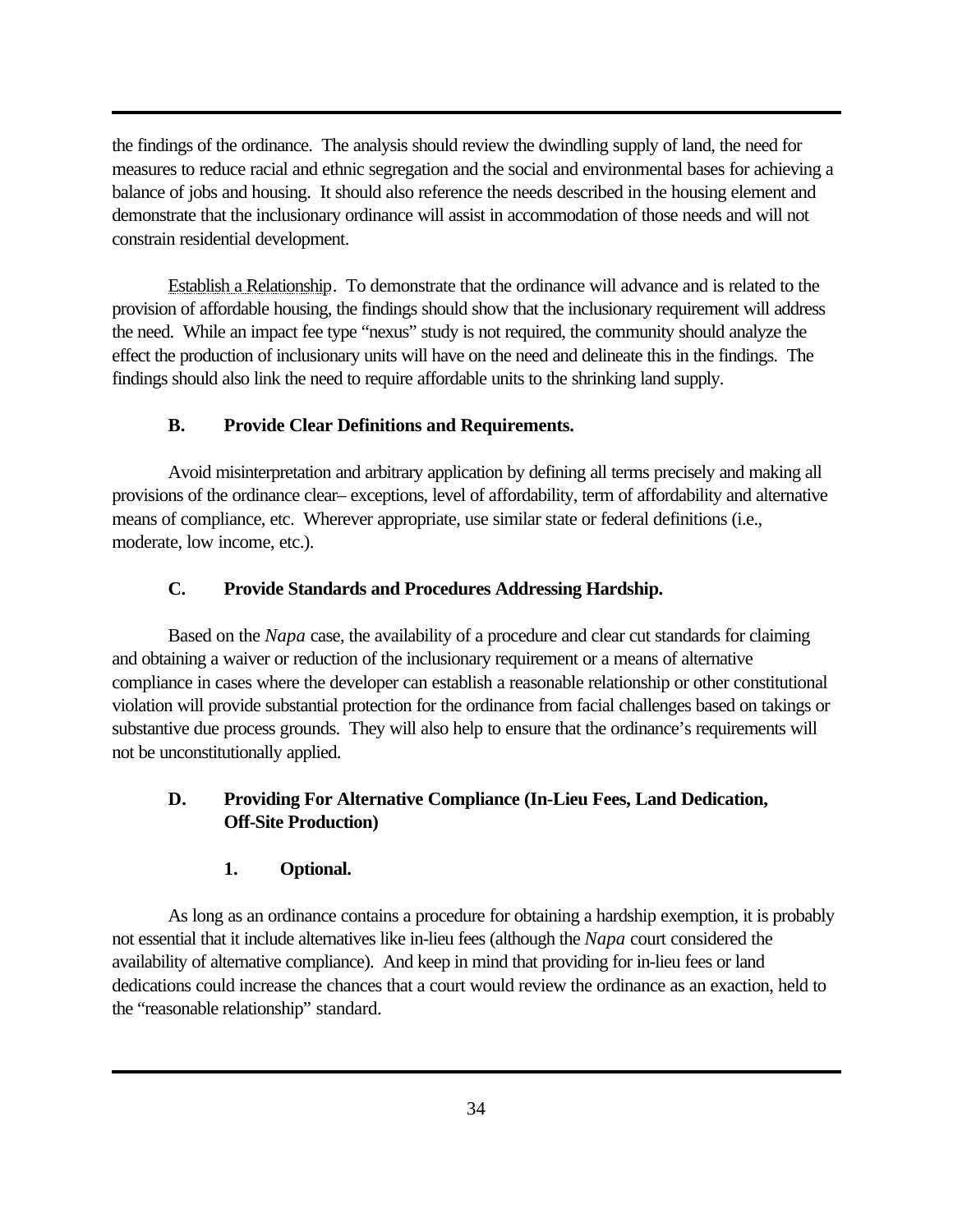# **2. Establish Clear Standards and a Reasonable Relationship of Alternatives to the Purpose of the Ordinance.**

The standards and procedures for obtaining and complying with alternatives to producing units on site should be clear and simple to use, and the alternatives must have a reasonable relationship to and substantially further the purpose of the ordinance. This is especially true of in-lieu fees which could be attacked as an exaction. To demonstrate a sufficient nexus between the alternative and the on-site production obligation, the ordinance should contain a precise formula for determining the amount of the alternative. And the amount should bear a relationship to the resources necessaryto develop the foregone units elsewhere. For example, in-lieu fees should be based on a formula derived from an analysis of the cost of developing the affordable units.

# **E. Provide Incentives and Concessions.**

# **1. Increases Legal Viability of Ordinance.**

If a hardship exemption is included, it is probably not critical from a constitutional standpoint to include incentives and concessions for developers. However, the *Napa* court considered the availability ofthese benefits as anindication that the ordinance attempted to balance the burdens ofthe ordinance with benefits. Most existing ordinances provide some incentives/concessions suchas densitybonuses, and the more that can be provided the easier it will be to find willing developers. Incentives can go beyond regulatory concessions and include provision of direct financial assistance.

# **2. Undermines Viability of Costa-Hawkins Attacks.**

Many ordinances apply both to for-sale and rental housing, and many allow production of rental units to satisfy the inclusionary requirement created by for-sale units. The restrictions on rents of these units, although incorporated in agreements with developers and deed restrictions, have drawn legal challenges based on the Costa- Hawkins Act's provision that landlords in jurisdictions with rent control may set the initial rent. Providing for substantial incentives, especially direct financial assistance, furnishes a basis for avoiding any application of Costa-Hawkins.

As discussed, the Act expressly excepts affordable developments subject to contracts with the local government that provide financial assistance or that receive incentives or concessions like those required for housing developed under California's Density Bonus law. If the ordinance does not provide for direct financial assistance, it should at least afford no less than the minimum density bonus, incentive and concessions required by the Density Bonus statute (Cal. Govt. Code §65915).

\*\*\*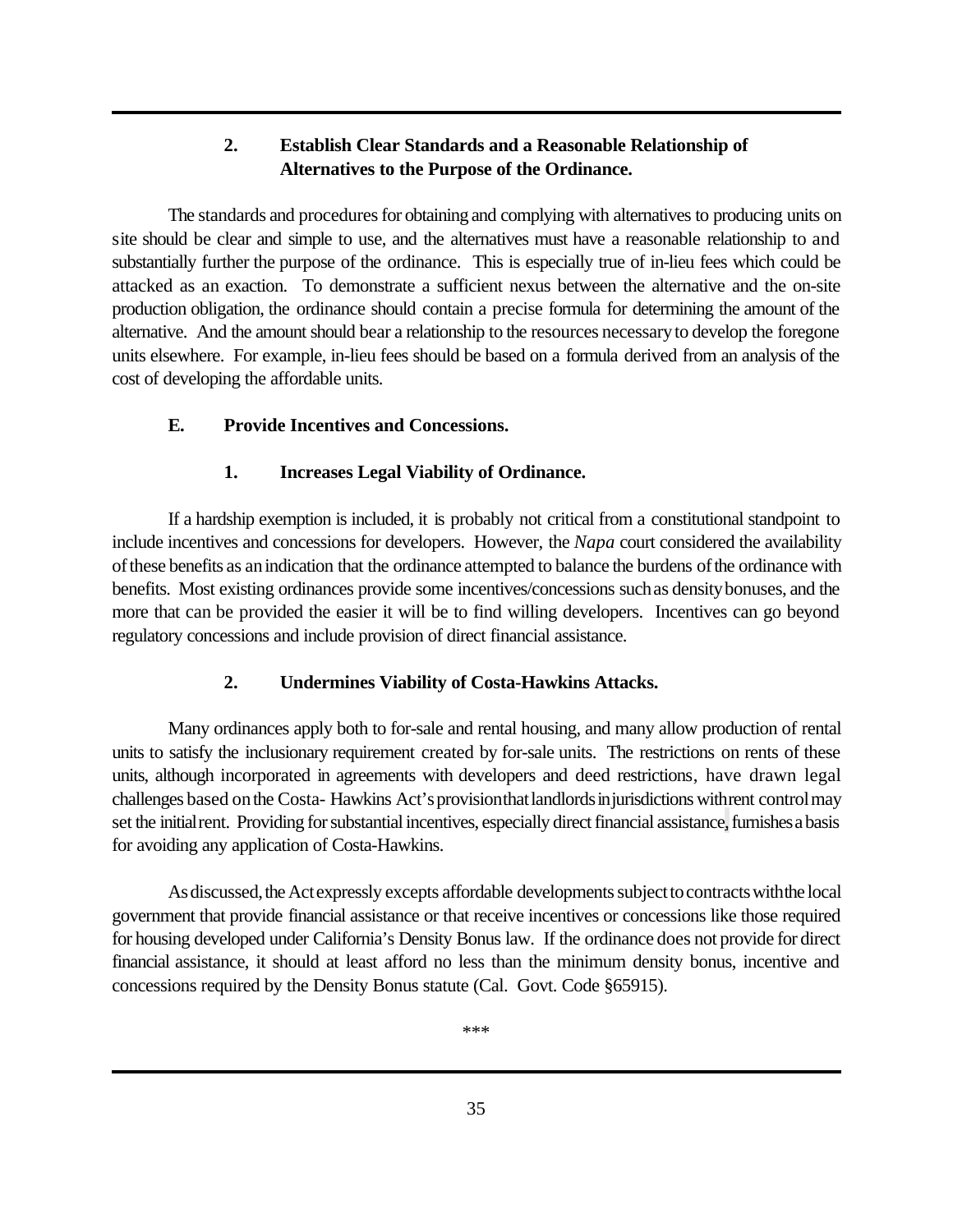# **TABLE OF CONTENTS**

| I.  |                                               |                                             |              |                                                                                                      |  |  |  |  |
|-----|-----------------------------------------------|---------------------------------------------|--------------|------------------------------------------------------------------------------------------------------|--|--|--|--|
| II. |                                               |                                             |              | <b>BASIC AUTHORITY- THE POLICE POWER AND LAND USE</b>                                                |  |  |  |  |
| Ш.  |                                               | <b>JUDICIAL AND STATUTORY AUTHORITY FOR</b> |              |                                                                                                      |  |  |  |  |
| IV. | <b>INCLUSIONARY ZONING IS CONSTITUTIONAL-</b> |                                             |              |                                                                                                      |  |  |  |  |
|     | A.                                            |                                             |              | Takings Issues After Napa-A Sound Ordinance Is Not A Taking  8                                       |  |  |  |  |
|     |                                               | 1.                                          |              | <b>Inclusionary Requirements Substantially Advance</b>                                               |  |  |  |  |
|     |                                               |                                             | a)           | Providing Affordable Housing Constitutes a Legitimate State                                          |  |  |  |  |
|     |                                               |                                             | $\mathbf{b}$ | <b>Requiring Production of Some Affordable Housing Substantially</b>                                 |  |  |  |  |
|     |                                               |                                             | $\bf c)$     | Nollan/Dolan Heightened Scrutiny Does Not Apply.  10                                                 |  |  |  |  |
|     |                                               | 2.                                          |              | An Inclusionary Zoning Ordinance Should Also Survive "As Applied"                                    |  |  |  |  |
|     |                                               |                                             | a)           |                                                                                                      |  |  |  |  |
|     |                                               |                                             | $\mathbf{b}$ | Challenges to the Application of An Inclusionary Ordinance. 12                                       |  |  |  |  |
|     |                                               | 3.                                          |              |                                                                                                      |  |  |  |  |
|     |                                               | 4.                                          |              | An Impact Fee "AB 1600 Nexus Study" is Not Required But A<br>Relationship Analysis is Essential.  14 |  |  |  |  |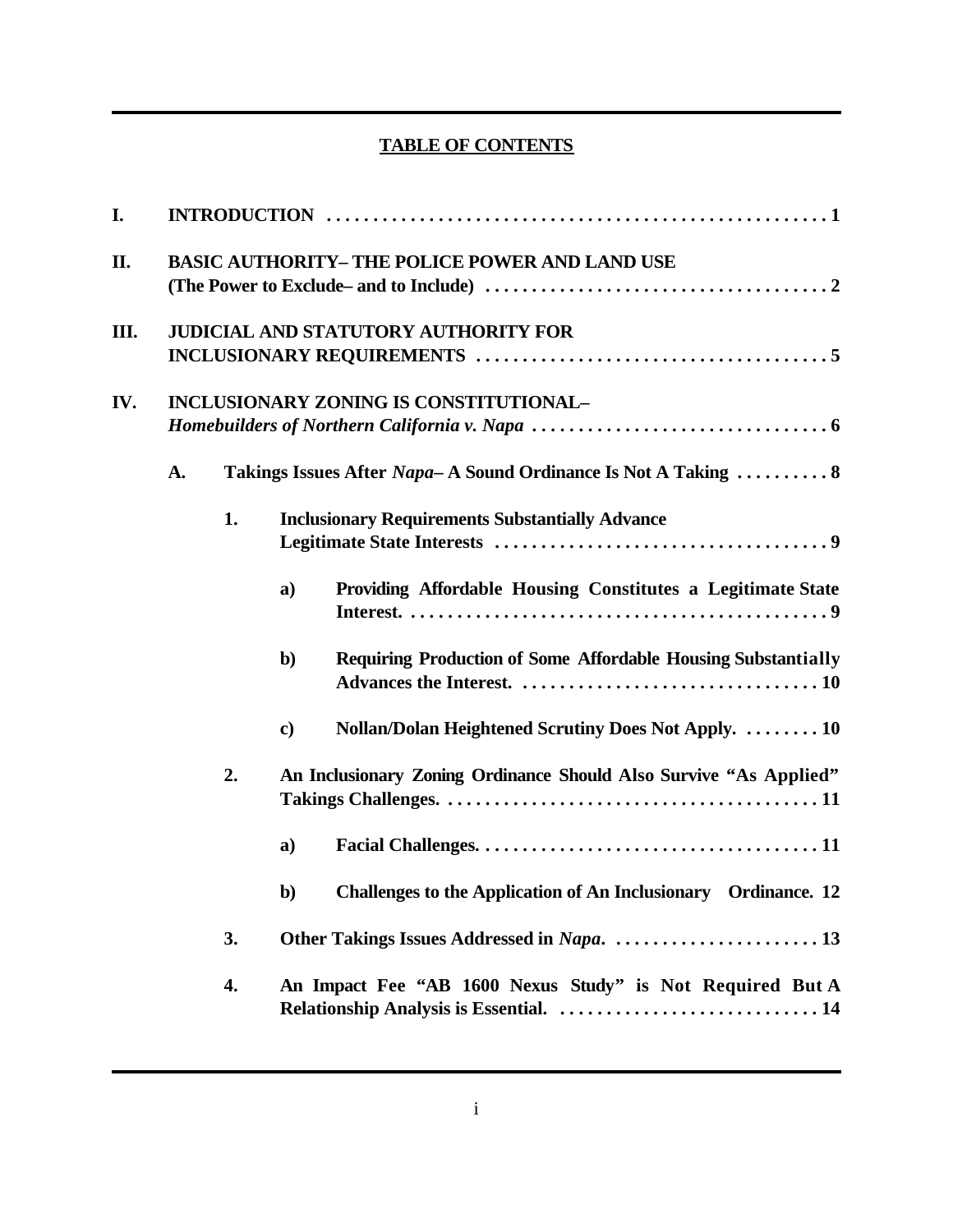|    |           | 5. | Particular Provisions to Consider In Light of Napa and                       |
|----|-----------|----|------------------------------------------------------------------------------|
|    |           |    | a)                                                                           |
|    |           |    | $\mathbf{b}$                                                                 |
|    |           |    | Hardship Reductions & Waivers  16<br>$\mathbf{c})$                           |
|    |           |    | d)<br>In Lieu Fees and Other Alternatives to On-Site                         |
|    |           |    | $\bf e)$                                                                     |
|    | <b>B.</b> |    | Substantive Due Process Issues After Napa-Availability of Appeal, Waiver and |
|    |           | 1. | <b>Inclusionary Zoning Does Not Infringe on Substantive</b>                  |
|    |           | 2. | Fair Return Analysis May Not Apply to Inclusionary Zoning 19                 |
|    |           | 3. | Provisions Allowing for Administrative Relief are Vital in an Inclusionary   |
|    |           |    | Protects Against Both Facial and "As Applied" Attacks. 20<br>a)              |
|    |           |    | $\mathbf{b}$                                                                 |
|    |           |    | $\bf c)$                                                                     |
|    | C.        |    | Equal Protection Issues - A Sound Ordinance Will Avoid Problems  22          |
| V. |           |    | UNLIKELY, BUT UNCERTAIN THAT "COSTA-HAWKINS" APPLIES TO                      |
|    | A.        |    |                                                                              |
|    | <b>B.</b> |    | The Statutory Exception Probably Applies to Inclusionary Zoning24            |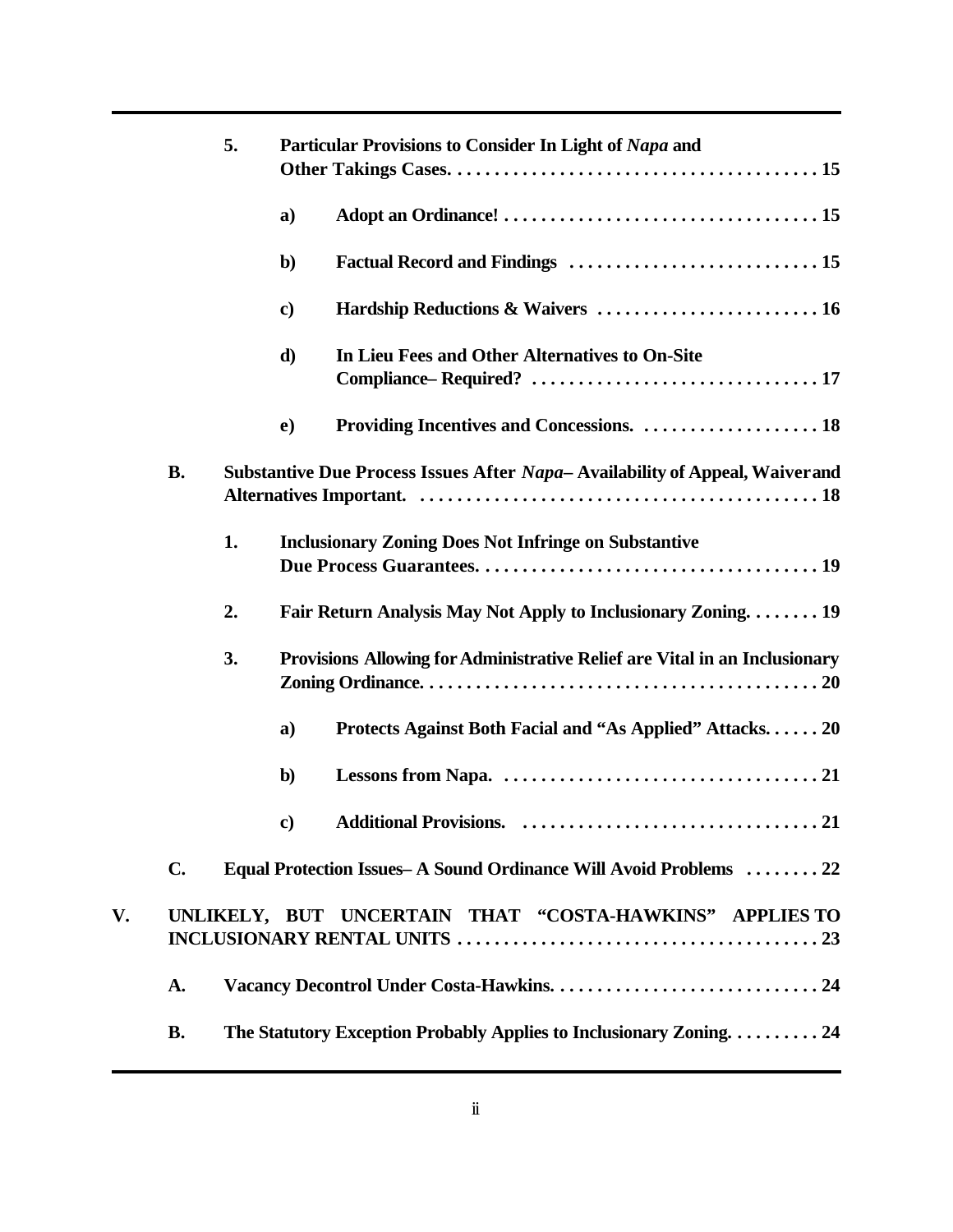| D.<br><b>California Courts Have Yet to Address The Applicability of</b><br>Conclusion-Application of Costa-Hawkins can be Avoided.  28<br>E.<br>VI.<br>DOES AN IN-LIEU FEE OPTION TRIGGER AB 1600 REQUIREMENTS OR<br>A.<br>The Mitigation Fee Act Should Not Apply To "Optional"<br><b>B.</b><br>The 'Nexus' Required for an In-Lieu Fee Provision<br>Is A Reasonable Relationship Between The Fee and the Public<br>$\mathbf{C}$ .<br>Proposition 218 Does Not Apply to In-Lieu Fee Provisions. 32<br>VII.<br>A.<br><b>B.</b><br>Provide Standards and Procedures Addressing Hardship.  33<br>$\mathbf{C}$ .<br>D.<br>1.<br><b>Establish Clear Standards and a Reasonable Relationship</b><br>2. | The Legislative History Supports Excepting Inclusionary Zoning                                                                                                                        |  |  |  |  |  |
|---------------------------------------------------------------------------------------------------------------------------------------------------------------------------------------------------------------------------------------------------------------------------------------------------------------------------------------------------------------------------------------------------------------------------------------------------------------------------------------------------------------------------------------------------------------------------------------------------------------------------------------------------------------------------------------------------|---------------------------------------------------------------------------------------------------------------------------------------------------------------------------------------|--|--|--|--|--|
|                                                                                                                                                                                                                                                                                                                                                                                                                                                                                                                                                                                                                                                                                                   |                                                                                                                                                                                       |  |  |  |  |  |
|                                                                                                                                                                                                                                                                                                                                                                                                                                                                                                                                                                                                                                                                                                   |                                                                                                                                                                                       |  |  |  |  |  |
|                                                                                                                                                                                                                                                                                                                                                                                                                                                                                                                                                                                                                                                                                                   |                                                                                                                                                                                       |  |  |  |  |  |
|                                                                                                                                                                                                                                                                                                                                                                                                                                                                                                                                                                                                                                                                                                   |                                                                                                                                                                                       |  |  |  |  |  |
|                                                                                                                                                                                                                                                                                                                                                                                                                                                                                                                                                                                                                                                                                                   |                                                                                                                                                                                       |  |  |  |  |  |
|                                                                                                                                                                                                                                                                                                                                                                                                                                                                                                                                                                                                                                                                                                   |                                                                                                                                                                                       |  |  |  |  |  |
|                                                                                                                                                                                                                                                                                                                                                                                                                                                                                                                                                                                                                                                                                                   | SUMMARY OF ELEMENTS OF A LEGALLY SOUND ORDINANCE 32                                                                                                                                   |  |  |  |  |  |
|                                                                                                                                                                                                                                                                                                                                                                                                                                                                                                                                                                                                                                                                                                   |                                                                                                                                                                                       |  |  |  |  |  |
|                                                                                                                                                                                                                                                                                                                                                                                                                                                                                                                                                                                                                                                                                                   |                                                                                                                                                                                       |  |  |  |  |  |
|                                                                                                                                                                                                                                                                                                                                                                                                                                                                                                                                                                                                                                                                                                   |                                                                                                                                                                                       |  |  |  |  |  |
|                                                                                                                                                                                                                                                                                                                                                                                                                                                                                                                                                                                                                                                                                                   | Providing For Alternative Compliance (In-Lieu Fees, Land Dedication,<br>Off-Site Production (and the content of the state of the state of the state of the Site Sites and Sites Sites |  |  |  |  |  |
|                                                                                                                                                                                                                                                                                                                                                                                                                                                                                                                                                                                                                                                                                                   |                                                                                                                                                                                       |  |  |  |  |  |
| of Alternatives to the Purpose of the Ordinance. 34                                                                                                                                                                                                                                                                                                                                                                                                                                                                                                                                                                                                                                               |                                                                                                                                                                                       |  |  |  |  |  |
| Е.                                                                                                                                                                                                                                                                                                                                                                                                                                                                                                                                                                                                                                                                                                |                                                                                                                                                                                       |  |  |  |  |  |